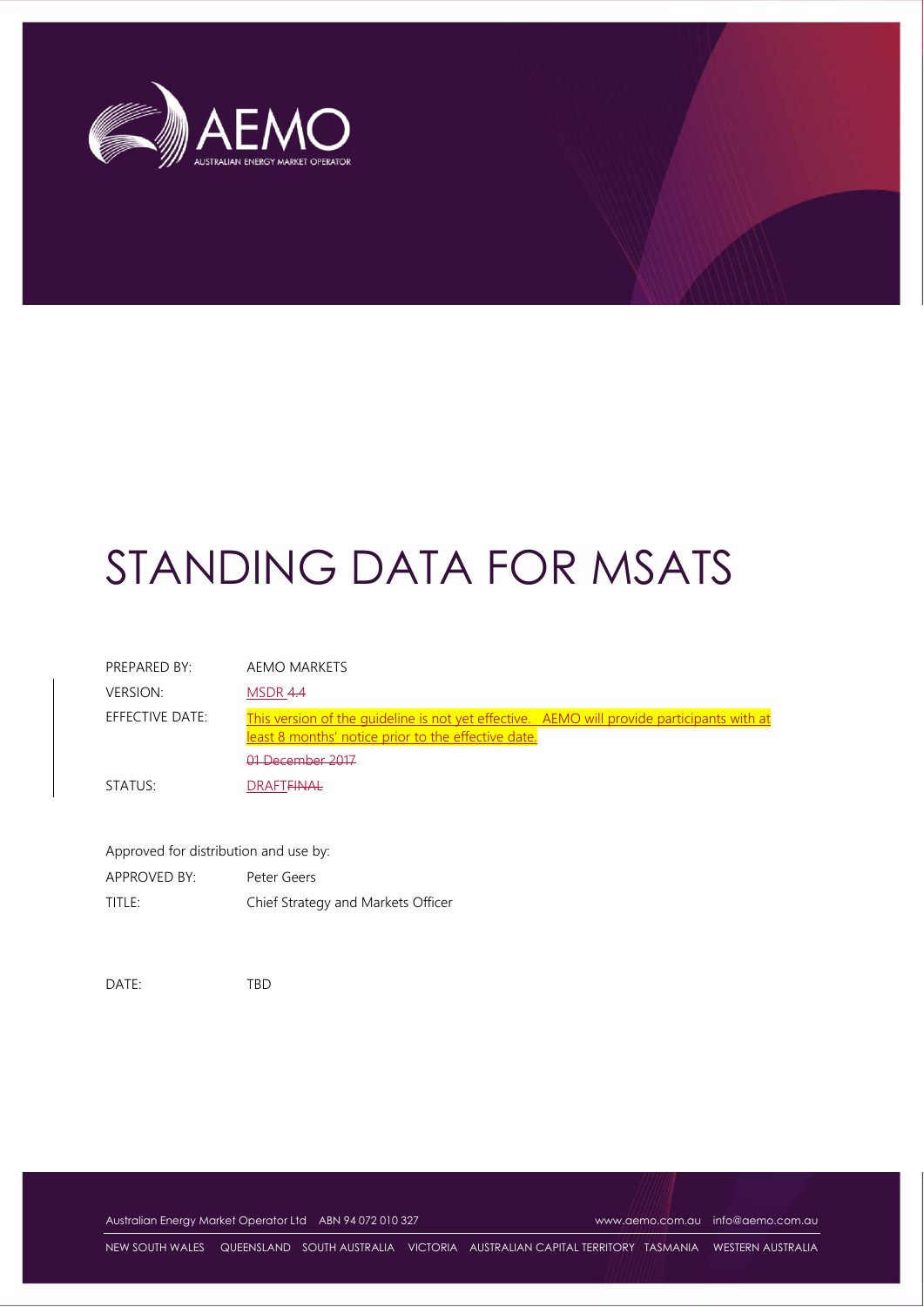

### **VERSION RELEASE HISTORY**

| Version | <b>Effective Date</b> | Summary of Changes                                                                                                                                                                                                                                                                                                                          |
|---------|-----------------------|---------------------------------------------------------------------------------------------------------------------------------------------------------------------------------------------------------------------------------------------------------------------------------------------------------------------------------------------|
| 4.0     | Aug 2009              | Update to AEMO Format                                                                                                                                                                                                                                                                                                                       |
| 4.1     | 19/04/2012            | Updates to NMI Data tables to include Feeder Class, Customer Classification Code &<br>Customer Threshold Code and minor data corrections.                                                                                                                                                                                                   |
| 4.2     | 28/08/2013            | for Nx suffixes<br>8.<br>9<br>wording<br>in<br>12.<br>Updated<br>sections<br>and<br>Updated reference to the CATS procedures for Embedded Networks in section 7.<br>Added new data stream type codes under section 11: Reference Tables.<br>Updated reference to the NEM Metrology Procedures in section 15.                                |
| 4.3     | 01 December<br>2017   | Updated to incorporate:<br>National Electricity Amendment (Expanding competition in metering and related<br>$\bullet$<br>services) Rule 2015. No.12;<br>National Electricity Amendment (Embedded Networks) Rule 2015 No. 15; and<br>$\bullet$<br>National Electricity Amendment (Meter Replacement Processes) Rule 2016 No. 2.<br>$\bullet$ |
| 4.4     | 01 December<br>2017   | Final Version                                                                                                                                                                                                                                                                                                                               |
|         |                       | This version of the quideline is not yet effective. AEMO will provide participants with<br>at least 8 months' notice prior to the effective date.                                                                                                                                                                                           |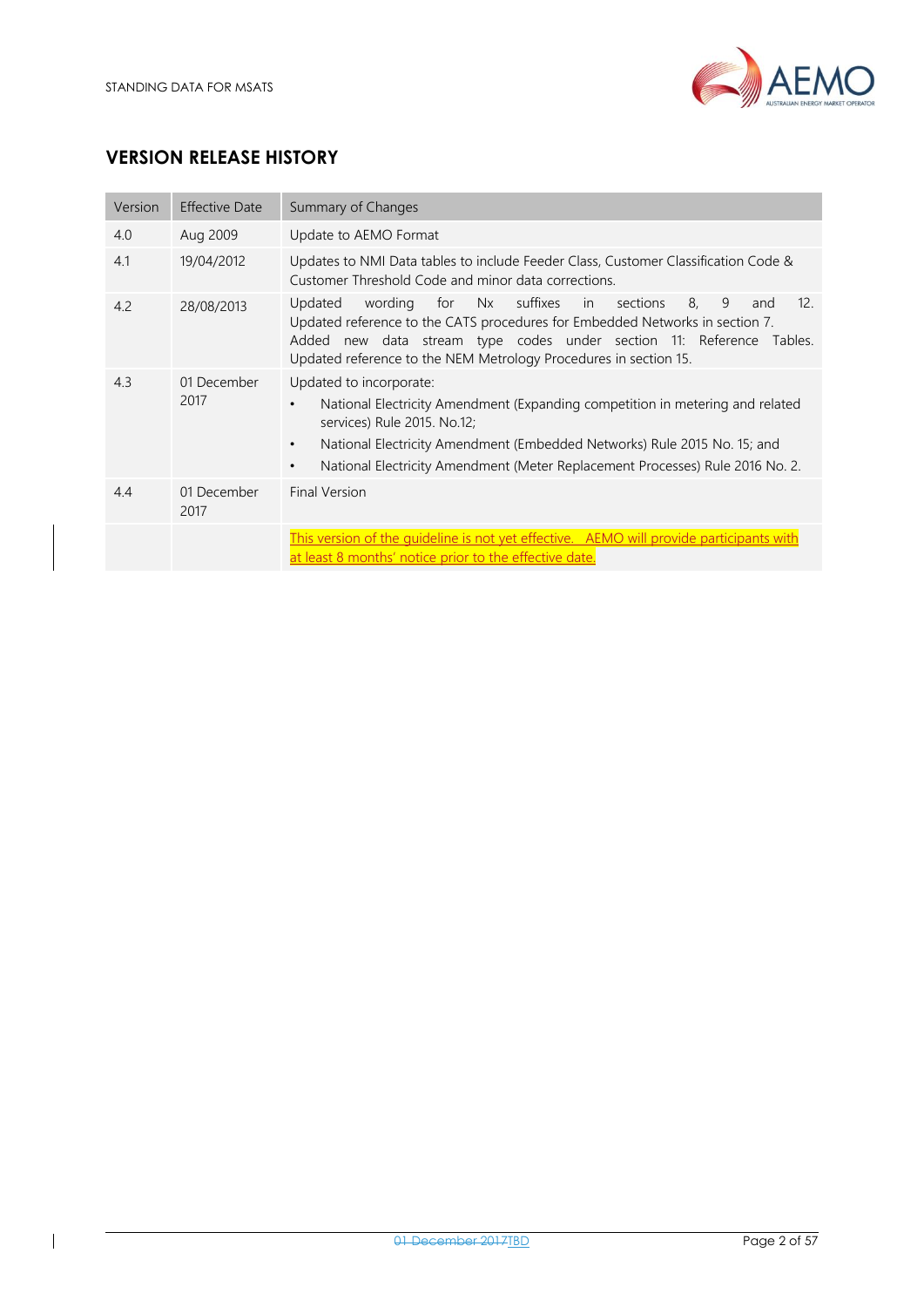

# **CONTENTS**

 $\overline{\phantom{a}}$ 

| 1.<br>1.1.<br>1.2.                      | <b>INTRODUCTION</b><br>Purpose and scope<br>Definitions and interpretation                                                                                                                                                                                                   | 6<br>6<br>6                                        |
|-----------------------------------------|------------------------------------------------------------------------------------------------------------------------------------------------------------------------------------------------------------------------------------------------------------------------------|----------------------------------------------------|
| 1.3.                                    | Related documents                                                                                                                                                                                                                                                            | 6                                                  |
| 2.                                      | <b>BACKGROUND</b>                                                                                                                                                                                                                                                            | 6                                                  |
| 3.<br>3.1.<br>3.2.                      | CONVENTIONS USED WITHIN THIS DOCUMENT<br>Column Headed: Standing Data Required<br><b>NMIs Affected</b>                                                                                                                                                                       | $\overline{7}$<br>$\overline{7}$<br>$\overline{7}$ |
| 4.                                      | CATS_METER_REGISTER                                                                                                                                                                                                                                                          | 8                                                  |
| 5.                                      | CATS_DLF_CODES                                                                                                                                                                                                                                                               | <u>1645</u>                                        |
| 6.                                      | CATS_EMB_NET_ID_CODES                                                                                                                                                                                                                                                        | <u>1746</u>                                        |
| 7.                                      | CATS_NMI_DATA                                                                                                                                                                                                                                                                | 1847                                               |
| 8.                                      | CATS_NMI_DATA_STREAM                                                                                                                                                                                                                                                         | 2220                                               |
| 9.                                      | CATS_REGISTER_IDENTIFIER                                                                                                                                                                                                                                                     | 2322                                               |
| 10.                                     | CATS_NMI_PARTICIPANT_RELATIONS                                                                                                                                                                                                                                               | 2624                                               |
| 11.                                     | REFERENCE TABLES                                                                                                                                                                                                                                                             | 2725                                               |
| 12.                                     | USE OF NMI SUFFIX TO POPULATE CATS_REGISTER_IDENTIFIER                                                                                                                                                                                                                       | 3129                                               |
| 13.<br>13.1.<br>13.2.                   | ASSIGNMENT OF DATA - ACCUMULATION METERS<br>Single Meter, no controlled load                                                                                                                                                                                                 | 3230                                               |
| 13.3.<br>13.4.<br>13.5.<br>13.6.        | Two Single Element Meters, no controlled load<br>Two Single Element Meters, one with controlled load<br>One Meter with Two Registers, one measuring a controlled load<br>Single Multi-function Meter<br>Two meters, three registers. One register measures a controlled load | 3230<br>3331<br>3331<br>3331<br>3432<br>3432       |
| 14.<br>14.1.<br>14.2.<br>14.3.<br>14.4. | ASSIGNMENT OF DATA - INTERVAL METERS<br>One meter<br>Import/Export meter<br>One meter: multiple registers<br>One meter: Twin Measurement Elements                                                                                                                            | 3533<br>$3533 -$<br>3533<br>3634<br>3634           |
| 15.<br>15.1.                            | ASSIGNMENTS OF DATA - SAMPLE METERS<br>Multifunction Sample Meter                                                                                                                                                                                                            | 3836<br>3836                                       |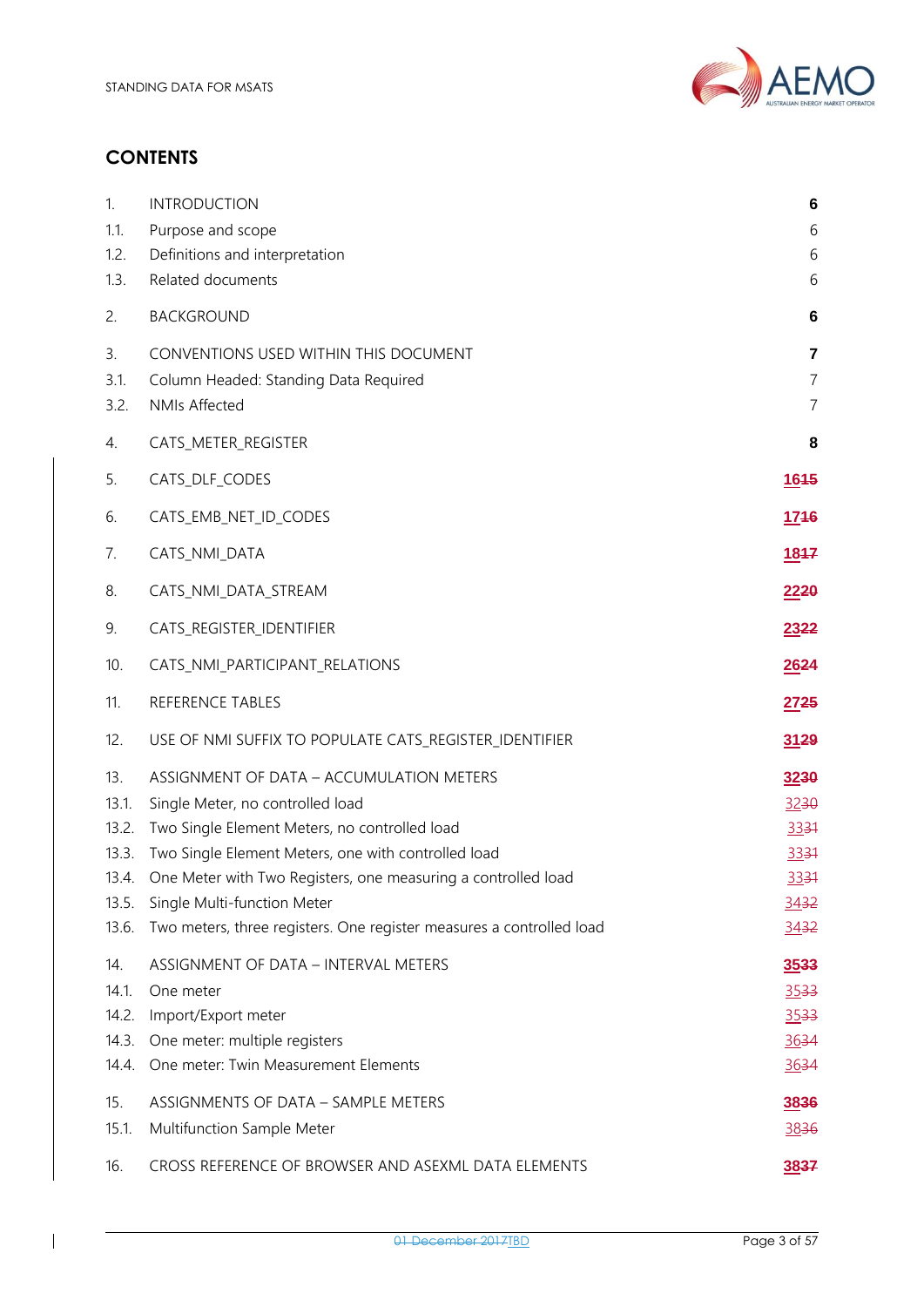| 17. | EXAMPLES OF TYPICAL FIELD VALUES | 5047 |
|-----|----------------------------------|------|
| 18. | DATA TYPE CONVENTIONS            | 5755 |

## **TABLES**

 $\overline{\phantom{a}}$ 

| Table 1  |                                                                                           |  |
|----------|-------------------------------------------------------------------------------------------|--|
| Table 2  |                                                                                           |  |
| Table 3  |                                                                                           |  |
| Table 4  |                                                                                           |  |
| Table 5  |                                                                                           |  |
| Table 6  |                                                                                           |  |
| Table 7  |                                                                                           |  |
| Table 8  |                                                                                           |  |
| Table 9  |                                                                                           |  |
| Table 10 |                                                                                           |  |
| Table 11 |                                                                                           |  |
| Table 12 |                                                                                           |  |
| Table 13 |                                                                                           |  |
| Table 14 |                                                                                           |  |
| Table 15 |                                                                                           |  |
| Table 16 |                                                                                           |  |
| Table 17 |                                                                                           |  |
| Table 18 |                                                                                           |  |
| Table 19 |                                                                                           |  |
| Table 20 |                                                                                           |  |
| Table 21 |                                                                                           |  |
| Table 22 |                                                                                           |  |
| Table 23 |                                                                                           |  |
| Table 24 |                                                                                           |  |
| Table 25 |                                                                                           |  |
| Table 26 |                                                                                           |  |
| Table 27 |                                                                                           |  |
|          |                                                                                           |  |
| Table 29 |                                                                                           |  |
| Table 30 |                                                                                           |  |
| Table 31 |                                                                                           |  |
| Table 32 |                                                                                           |  |
| Table 33 |                                                                                           |  |
| Table 34 | The Suffixes in the CATS REGISTER IDENTIFIER denote that data from RegisterIDs 'E1' and   |  |
|          | 'B1' contribute to the Datastream identified by Suffix 'N1' in CATS NMI DATA STREAM. That |  |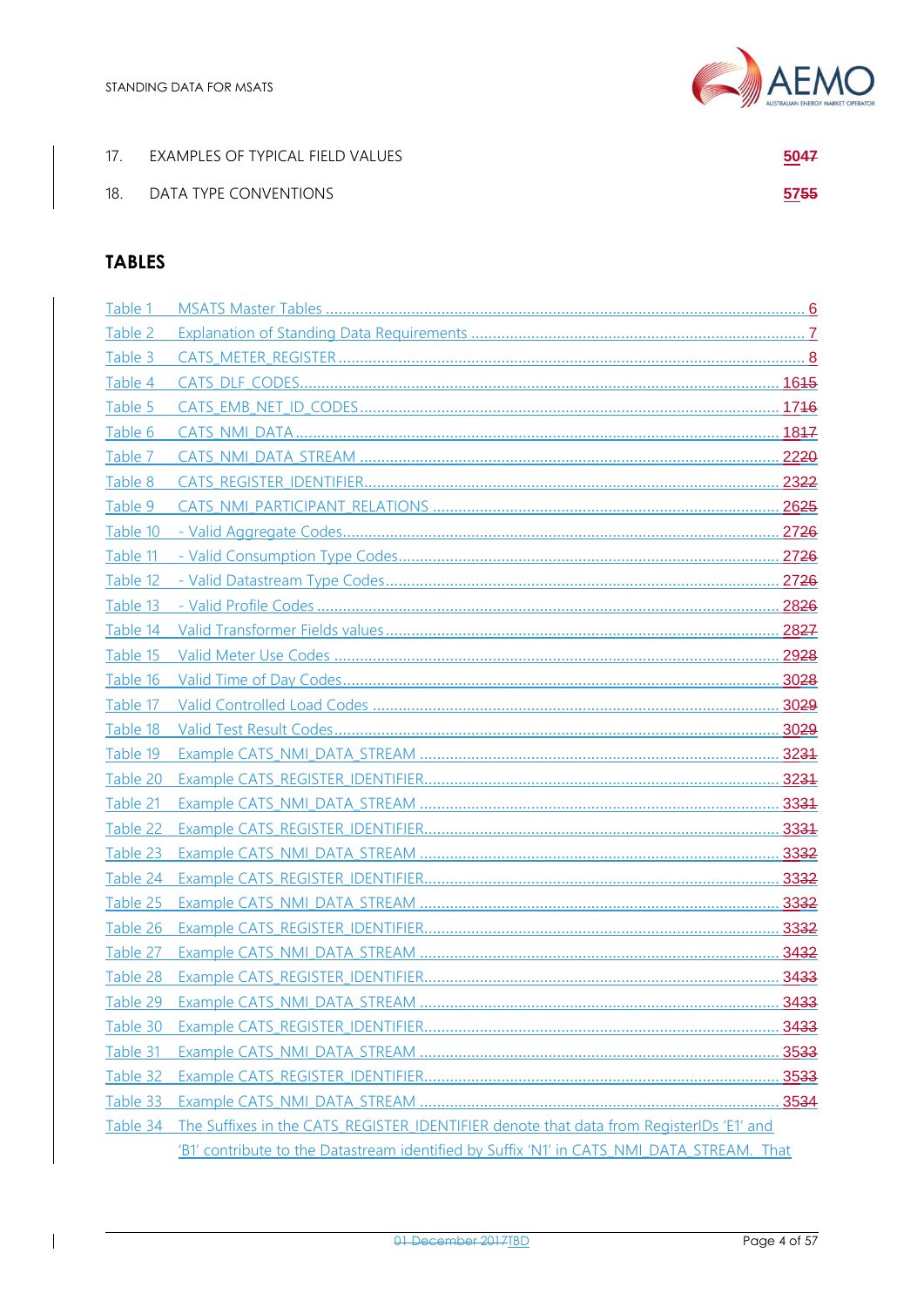

|          | is, the Datastreams 'E1' and 'B1' supplied by the MDP to the FRMP for this meter have |  |
|----------|---------------------------------------------------------------------------------------|--|
|          | contributed to the Datastream N1 in MSATS.Example CATS REGISTER IDENTIFIER 3534       |  |
| Table 35 |                                                                                       |  |
| Table 36 |                                                                                       |  |
| Table 37 |                                                                                       |  |
| Table 38 |                                                                                       |  |
| Table 39 |                                                                                       |  |
| Table 40 |                                                                                       |  |
| Table 41 |                                                                                       |  |
| Table 42 |                                                                                       |  |
| Table 43 |                                                                                       |  |
| Table 44 |                                                                                       |  |
| Table 45 |                                                                                       |  |
| Table 46 |                                                                                       |  |
| Table 47 |                                                                                       |  |
| Table 48 |                                                                                       |  |
| Table 49 |                                                                                       |  |
| Table 50 |                                                                                       |  |
| Table 51 |                                                                                       |  |
| Table 52 |                                                                                       |  |
| Table 53 |                                                                                       |  |
|          |                                                                                       |  |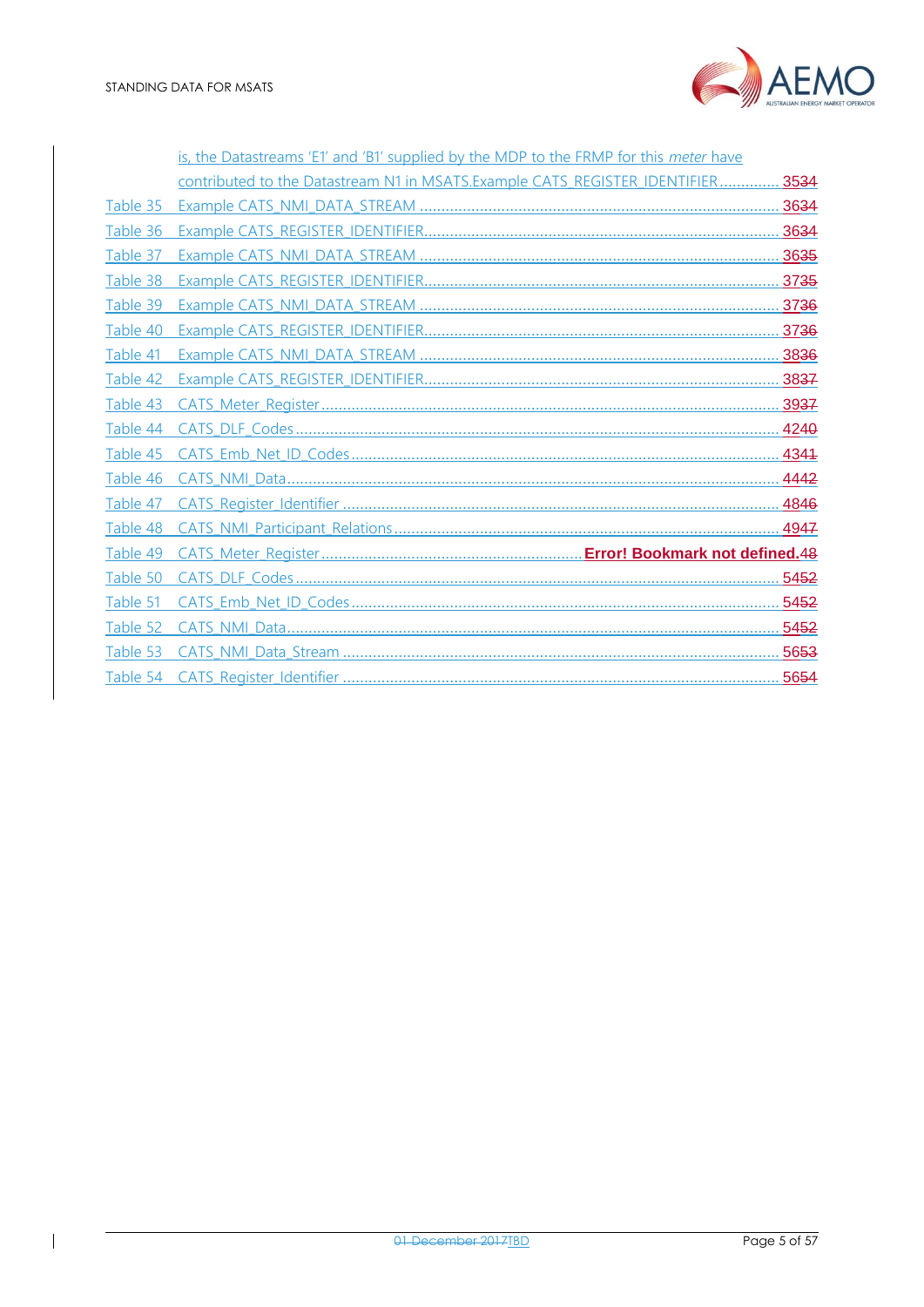

### <span id="page-5-0"></span>**1. INTRODUCTION**

### <span id="page-5-1"></span>**1.1. Purpose and scope**

This document details the data requirements for the various data elements comprising the CATS Standing Data stored for each *NMI*, together with relevant examples and definitions.

### <span id="page-5-2"></span>**1.2. Definitions and interpretation**

The Retail Electricity Market Procedures – Glossary and Framework:

- a) is incorporated into and forms part of this document; and
- b) should be read with this document.

### <span id="page-5-3"></span>**1.3. Related documents**

| Title                                                            | Location                                                                                                                            |
|------------------------------------------------------------------|-------------------------------------------------------------------------------------------------------------------------------------|
| Retail Electricity Market Procedures -<br>Glossary and Framework | http://aemo.com.au/Electricity/National-Electricity-Market-NEM/Retail-<br>and-metering/Glossary-and-Framework                       |
| CATS Procedures                                                  | http://www.aemo.com.au/Electricity/National-Electricity-Market-<br>NEM/Retail-and-metering/Market-Settlement-and-Transfer-Solutions |
| <b>WIGS Procedures</b>                                           | http://www.aemo.com.au/Electricity/National-Electricity-Market-<br>NEM/Retail-and-metering/Market-Settlement-and-Transfer-Solutions |
| <b>MDM Procedures</b>                                            | http://www.aemo.com.au/Electricity/National-Electricity-Market-<br>NEM/Retail-and-metering/Market-Settlement-and-Transfer-Solutions |
| <b>MSATS CATS history Model</b>                                  | http://www.aemo.com.au/Electricity/National-Electricity-Market-<br>NEM/Retail-and-metering/Market-Settlement-and-Transfer-Solutions |
| MSATS quides                                                     | http://www.aemo.com.au/Electricity/National-Electricity-Market-<br>NEM/Retail-and-metering/Market-Settlement-and-Transfer-Solutions |

### <span id="page-5-4"></span>**2. BACKGROUND**

The five MSATS master tables contain the standing data stored for each *NMI*. They are the following:

#### <span id="page-5-5"></span>**Table 1 MSATS Master Tables**

| Table                          | Summary of Contents                                                                                           |
|--------------------------------|---------------------------------------------------------------------------------------------------------------|
| CATS NMI DATA                  | Address, TNI Code, DLF Code, aggregate flag, embedded network<br>names, Jurisdiction, NMI status code, etc    |
| CATS_NMI_PARTICIPANT_RELATIONS | Roles and associated Participants. Separate records are maintained for<br>each Role/Participant relationship. |
| CATS NMI DATA STREAM           | Suffix, ADL Code, Profile Name, Datastream type and datastream status<br>of each MDM Datastream.              |
| CATS_METER_REGISTER            | Meter Serial ID, meter type, meter manufacturer, test results, etc                                            |
| CATS_REGISTER_IDENTIFIER       | Meter Serial ID, Network Tariff Code, unit of measure etc.                                                    |

For a *NMI* to be capable of being used in MSATS, it must have the following minimum set of data:

• At least one record on the CATS\_NMI\_DATA table; and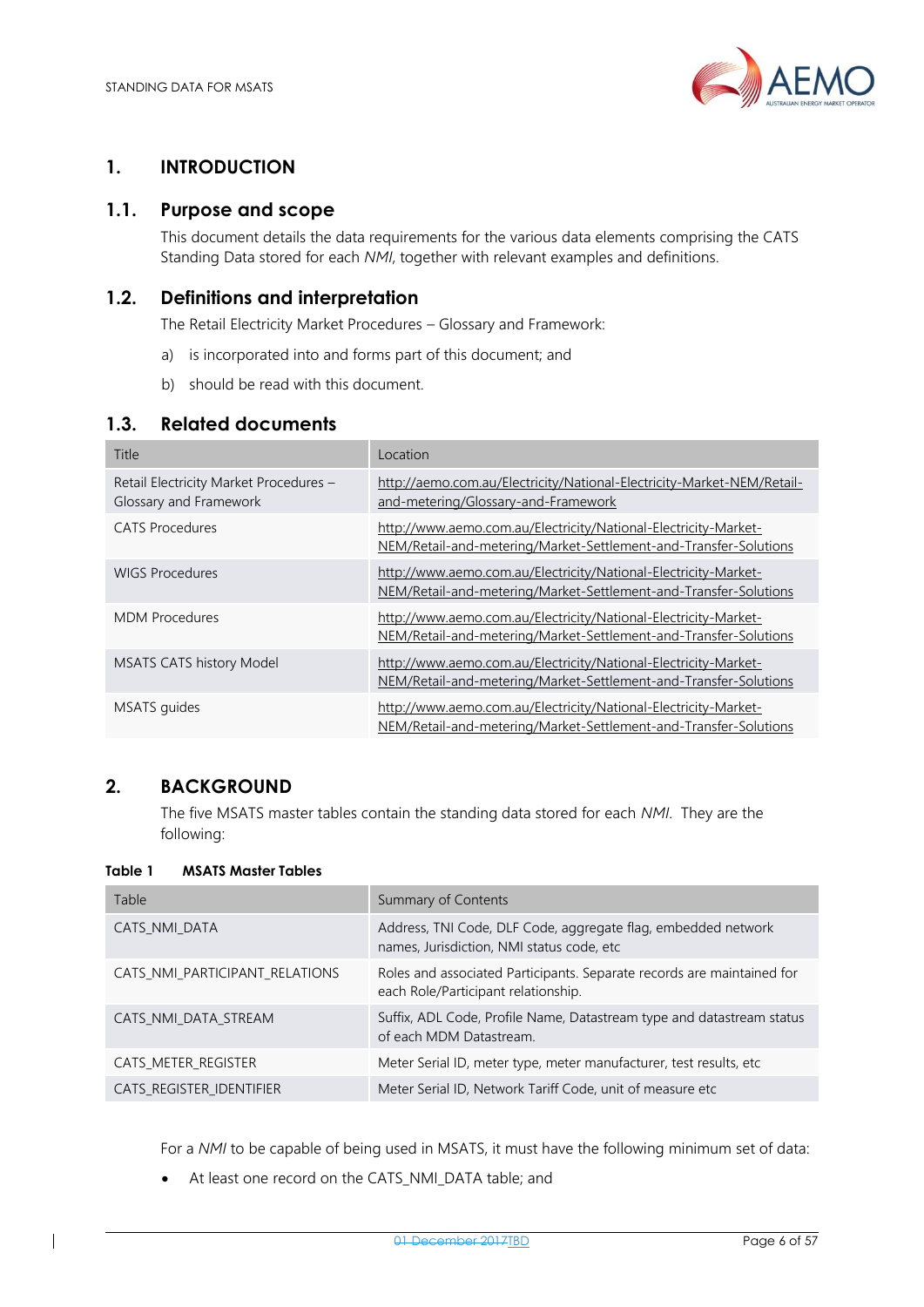

• At least eight records on the CATS\_NMI\_PARTICIPANT\_RELATIONS table, one for each of the mandatory roles (ROLR, LNSP, LR, RP, FRMP, MDP, MPC and MPB).

It will also normally have:

At least one record on each of the CATS\_METER\_REGISTER and CATS\_REGISTER\_IDENTIFIER (there should be at least one record for each *meter* and register associated with the *NMI*) tables.

NMIs may or may not have:

• Records on the CATS\_NMI\_DATA\_STREAM table. If *metering data* is to be submitted to MDM there must be at least one valid record on this table.

Every time a change is made to any of the data in any of these tables, the old records are made inactive and new records are created, thus ensuring that there is a complete history of all changes.

### <span id="page-6-0"></span>**3. CONVENTIONS USED WITHIN THIS DOCUMENT**

The format of the data fields in the 'Browser Format Column'' column of Tables is as defined in section 18.

The following information defines the coded entries in columns used in Tables 3 - 9.

### <span id="page-6-1"></span>**3.1. Column Headed: Standing Data Required**

The column indicates the requirement to provide this data to MSATS.

<span id="page-6-3"></span>

| <b>Explanation of Standing Data Requirements</b> | Table 2 |  |  |  |  |
|--------------------------------------------------|---------|--|--|--|--|
|--------------------------------------------------|---------|--|--|--|--|

| Requirement      | Description                                                                                                                                      |
|------------------|--------------------------------------------------------------------------------------------------------------------------------------------------|
| <b>MANDATORY</b> | Transfer, Validation or processing cannot proceed<br>without this data.                                                                          |
| <b>REOUIRED</b>  | This data must be provided if this information is<br>available.                                                                                  |
| <b>OPTIONAL</b>  | This data is not required, but will be accepted if<br>delivered.                                                                                 |
| Address Option 1 | AEMO's preferred address option. If the applicable<br>fields labelled "Address Option 1" cannot be provided,<br>"Address Option 2" is MANDATORY. |
| Address Option 2 | AEMO's non-preferred address option. If Address<br>Option 1 is provided, these fields are not to be<br>supplied.                                 |

### <span id="page-6-2"></span>**3.2. NMIs Affected**

Data must be provided for every *NMI* in MSATS. The *NMIs* that must be registered in MSATS are:

- Every First Tier NMI and Second Tier NMI in the NEM.
- Sample meters for non-NSLP profile calculations and embedded generating units for NSLP calculations.
- Every wholesale connection point in the NEM, including generation, interconnectors and bulk supply points.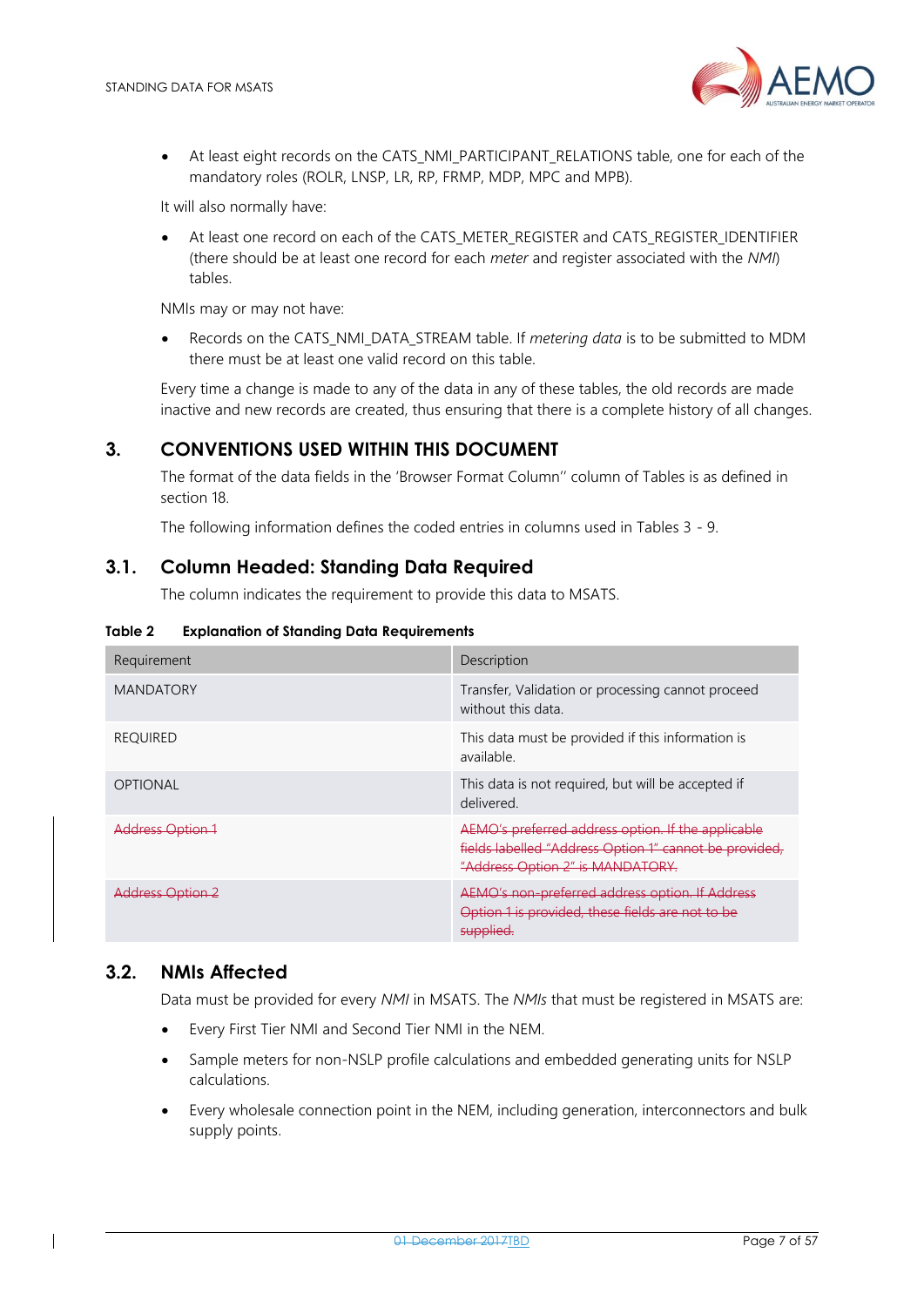

### **4. CATS\_METER\_REGISTER**

The CATS Meter Register table is a NMI master table containing data that is stored at the Meter Register level. Information stored at this level includes the NSRD. It is updated whenever a Change Request containing inbound Meter Register data is completed.

Note: References to 'LNSP' include the ENM for *child connection points*.

#### **Table 3 CATS\_METER\_REGISTER**

<span id="page-7-1"></span><span id="page-7-0"></span>

| Data Element Name           | Description                                                                                                                                                                                                                                          | <b>Standing Data Required</b>                                                          | Party to Provide |
|-----------------------------|------------------------------------------------------------------------------------------------------------------------------------------------------------------------------------------------------------------------------------------------------|----------------------------------------------------------------------------------------|------------------|
| AdditionalSiteInformation   | Free text, descriptive of the Site, describing Site access and the relationship<br>between the metering point and the connection point.                                                                                                              | OPTIONAL                                                                               | <b>MPB</b>       |
| AssetManagementPlan         | Asset management plan<br>If a Site plan is used, free text description of plan.<br>If a sample plan is used, the name of the AEMO approved plan.                                                                                                     | OPTIONAL                                                                               | <b>MPB</b>       |
| CalibrationTables           | Calibration tables - details of any calibration factors programmed into the meter.                                                                                                                                                                   | OPTIONAL                                                                               | <b>MPB</b>       |
| CommunicationsEquipmentType | Used to store baud rate for installed communication equipment in a code,<br>calculated by dividing the baud rate by 100, of the installed communication<br>equipment.<br>For example, $48 = 4800$ baud.                                              | OPTIONAL                                                                               | <b>MPB</b>       |
| CommunicationsProtocol      | Used to provide details of access through switch units (if installed).<br>Data to include Switch Unit, Dial Pkg, Port#, userid, password.                                                                                                            | OPTIONAL                                                                               | <b>MPB</b>       |
| CurrentTransformerLocation  | A free text field to indicate the location of the current transformer at the site.                                                                                                                                                                   | <b>REQUIRED</b><br><b>NOT USED for BULK,</b><br><b>XBOUNDRY</b> and<br><b>INTERCON</b> | <b>MPB</b>       |
| CurrentTransformerType      | Whether the current transformer at the metering installation is single phase or three<br>phase. This value must correspond to a valid Current Transformer Type value in the<br>Valid Transformer Fields values reference table listed in section 11. | <b>REQUIRED</b><br>NOT USED for BULK,<br><b>XBOUNDRY</b> and<br><b>INTERCON</b>        | <b>MPB</b>       |
| CurrentTransformerRatio     | The ratio of the current transformer at the metering installation. This value must<br>correspond to a valid Current Transformer Ratio value in the Valid Transformer<br>Fields values reference table listed in section 11.                          | <b>REQUIRED</b><br>NOT USED for BULK,<br><b>XBOUNDRY</b> and<br><b>INTERCON</b>        | <b>MPB</b>       |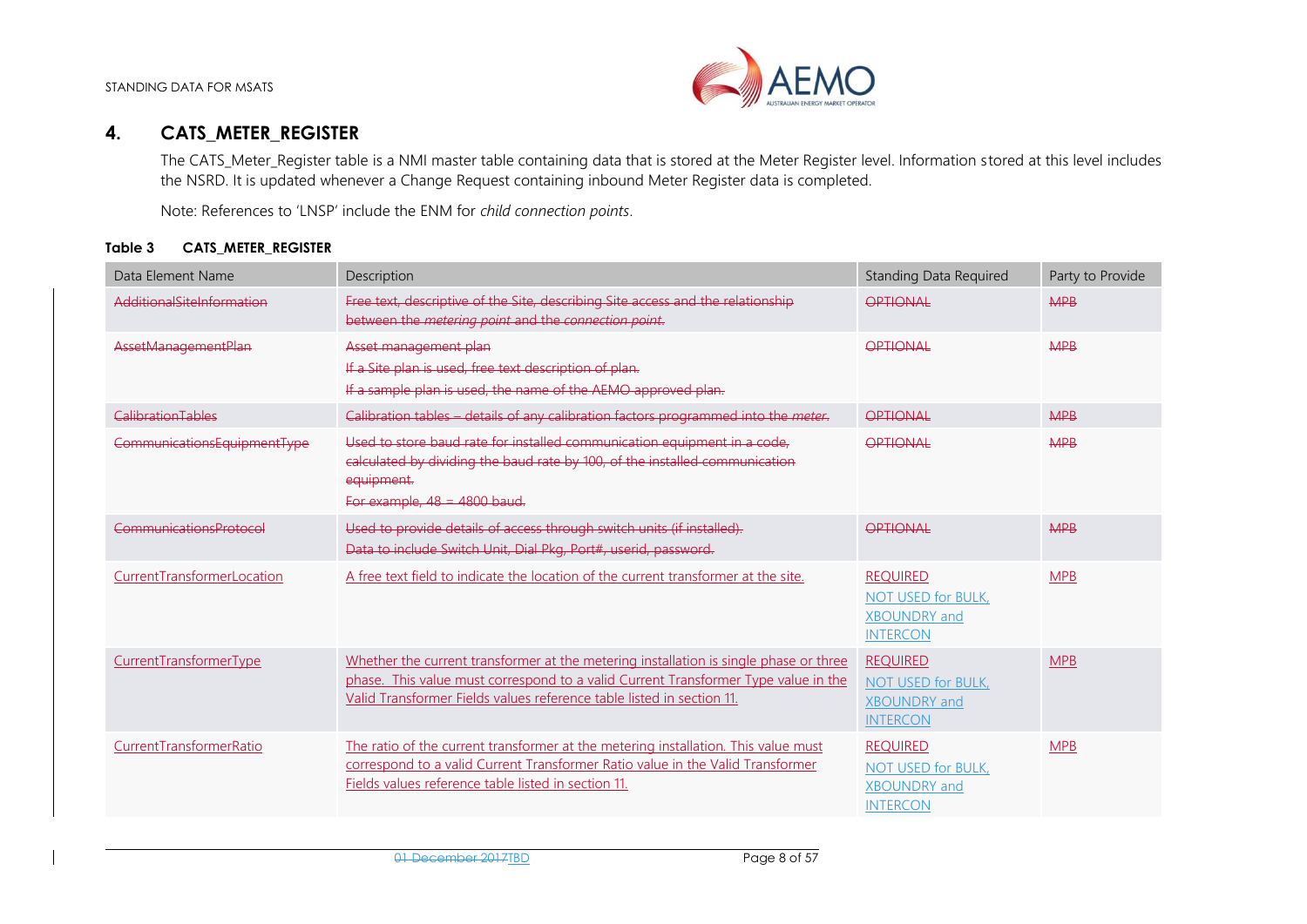

| Data Element Name                | Description                                                                                                                                                                                                                                                                                                                                          | <b>Standing Data Required</b>                                                                                                        | Party to Provide |
|----------------------------------|------------------------------------------------------------------------------------------------------------------------------------------------------------------------------------------------------------------------------------------------------------------------------------------------------------------------------------------------------|--------------------------------------------------------------------------------------------------------------------------------------|------------------|
| CurrentTransformerAccuracyClass  | The accuracy class of the current transformer at the metering installation. This value<br>must correspond to a valid Current Transformer Accuracy Class value in the Valid<br>Transformer Fields values reference table listed in section 11.                                                                                                        | <b>REQUIRED</b><br>NOT USED for BULK,<br><b>XBOUNDRY</b> and<br><b>INTERCON</b>                                                      | <b>MPB</b>       |
| CurrentTransformerTest           | Type of test performed on metering installation with Current Transformer which can<br>be one of the following:<br>• Tested (definition – part of 100% testing)<br>Sample Tested (definition - tested as part of a sample plan)<br>• Sample (definition – part of an approved sample plan)                                                            | <b>REQUIRED</b><br>NOT USED for BULK,<br><b>XBOUNDRY</b> and<br><b>INTERCON</b>                                                      | <b>MPB</b>       |
| CurrentTransformerSampleFamilyID | Sample Family ID for metering installation with Current Transformer, required as<br>part of a family within an approved sample plan                                                                                                                                                                                                                  | <b>REQUIRED</b><br><b>NOT USED for BULK,</b><br><b>XBOUNDRY</b> and<br><b>INTERCON</b>                                               | <b>MPB</b>       |
| CurrentTransformerTestDate       | A date that represents actual test date for metering installations with Current<br>Transformer tested or date represents family expiry date for those included in an<br>approved sample plan.                                                                                                                                                        | <b>REQUIRED</b><br><b>NOT USED for BULK,</b><br><b>XBOUNDRY</b> and<br><b>INTERCON</b>                                               | <b>MPB</b>       |
| <b>DataConversion</b>            | <b>Actual Pulse Multipliers</b>                                                                                                                                                                                                                                                                                                                      | <b>OPTIONAL</b>                                                                                                                      | <b>MPB</b>       |
| <b>DataValidations</b>           | Free text description of required data validations.                                                                                                                                                                                                                                                                                                  | OPTIONAL                                                                                                                             | <b>MPB</b>       |
| EstimationInstructions           | Estimation instructions. Free text field                                                                                                                                                                                                                                                                                                             | OPTIONAL                                                                                                                             | <b>MPB</b>       |
| GPSCoordinatesLat                | GPS coordinates Latitude (to five decimal places) of the metering installation (not of<br>the site).<br>Mandatory for:<br>• All meters where the site postcode is a "Designated regional area<br>postcode".<br>All MRIM meters.<br>• All new installations.<br>Required for any interval meters that are not MRIM.<br>Optional for all other meters. | <b>MANDATORY</b><br>as per the description<br><b>REQUIRED</b><br>as per the description<br><b>OPTIONAL</b><br>as per the description | MPB              |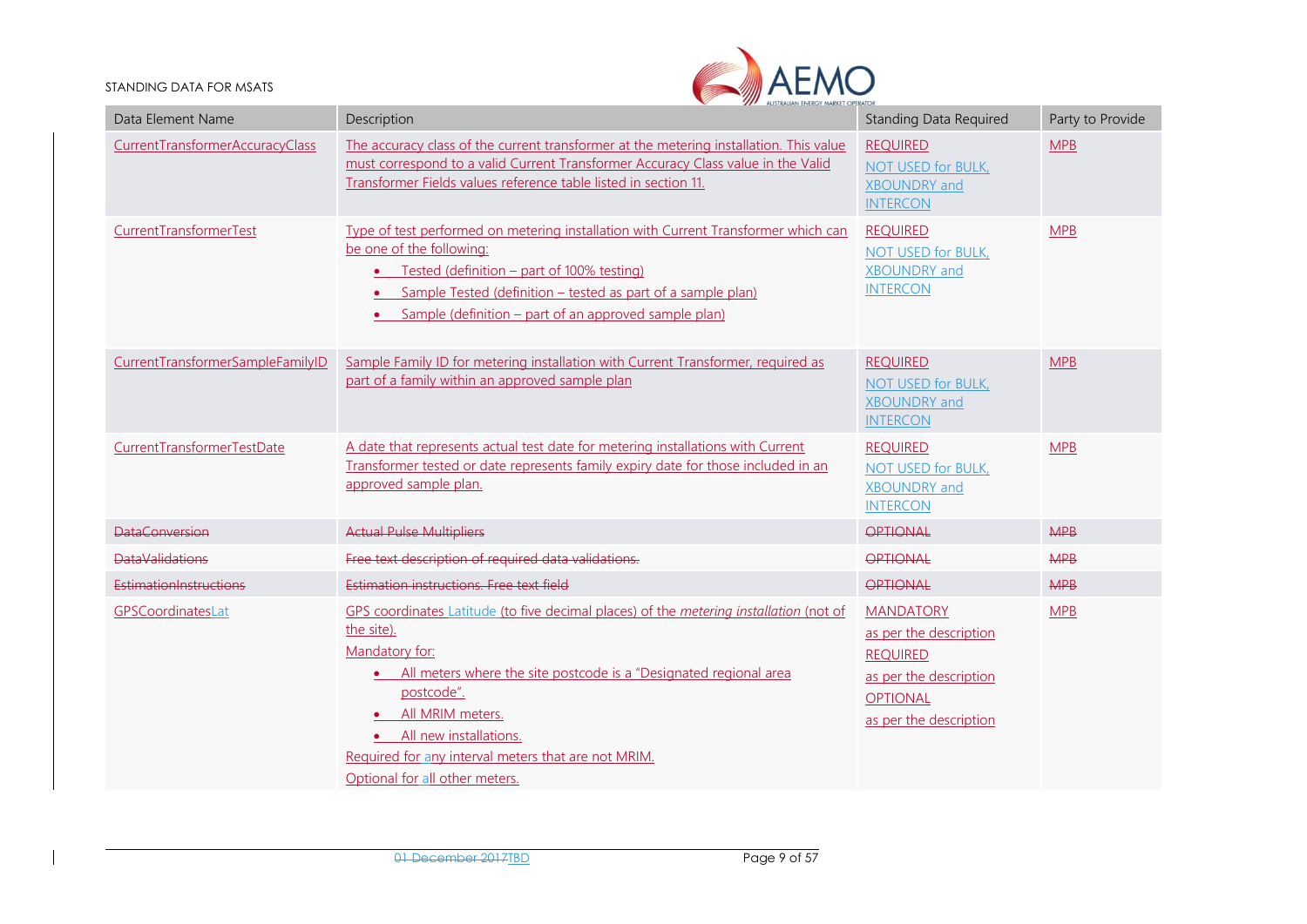

| Data Element Name      | Description                                                                                                                                                                                                                                                                                                                                                    | <b>Standing Data Required</b>                                                                                                        | Party to Provide |
|------------------------|----------------------------------------------------------------------------------------------------------------------------------------------------------------------------------------------------------------------------------------------------------------------------------------------------------------------------------------------------------------|--------------------------------------------------------------------------------------------------------------------------------------|------------------|
| GPSCoordinatesLong     | GPS coordinates Longitude (to five decimal places) of the metering installation (not<br>of the site).<br>Mandatory for:<br>All meters where the site postcode is a "Designated regional area<br>$\bullet$<br>postcode".<br>All MRIM meters.<br>All new installations.<br>Required for any interval meters that are not MRIM.<br>Optional for all other meters. | <b>MANDATORY</b><br>as per the description<br><b>REQUIRED</b><br>as per the description<br><b>OPTIONAL</b><br>as per the description | <b>MPB</b>       |
| LastTestDate           | The date on which the metering installation was last tested or inspected by the<br>Metering Provider "B". This date will be used if clause 7.9.4(a) of the NER needs to<br>be applied.                                                                                                                                                                         | <b>REQUIREDOPTIONAL</b>                                                                                                              | <b>MPB</b>       |
| <b>MeasurementType</b> | Code based on the NMI suffix codes, indicating the type of measurements available<br>from the <i>meter</i> .<br>For example, EBQK - bidirectional energy plus reactive Interval Meter.                                                                                                                                                                         | OPTIONAL<br>NOT USED for types 6 & 7<br>Transfers.                                                                                   | <b>MPB</b>       |
| Constant               | The meter KE (intrinsic constraint of meter in Wh/pulse).                                                                                                                                                                                                                                                                                                      | OPTIONAL                                                                                                                             | <b>MPB</b>       |
| Hazard                 | Free text or code identifying hazards on the site associated with reading,<br>maintaining or installing the meter. If the following are present at the metering<br>installation, they should be listed in this field:<br>AsbestosFree text or code identifying hazards associated with reading the meter.                                                      | <b>OPTIONALREQUIRED</b>                                                                                                              | <b>MPB</b>       |
| InstallationTypeCode   | The Metering Installation Type Code indicates whether the metering installation has<br>to be manually read.<br>This value must correspond to a valid MeterInstallCode in the Meter Installation<br>Codes reference table listed in section 11.                                                                                                                 | <b>MANDATORY</b>                                                                                                                     | <b>MPB</b>       |
| Location               | Free text descriptive material identifying the relationship between the location of<br>the metering point and the connection point.                                                                                                                                                                                                                            | <b>OPTIONALREQUIRED</b>                                                                                                              | <b>MPB</b>       |
| Manufacturer           | Free text fEield to identify the manufacturer of the installed meter. This field will be<br>an enumerated list of values corresponding to current Meter Manufacturers in the<br>industry with an option of UNKNOWN                                                                                                                                             | <b>MANDATORYOPTIONAL</b>                                                                                                             | <b>MPB</b>       |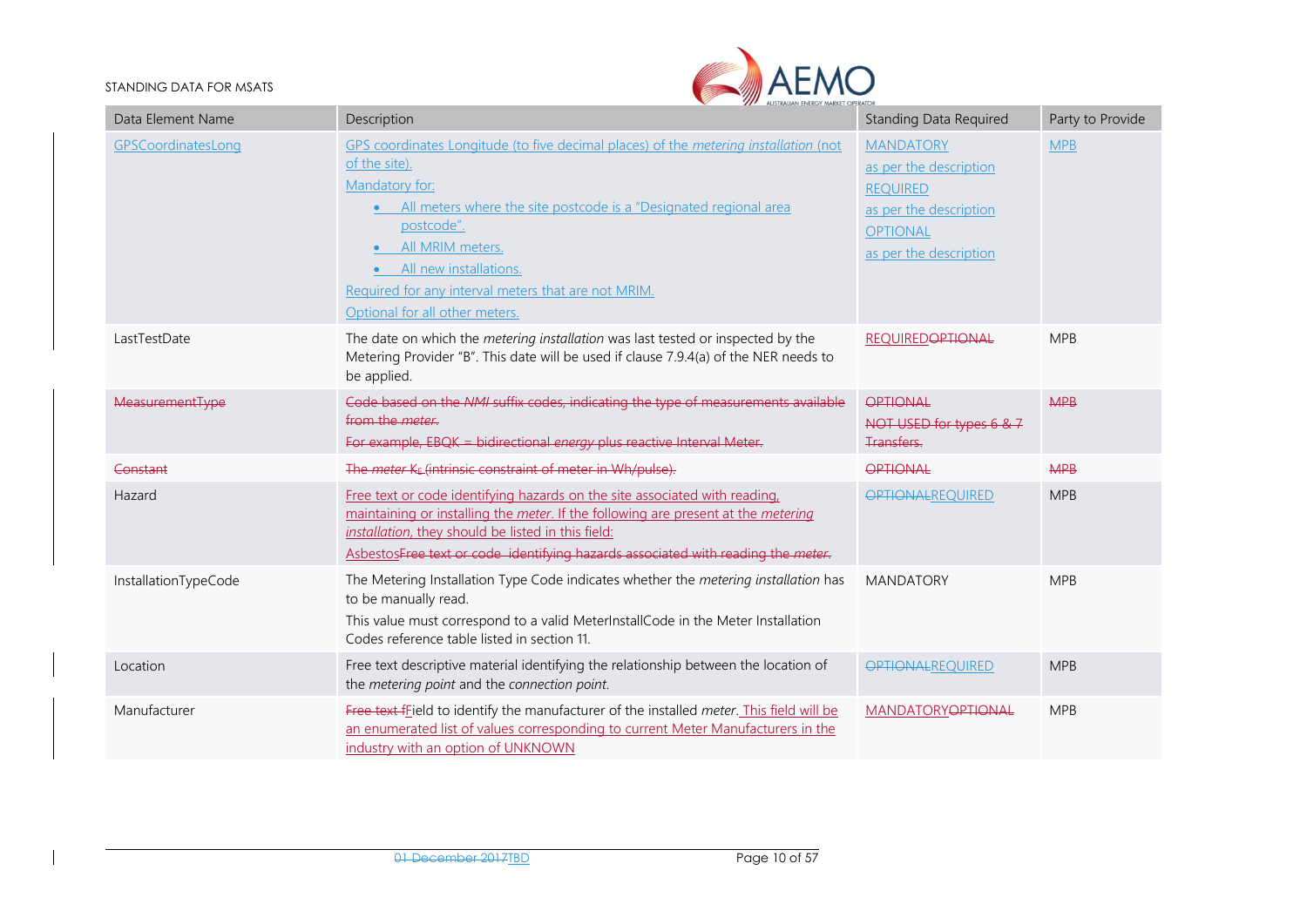

| Data Element Name | Description                                                                                                                                                                                                                                                                                                                                                           | Standing Data Required    | Party to Provide |
|-------------------|-----------------------------------------------------------------------------------------------------------------------------------------------------------------------------------------------------------------------------------------------------------------------------------------------------------------------------------------------------------------------|---------------------------|------------------|
| Model             | Free text frield to identify the meter manufacturer's designation for the meter<br>model. This field will be an enumerated list of values corresponding to current<br>Meter Models in the industry with an option of UNKNOWN                                                                                                                                          | <b>MANDATORY OPTIONAL</b> | <b>MPB</b>       |
| Point             | Identifies the <i>meter</i> uniquely for the <i>NMI</i> . In the format 0n, where n is the <i>meter</i><br>number per the protocol described in the NMI Procedure.<br>The allowed values are 01 to 09, 0A to 0H, 0J to 0N, 0P to 0Z.<br>This will allow an audit trail when one <i>meter</i> is removed and a new <i>meter</i> is given<br>the same MeterPoint value. | OPTIONAL                  | <b>MPB</b>       |
| Program           | Free text field providing a description of the program used to initialise the installed<br>meter.                                                                                                                                                                                                                                                                     | OPTIONAL                  | <b>MPB</b>       |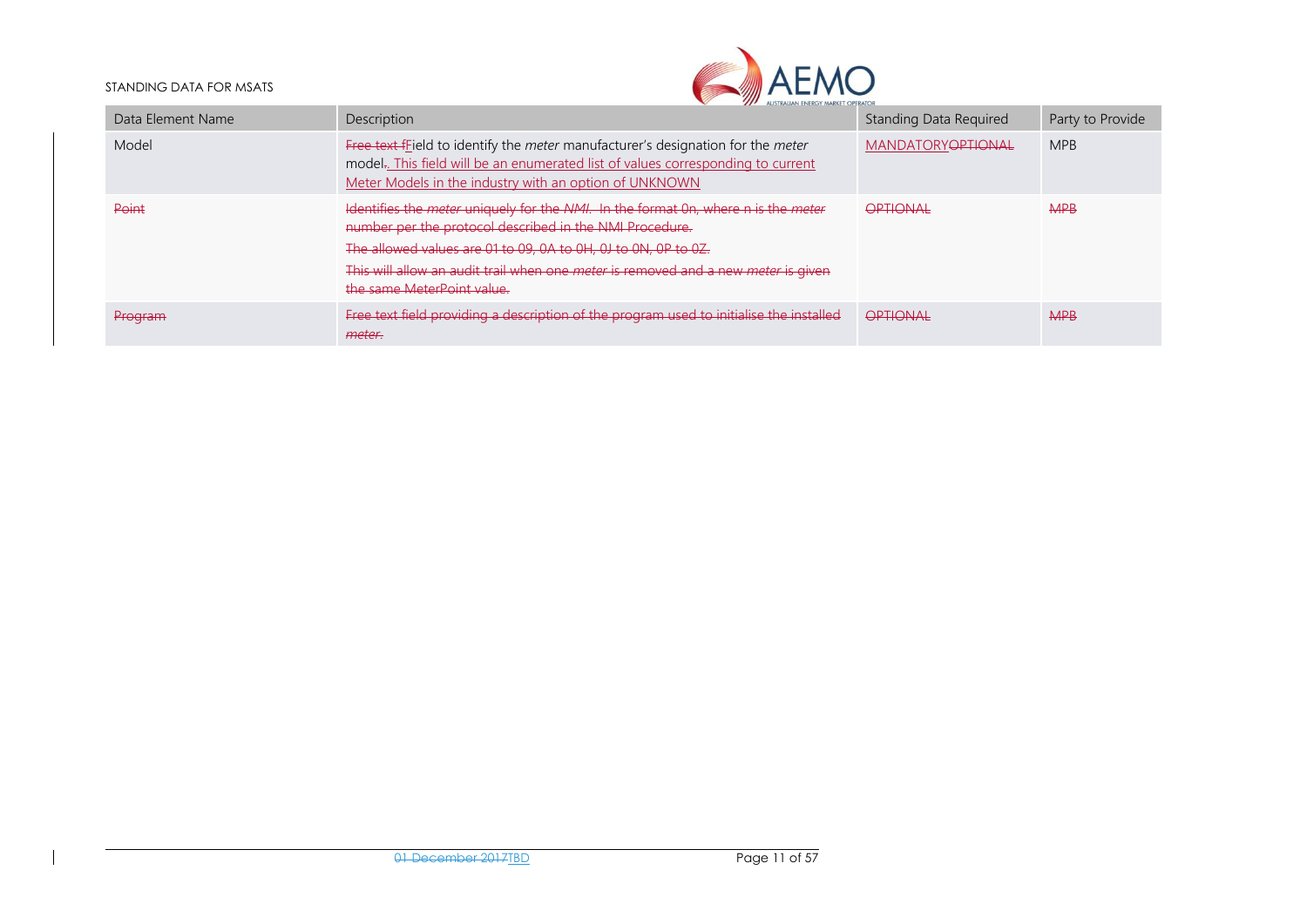

| Data Element Name | Description                                                               | Standing Data Required  | Party to Provide |
|-------------------|---------------------------------------------------------------------------|-------------------------|------------------|
| ReadTypeCode      | Code to denote the method and frequency of Meter Reading.                 | <b>OPTIONALREQUIRED</b> | <b>MPB</b>       |
|                   | First Character = Remote (R) or Manual (M);                               |                         |                  |
|                   | Second Character = Mode                                                   |                         |                  |
|                   | $T =$ telephone                                                           |                         |                  |
|                   | $W = wireless$                                                            |                         |                  |
|                   | $P = powerline$                                                           |                         |                  |
|                   | $l = infra-red$                                                           |                         |                  |
|                   | $G =$ galvanic                                                            |                         |                  |
|                   | $V = visual$                                                              |                         |                  |
|                   | Third Character = Frequency of Scheduled Meter Readings                   |                         |                  |
|                   | $1 =$ Twelve times per year                                               |                         |                  |
|                   | $2 = Six times per year$                                                  |                         |                  |
|                   | $3 =$ Four times per year                                                 |                         |                  |
|                   | $D =$ Daily or weekly                                                     |                         |                  |
|                   | Fourth Character =                                                        |                         |                  |
|                   | $A - 5$ minute<br>O                                                       |                         |                  |
|                   | $B - 15$ minute<br>$\Omega$                                               |                         |                  |
|                   | $C - 30$ minute                                                           |                         |                  |
|                   | D - Metering installation de-energised, cannot convert to 5-minute<br>∩   |                         |                  |
|                   | M - Manually Read Accumulation Meter                                      |                         |                  |
|                   | For example, MV3M = Manual, Visual, Quarterly, Manually Read Accumulation |                         |                  |
|                   | Meter; RWDC = Remote, Wireless, Daily, 30 minutes interval.               |                         |                  |
|                   | Undefined.                                                                |                         |                  |
|                   | For example, MV3 - Manual, Visual, Quarterly.                             |                         |                  |
| Route             | The route identifier the <i>meter</i> is currently being read in          | <b>OPTIONAL</b>         | <b>MPB</b>       |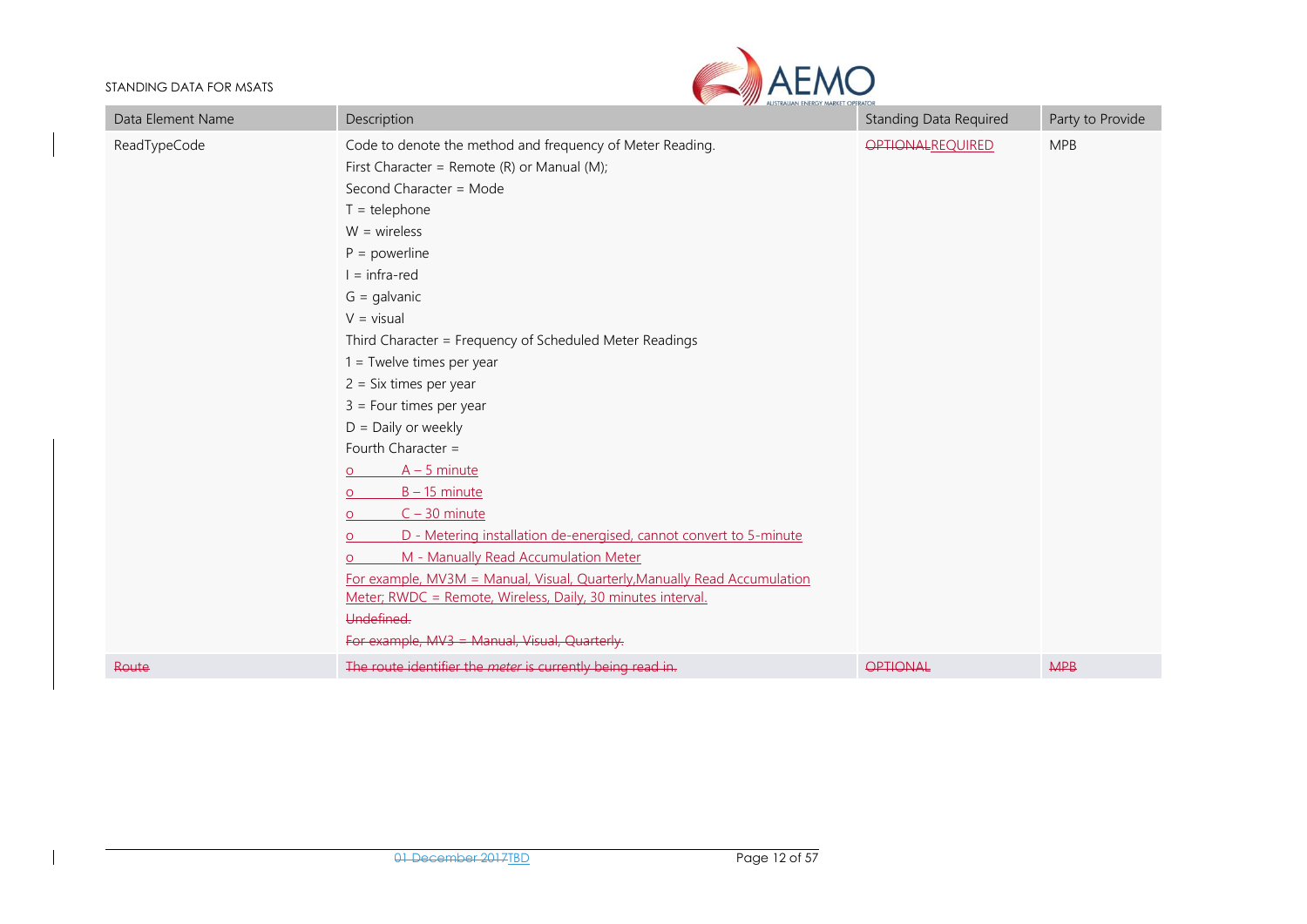

| Data Element Name             | Description                                                                                                                                                                                                                                                                                                                                                                                                                                  | <b>Standing Data Required</b>                                                                                                                                                              | Party to Provide                          |
|-------------------------------|----------------------------------------------------------------------------------------------------------------------------------------------------------------------------------------------------------------------------------------------------------------------------------------------------------------------------------------------------------------------------------------------------------------------------------------------|--------------------------------------------------------------------------------------------------------------------------------------------------------------------------------------------|-------------------------------------------|
| SerialNumber                  | The Meter Serial ID uniquely identifies a meter for a given NMI. Maximum 12<br>Characters (alpha numeric). Unique for NMI.<br>Use dummy for UMCP (Type 7) and logical (meters).<br>Except for UMCP and logical, SerialNumber should be as displayed on the physical<br>device (also known as property number).<br>SerialNumber to be property number if exists, otherwise the meter manufacturer's<br>serial number, otherwise dummy number. | <b>MANDATORY</b>                                                                                                                                                                           | <b>MPB</b>                                |
| <b>Status</b>                 | A code to denote the status of the meter.<br>This value must correspond to a valid ElectricityMeter/Status in the Meter and<br>RegisterID Codes reference table listed in section 11.                                                                                                                                                                                                                                                        | <b>MANDATORY</b>                                                                                                                                                                           | <b>MPB</b>                                |
| Use                           | A code identifying how the meter is used. This value must correspond to a valid<br>Meter Use value in the Valid Meter Use Codes reference table listed in section 11.                                                                                                                                                                                                                                                                        | <b>REQUIRED<del>OPTIONAL</del></b>                                                                                                                                                         | <b>MPB</b>                                |
| NextScheduledReadDate         | Indicates the Scheduled Next Read Date for the meter if a manual Meter Reading is<br>required.                                                                                                                                                                                                                                                                                                                                               | <b>MANDATORY</b> for manually<br>read meters and Type 7<br>metering installations and<br>NOT USED for remotely<br>read meters<br>manually read meters and<br>all Vic AMI<br>metersOPTIONAL | MPB initially,<br>then MDP for<br>updates |
| NextTestDate                  | Next date on which the <i>meter</i> should be tested.                                                                                                                                                                                                                                                                                                                                                                                        | OPTIONAL                                                                                                                                                                                   | <b>MPB</b>                                |
| <b>NMI</b>                    | NMI. This number is unique for each connection point within the NEM.                                                                                                                                                                                                                                                                                                                                                                         | <b>MANDATORY</b>                                                                                                                                                                           | LNSP                                      |
| Password                      | Read & time set passwords separated by a space.                                                                                                                                                                                                                                                                                                                                                                                              | OPTIONAL                                                                                                                                                                                   | <b>MPB</b>                                |
| <b>RemotePhoneNumber</b>      | The public telephone number to contact a remote Site for metering data. Includes<br>STD prefix and no spaces.                                                                                                                                                                                                                                                                                                                                | <b>OPTIONAL</b>                                                                                                                                                                            | <b>MPB</b>                                |
| <b>TestCalibrationProgram</b> | Test & calibration program.                                                                                                                                                                                                                                                                                                                                                                                                                  | OPTIONAL                                                                                                                                                                                   | <b>MPB</b>                                |
| <b>TestPerformedBy</b>        | Identifying the Metering Provider "B" and the technician responsible for conducting<br>the last test. The technician is to be identified by a number unique to the Metering<br>Provider "B".                                                                                                                                                                                                                                                 | OPTIONAL                                                                                                                                                                                   | <b>MPB</b>                                |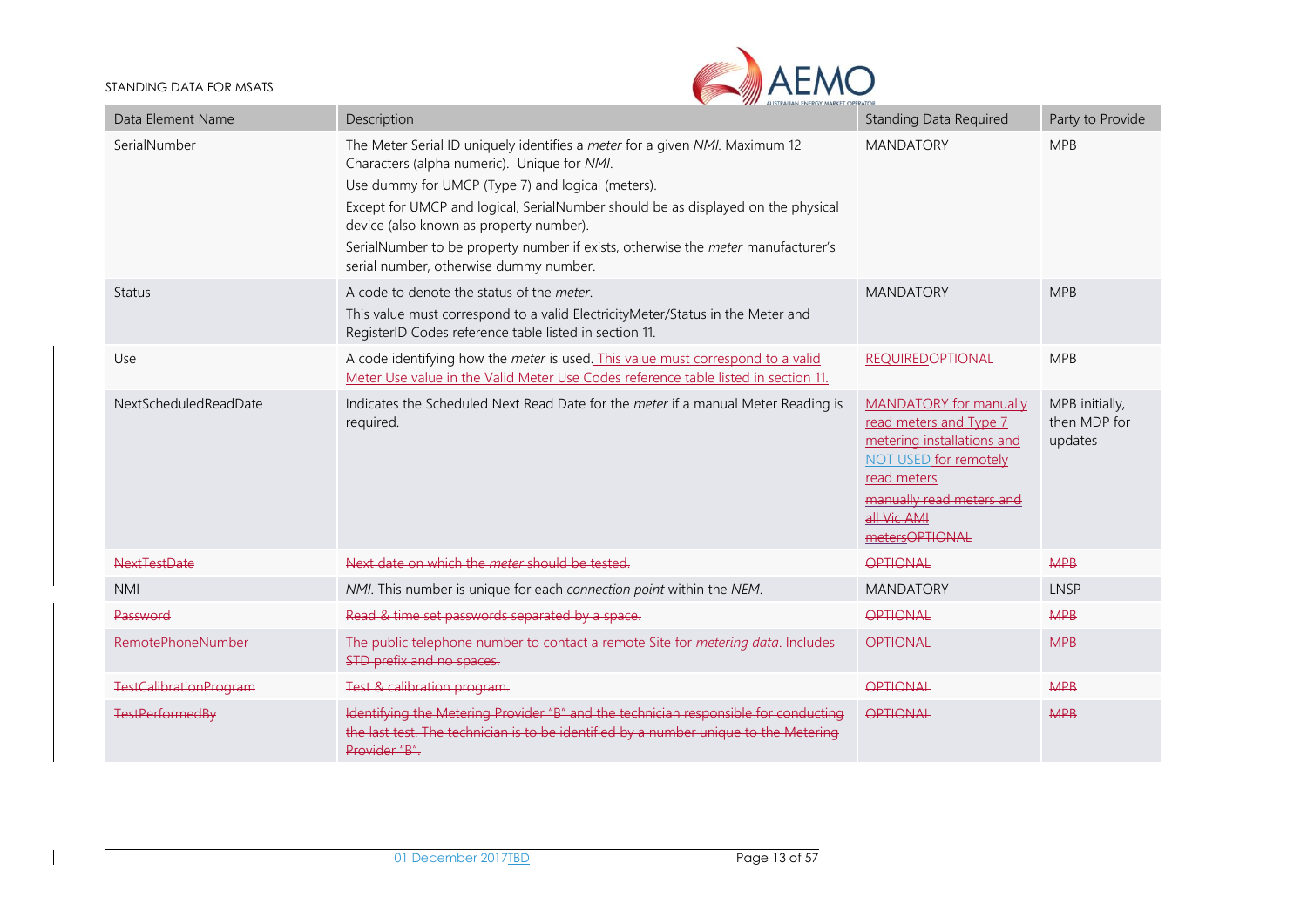

| Data Element Name               | Description                                                                                                                                                                                                                                          | <b>Standing Data Required</b>                                                   | Party to Provide |
|---------------------------------|------------------------------------------------------------------------------------------------------------------------------------------------------------------------------------------------------------------------------------------------------|---------------------------------------------------------------------------------|------------------|
| TestResultAccuracy              | The accuracy figure result from the test perfomed on the date indicated in the<br>LastTestDate field. This value must correspond to a valid Test Result value in the<br>Valid Test Result Codes reference table listed in section 11.                | <b>OPTIONALREQUIRED</b>                                                         | <b>MPB</b>       |
| <b>TestResultNotes</b>          | A statement of compliance indicating the standard of the test regime applied at the<br>time of the last test.                                                                                                                                        | OPTIONAL                                                                        | <b>MPB</b>       |
| <b>TransformerLocation</b>      | A free text field to identify the existence of instrument transformers and their<br>location relative to the market connection point.                                                                                                                | <b>OPTIONAL</b>                                                                 | <b>MPB</b>       |
| <b>TransformerRatio</b>         | A statement of the available and applied transformer ratios.                                                                                                                                                                                         | OPTIONAL                                                                        | <b>MPB</b>       |
| <b>TransformerType</b>          | An explanation of the type of transformation used.                                                                                                                                                                                                   | OPTIONAL                                                                        | <b>MPB</b>       |
| <b>UserAccessRights</b>         | Details of any End User access to the metering installation; examples include pulse<br>outputs, interface to consumer load management system, or consumer directly<br>accessing data in meter by special agreement.                                  | OPTIONAL                                                                        | <b>MPB</b>       |
| VoltageTransformerLocation      | A free text field to indicate the location of the voltage transformer at the site.                                                                                                                                                                   | <b>REQUIRED</b><br>NOT USED for BULK,<br><b>XBOUNDRY</b> and<br><b>INTERCON</b> | <b>MPB</b>       |
| VoltageTransformerType          | Whether the voltage transformer at the metering installation is single phase or<br>three phase. This value must correspond to a valid Voltage Transformer Type value<br>in the Valid Transformer Fields values reference table listed in section 11. | <b>REQUIRED</b><br>NOT USED for BULK,<br><b>XBOUNDRY</b> and<br><b>INTERCON</b> | <b>MPB</b>       |
| VoltageTransformerRatio         | The ratio of the voltage transformer at the metering installation. This value must<br>correspond to a valid Voltage Transformer Ratio value in the Valid Transformer<br>Fields values reference table listed in section 11.                          | <b>REQUIRED</b><br>NOT USED for BULK,<br><b>XBOUNDRY</b> and<br><b>INTERCON</b> | <b>MPB</b>       |
| VoltageTransformerAccuracyClass | The accuracy class of the voltage transformer at the metering installation. This value<br>must correspond to a valid Voltage Transformer Type value in the Valid<br>Transformer Fields values reference table listed in section 11.                  | <b>REQUIRED</b><br>NOT USED for BULK,<br><b>XBOUNDRY</b> and<br><b>INTERCON</b> | <b>MPB</b>       |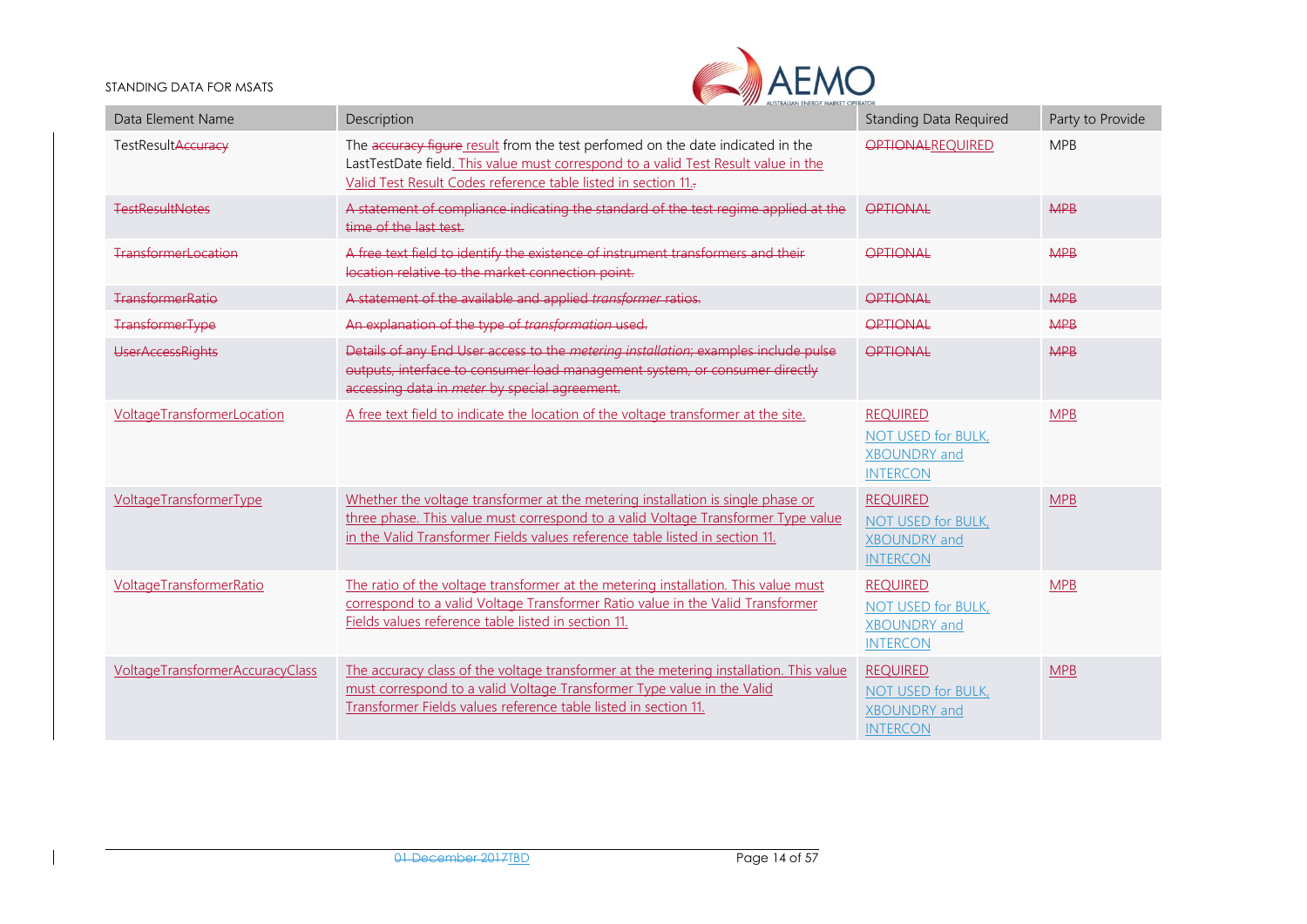

| Data Element Name                 | Description                                                                                                                                                                                                                                                                             | <b>Standing Data Required</b>                                                          | Party to Provide                        |
|-----------------------------------|-----------------------------------------------------------------------------------------------------------------------------------------------------------------------------------------------------------------------------------------------------------------------------------------|----------------------------------------------------------------------------------------|-----------------------------------------|
| <b>VoltageTransformerTest</b>     | Type of test performed on metering installation with Voltage Transformer which can<br>be one of the following:<br>• Tested (definition - part of 100% testing)<br>Sample Tested (definition - tested as part of a sample plan)<br>Sample (definition – part of an approved sample plan) | <b>REOUIRED</b><br>NOT USED for BULK,<br><b>XBOUNDRY</b> and<br><b>INTERCON</b>        | <b>MPB</b>                              |
| VoltageTransformerSampleFamilyID  | Sample Family ID for metering installation with Voltage Transformer, required as<br>part of a family within an approved sample plan                                                                                                                                                     | <b>REQUIRED</b><br><b>NOT USED for BULK,</b><br><b>XBOUNDRY</b> and<br><b>INTERCON</b> | <b>MPB</b>                              |
| <b>VoltageTransformerTestDate</b> | A date that represents actual test date for metering installation with Voltage<br>Transformer tested or date represents family expiry date for those included in an<br>approved sample plan.                                                                                            | <b>REQUIRED</b><br>NOT USED for BULK,<br><b>XBOUNDRY</b> and<br><b>INTERCON</b>        | <b>MPB</b>                              |
| FromDate                          | Start date of the record. This indicates the date on which the parameters of this<br>particular record apply from. The data applies from the beginning of this date (the<br>start of the day, i.e. 00:00).                                                                              | <b>MANDATORY</b>                                                                       | Participant<br>sending<br>transaction   |
| ToDate                            | End date of the record. This indicates the date on which the parameters of this<br>particular record end. The data applies until the end of this date (the end of the<br>day, i.e. 23:59).<br>A default date of 9999-12-31 is recorded if EndDate is not provided.                      | <b>MANDATORY</b><br>(Defaults to high date<br>unless supplied)                         | System<br>generated unless<br>supplied. |
| RowStatus                         | Indicates whether the record is active or inactive.<br>Whenever a new record is created, it will be A (Active). A change to the data will<br>make this record redundant and its MaintActFlg is changed to I (Inactive).                                                                 | <b>MANDATORY</b>                                                                       | System<br>generated                     |
| MaintenanceDate                   | Date and time the record was updated.<br>A default date of 9999-12-31 is used when the record is created initially.<br>If the record is subsequently updated, its MaintUpdtDt is changed to the date and<br>time the record was updated.                                                | <b>MANDATORY</b>                                                                       | System<br>generated                     |
| CreationDate                      | Date and time the record was created.                                                                                                                                                                                                                                                   | <b>MANDATORY</b>                                                                       | System<br>generated                     |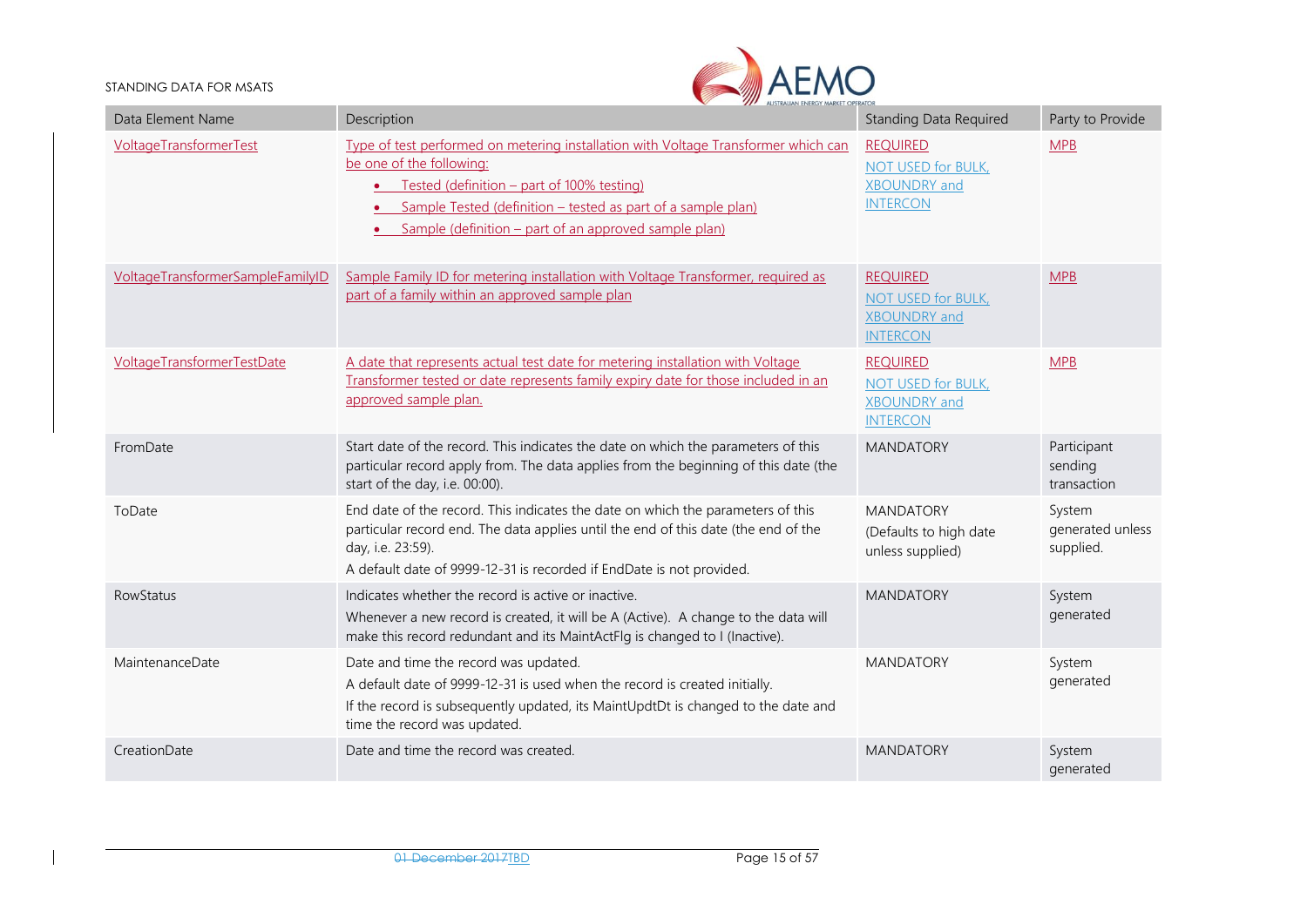

### <span id="page-15-0"></span>**5. CATS\_DLF\_CODES**

The CATS\_DLF\_Codes table contains a list of DLF Codes and their relevant values. The StartDate and DLFCode fields will need to be provided for *settlements* calculations.

Note: References to 'LNSP' include the ENM for child *connection points*.

<span id="page-15-1"></span>**Table 4 CATS\_DLF\_CODES**

| Data Element Name                     | Description                                                                                                                                                                                                                                                              | <b>Standing Data</b><br>Required | Party to<br>Provide |
|---------------------------------------|--------------------------------------------------------------------------------------------------------------------------------------------------------------------------------------------------------------------------------------------------------------------------|----------------------------------|---------------------|
| DistributionLossFactorCode            | A four character alpha-numeric code used to<br>identify DLF values. All NMIs must be assigned a<br>DLF Code. Refer to AEMO Distribution Loss Factor<br>documents for each financial year                                                                                 | <b>MANDATORY</b>                 | <b>AEMO</b>         |
| DistributionLossFactorDescrip<br>tion | Description of the DLF Code and value.                                                                                                                                                                                                                                   | <b>MANDATORY</b>                 | <b>AEMO</b>         |
| DistributionLossFactor Value          | Numeric value up to 5 decimal places, reflecting the<br>value of the DLF Code.                                                                                                                                                                                           | <b>MANDATORY</b>                 | <b>AEMO</b>         |
| JurisdictionCode                      | Jurisdiction code to which the NMI belongs.<br>This value must correspond to a valid<br>JurisdictionCode in the Jurisdiction Codes reference<br>table in section 11.                                                                                                     | <b>MANDATORY</b>                 | <b>AEMO</b>         |
| <b>RowStatus</b>                      | Indicates whether the DLF Code is active or inactive.<br>Whenever a new record is created, it will be A (Active).<br>A change to the data will make this record redundant<br>and its MaintActFlg is changed to I (Inactive).                                             | <b>MANDATORY</b>                 | System<br>generated |
| FromDate                              | Start date of the record. This indicates the date on<br>which the parameters of this particular record apply<br>from. The data applies from the beginning of this<br>date (the start of the day, i.e. 00:00).                                                            | <b>MANDATORY</b>                 | <b>AEMO</b>         |
| ToDate                                | End date of the record. This indicates the date on<br>which the parameters of this particular record end.<br>The data applies until the end of this date (the end of<br>the day, i.e. 23:59).<br>A default date of 9999-12-31 is recorded if EndDate<br>is not provided. | <b>MANDATORY</b>                 | System<br>generated |
| MaintenanceDate                       | Date and time the record was updated.<br>A default date of 9999-12-31 is used when the record<br>is created initially.<br>If the record is subsequently updated, its<br>MaintUpdtDt is changed to the date and time the<br>record was updated.                           | <b>MANDATORY</b>                 | System<br>generated |
| CreationDate                          | Date and time the record was created.                                                                                                                                                                                                                                    | <b>MANDATORY</b>                 | System<br>generated |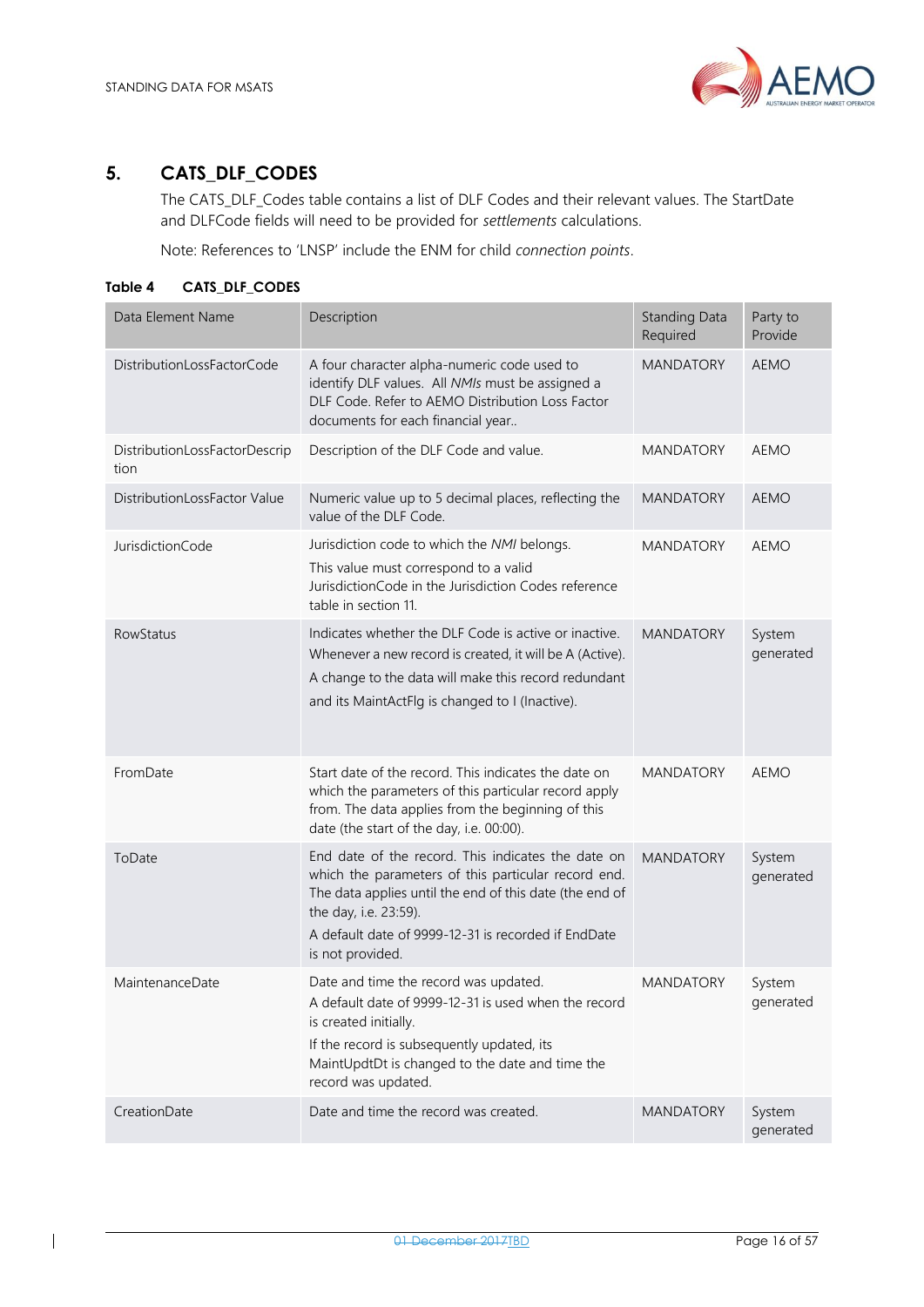

### <span id="page-16-0"></span>**6. CATS\_EMB\_NET\_ID\_CODES**

The CATS\_EMB\_NET\_ID\_CODES table contains embedded network identifier codes, which are used to identify which *embedded network* a *NMI* belongs to, either as a Parent NMI or a Child NMI.

Note: References to 'LNSP' include the ENM for *child connection points*.

| Data Element Name              | Description                                                                                                                                                                                                                                                                 | <b>Standing Data</b><br>Required | Party to<br>Provide     |
|--------------------------------|-----------------------------------------------------------------------------------------------------------------------------------------------------------------------------------------------------------------------------------------------------------------------------|----------------------------------|-------------------------|
| EmbeddedNetwork<br>Identifier  | Embedded Network Code.<br>Refer to Allocation of Embedded Network Codes for<br>further details.                                                                                                                                                                             | <b>MANDATORY</b>                 | <b>AEMO</b>             |
| EmbeddedNetwork<br>Description | Description of embedded network identifier.                                                                                                                                                                                                                                 | <b>MANDATORY</b>                 | <b>AEMO</b>             |
| SuburbOrPlaceOrLocality        | Locality to which the embedded network identifier<br>belongs.                                                                                                                                                                                                               | <b>MANDATORY</b>                 | <b>AEMO</b>             |
| PostCode                       | Postcode for the locality to which the embedded<br>network identifier belongs.                                                                                                                                                                                              | <b>MANDATORY</b>                 | <b>AEMO</b>             |
| StateOrTerritory               | State or Territory abbreviation in accordance with AS<br>4590.                                                                                                                                                                                                              | <b>MANDATORY</b>                 | <b>AEMO</b>             |
| RowStatus                      | Indicates whether the code is active or inactive.<br>Whenever a new record is created, it will be A (Active).<br>A change to the data will make this record redundant<br>and its MaintActFlg is changed to I (Inactive).                                                    | <b>MANDATORY</b>                 | System<br>generate<br>d |
| FromDate                       | Start date of the record. This indicates the date on<br>which the parameters of this particular record apply<br>from. The data applies from the beginning of this date<br>(the start of the day, i.e. 00:00).                                                               | <b>MANDATORY</b>                 | <b>AEMO</b>             |
| ToDate                         | End date of the record. This indicates the date on which<br>the parameters of this particular record end. The data<br>applies until the end of this date (the end of the day, i.e.<br>$23:59$ ).<br>A default date of 9999-12-31 is recorded if EndDate is<br>not provided. | <b>MANDATORY</b>                 | System<br>generate<br>d |
| MaintenanceDate                | Date and time the record was updated.<br>A default date of 9999-12-31 is used when the record is<br>created initially.<br>If the record is subsequently updated, its MaintUpdtDt<br>is changed to the date and time the record was<br>updated.                              | <b>MANDATORY</b>                 | System<br>generate<br>d |
| CreationDate                   | Date and time the record was created.                                                                                                                                                                                                                                       | <b>MANDATORY</b>                 | System<br>generate<br>d |

<span id="page-16-1"></span>**Table 5 CATS\_EMB\_NET\_ID\_CODES**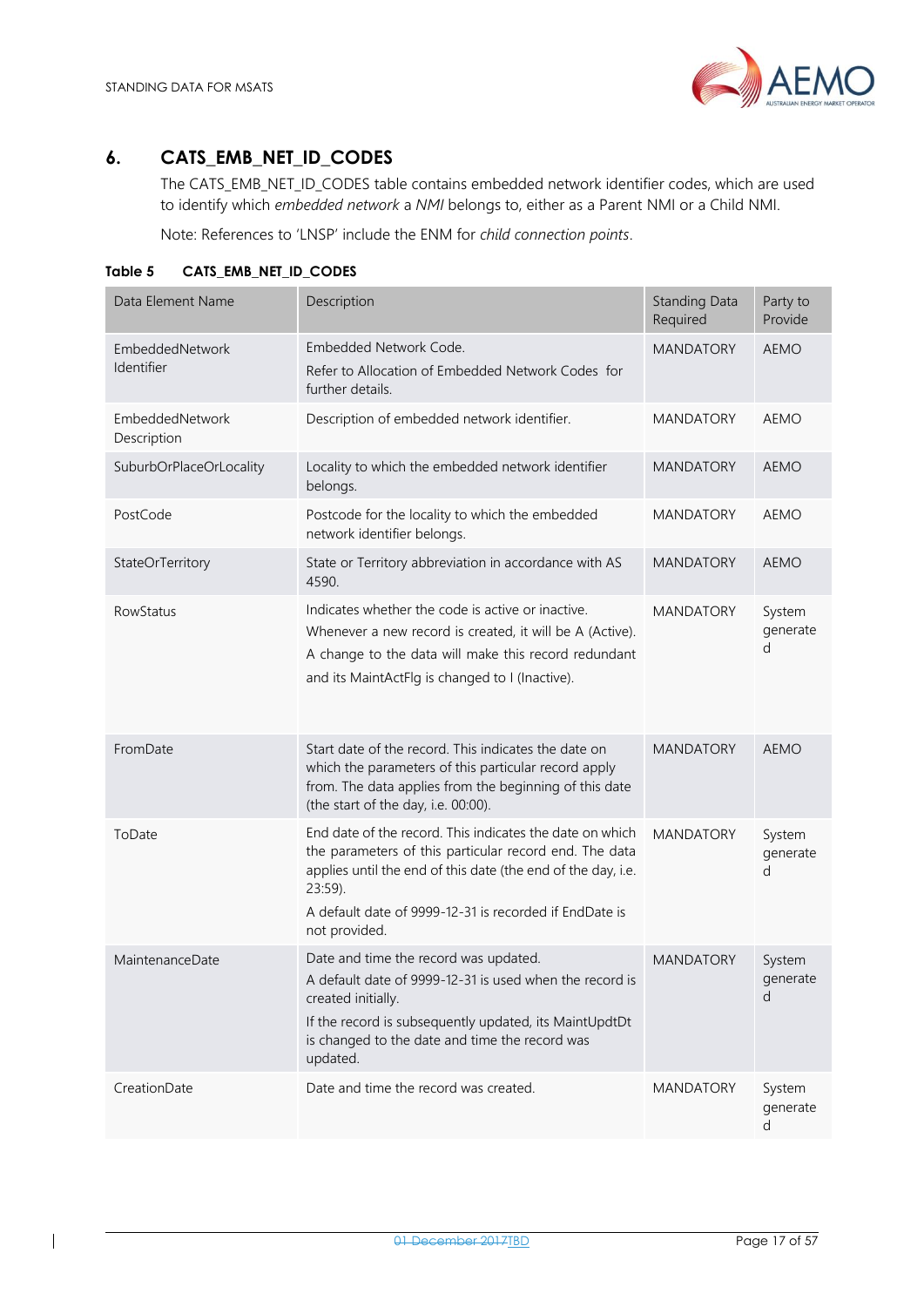

# <span id="page-17-0"></span>**7. CATS\_NMI\_DATA**

The CATS\_NMI\_DATA table records Master NMI Record data information. It is updated whenever a Change Request containing data in the CATS\_INBOUND\_NMI\_DATA table is completed.

Note: References to 'LNSP' include the ENM for *child connection points*.

#### <span id="page-17-1"></span>**Table 6 CATS\_NMI\_DATA**

 $\overline{\phantom{a}}$ 

| Data Element Name                              | Description                                                                                                                                                                                                                                                                 | <b>Standing Data</b><br>Required | Party to<br>Provide |
|------------------------------------------------|-----------------------------------------------------------------------------------------------------------------------------------------------------------------------------------------------------------------------------------------------------------------------------|----------------------------------|---------------------|
| <b>NMI</b>                                     | NMI.<br>All alpha characters are Upper Case                                                                                                                                                                                                                                 | <b>MANDATORY</b>                 | <b>LNSP</b>         |
| <b>NMI</b><br>ClassificationCode               | Code used to indicate the NMI Classification Code of<br>this NMI.<br>This value must correspond to a valid NMIClassCode<br>value in the NMI Class Codes reference table listed in<br>section 11.                                                                            | <b>MANDATORY</b>                 | LNSP                |
| MasterData/<br>StatusCode                      | Code used to indicate the status of the NML<br>This value must correspond to a valid<br>MasterData/Status value in the NMI Status Codes<br>reference table listed in section 11.                                                                                            | <b>MANDATORY</b>                 | <b>LNSP</b>         |
| TransmissionNode<br>Identifier                 | This value must correspond to a valid code in the<br>CATS TNI Codes table.                                                                                                                                                                                                  | <b>MANDATORY</b>                 | LNSP                |
| TransmissionNode<br>Identifier <sub>2</sub>    | TNI Code assigned, by AEMO, to a distribution network<br>into which energy normally flows through a connection<br>point between adjacent distribution networks that has a<br>single NMI.<br>This value must correspond to a valid code in the<br>CATS TNI Codes table.      | <b>REQUIRED</b>                  | <b>AEMO</b>         |
| SharedIsolationPointFlag                       | A flag (Yes, No or Unknown) to indicate whether the<br>metering installation has a shared fuse. Valid values are<br>Y, N or U, e.g. "Y" indicates that a shared fuse is present.                                                                                            | <b>MANDATORY</b>                 | <b>LNSP</b>         |
| MeterMalfunctionExemption<br>Number            | The exemption number granted by AEMO when a meter<br>malfunction exemption is granted.                                                                                                                                                                                      | <b>REQUIRED</b>                  | <b>AEMO</b>         |
| MeterMalfunctionExemption<br><b>ExpiryDate</b> | The end date of the malfunction exemption.                                                                                                                                                                                                                                  | <b>REQUIRED</b>                  | <b>AEMO</b>         |
| JurisdictionCode                               | Jurisdiction code to which the NMI belongs. This code<br>defines the jurisdictional rules which apply to the<br>transfer of this NMI.<br>This value must correspond to a valid JurisdictionCode<br>value in the Jurisdiction Codes reference table listed in<br>section 11. | <b>MANDATORY</b>                 | LNSP                |
| DistributionLoss<br>FactorCode                 | Distribution Loss Factor Code. Must be a valid code in<br>the CATS_DLF_Codes table.                                                                                                                                                                                         | <b>MANDATORY</b>                 | LNSP                |
| ConnectionConfiguration                        | Four-character code to denote information about the<br>configuration of the connection point.<br><b>First Character = Connection Type</b><br>$H = High voltage$ (as defined in the NER)                                                                                     | <b>MANDATORY</b>                 | <b>LNSP</b>         |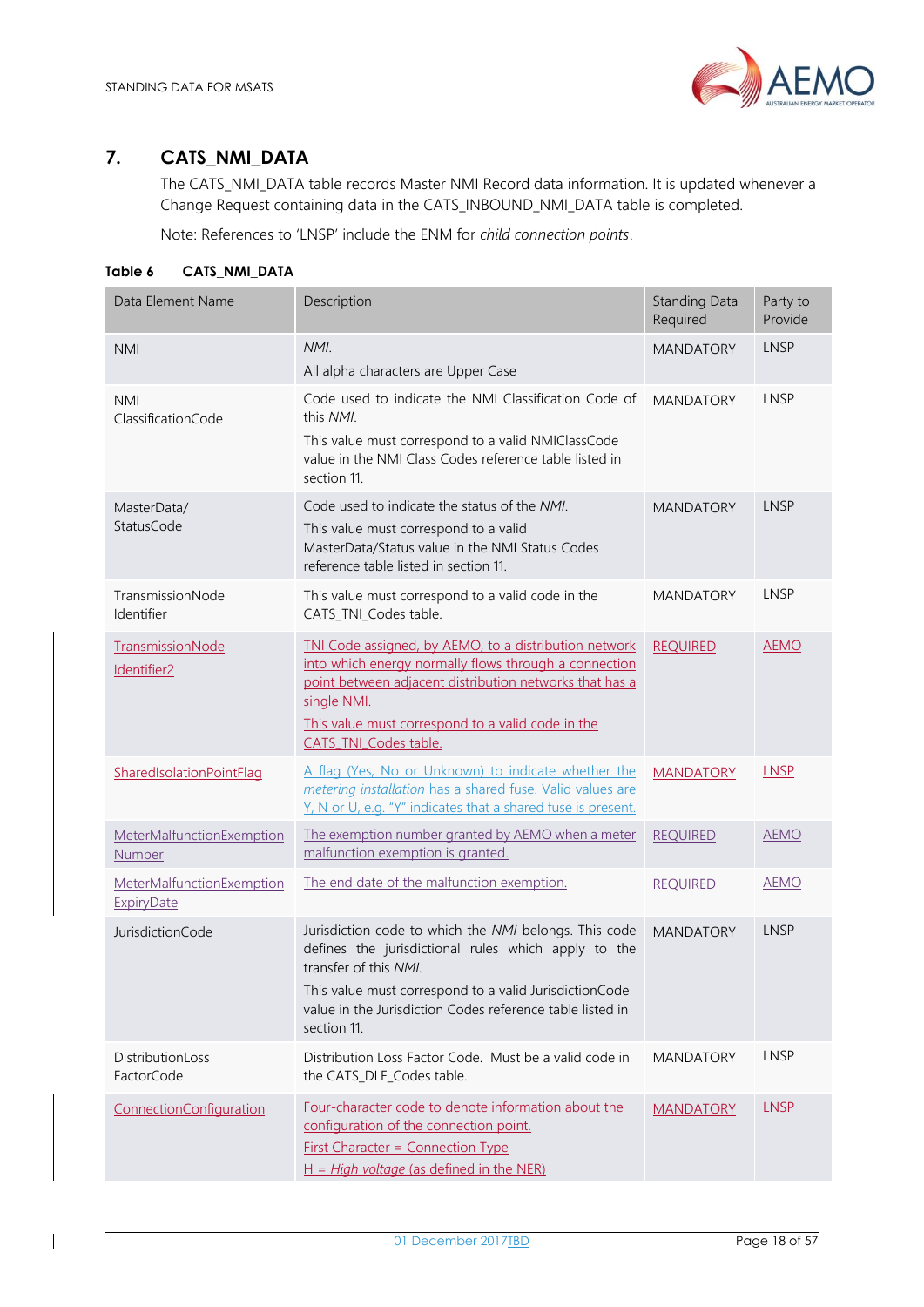AEMO



|                                     | $L =$ Low voltage (lower than the threshold defined for<br>high voltage in the NER)<br>Second Character = Phases In Use<br>$1 =$ Single Phase<br>$2 = Two-Phase$<br>$3 =$ Three-Phase<br>Third Character = Presence of CT<br>$C = Current Transfer Present$<br>$N = No$ Current Transformer Present<br>Fourth Character = Presence of VT<br>$V = Vol$ tage Transformer Present<br>$N = No$ Voltage Transformer Present                                                                                |                                      |             |
|-------------------------------------|-------------------------------------------------------------------------------------------------------------------------------------------------------------------------------------------------------------------------------------------------------------------------------------------------------------------------------------------------------------------------------------------------------------------------------------------------------------------------------------------------------|--------------------------------------|-------------|
| ChildEmbedded<br>NetworkIdentifier  | The embedded network identifier code is used to<br>identify which embedded network this given NMI is the<br>'child of'. (If on a NMI record this field is not populated,<br>it is assumed the NMI is not the child of any other NMI.)<br>valid<br>code<br>within<br>be<br>the<br>Must<br>a<br>CATS_Emb_Net_ID_Codes table.<br>This field cannot be used unless the Parent NMI has<br>been created and assigned an embedded network<br>identifier code. Refer section 30.4.a of the CATS<br>Procedure. | <b>REQUIRED</b>                      | <b>LNSP</b> |
| ParentEmbedded<br>NetworkIdentifier | The embedded network identifier code is used to<br>identify which embedded network this given NMI is the<br>'parent of'. (If on a NMI record this field is not<br>populated, it is assumed the NMI is not the parent of any<br>other NMI.)<br>Must be a valid code within the<br>CATS_Emb_Net_ID_Codes table.                                                                                                                                                                                         | <b>REQUIRED</b>                      | <b>LNSP</b> |
| <b>BuildingOrProperty</b><br>Name   | A free text description of the full name used to identify<br>the physical building or property as part of its location.                                                                                                                                                                                                                                                                                                                                                                               | <b>REQUIREDAddr</b><br>ess Option 1  | <b>LNSP</b> |
| LotNumber                           | The lot reference number allocated to an address prior<br>to street numbering. The word 'LOT' is not required.                                                                                                                                                                                                                                                                                                                                                                                        | <b>REQUIREDAddr</b><br>ess Option 1  | LNSP        |
| FlatOrUnitNumber                    | Specification of the number of the flat or unit which is a<br>separately identifiable portion within a<br>building/complex.                                                                                                                                                                                                                                                                                                                                                                           | <b>REQUIREDAddr</b><br>ess Option 1  | LNSP        |
| FlatOrUnitType                      | Specification of the type of flat or unit which is a<br>separately identifiable portion within a<br>building/complex. This value must correspond to a<br>valid Flat Type Code, reference AS4590.                                                                                                                                                                                                                                                                                                      | <b>REQUIRED Addr</b><br>ess Option 1 | LNSP        |
| FloorOrLevelNumber                  | Floor Number is used to identify the floor or level of a<br>multi-storey building/complex.                                                                                                                                                                                                                                                                                                                                                                                                            | <b>REQUIRED Addr</b><br>ess Option 1 | <b>LNSP</b> |
| FloorOrLevelType                    | Floor Type is used to identify the floor or level of a<br>multi-storey building/complex. This value must<br>correspond to a valid Floor Type Code in the Floor<br>Type Codes, reference AS4590.                                                                                                                                                                                                                                                                                                       | <b>REQUIRED Addr</b><br>ess Option 1 | <b>LNSP</b> |
| HouseNumber                         | The numeric reference of a house or property.<br>Specifically the house number.                                                                                                                                                                                                                                                                                                                                                                                                                       | <b>REQUIRED Addr</b><br>ess Option 1 | <b>LNSP</b> |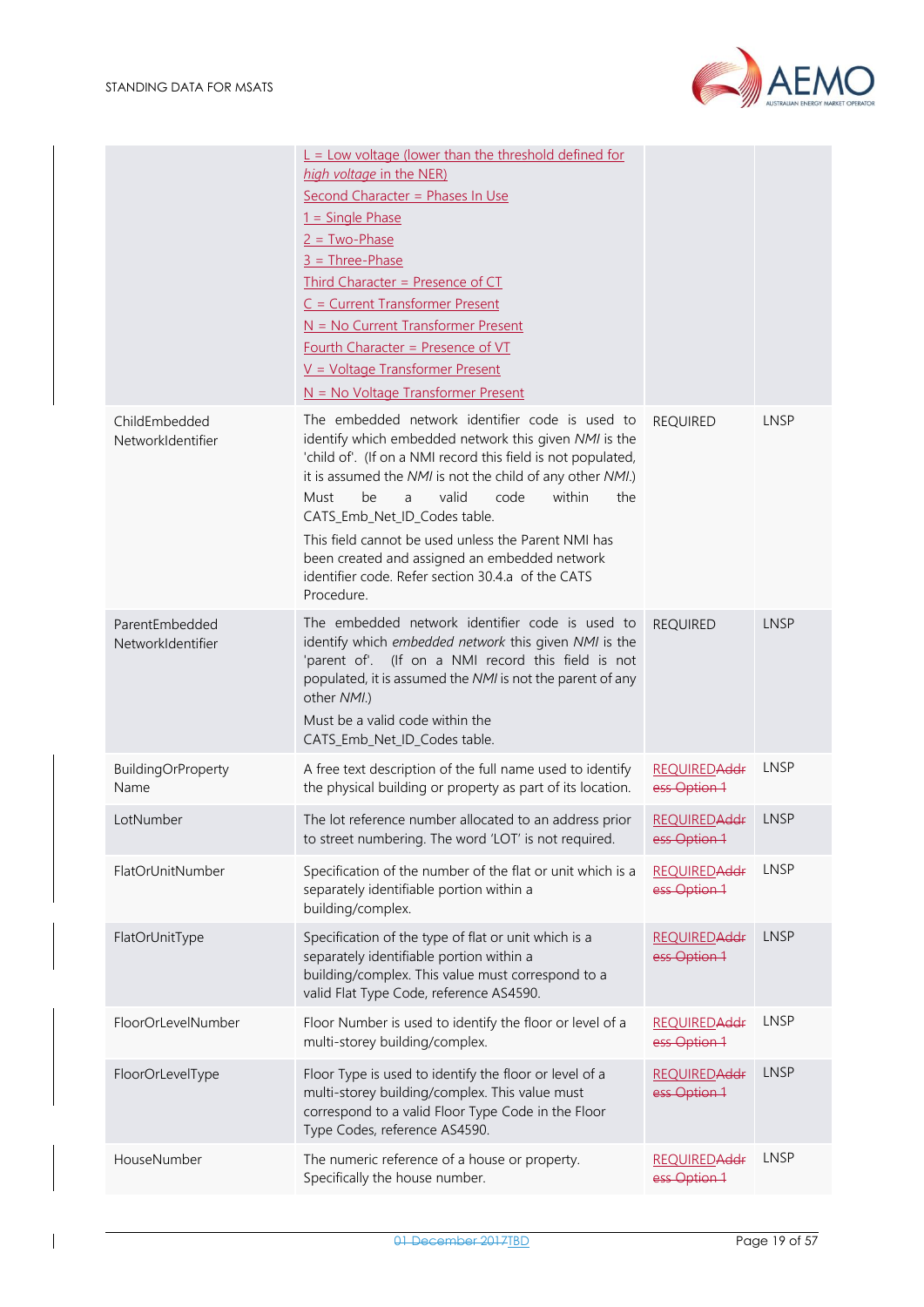

| HouseNumberSuffix       | The numeric reference of a house or property.<br>Specifically the single character identifying the house<br>number suffix.                                                                                     | <b>REQUIRED Addr</b><br>ess Option 1                                                    | LNSP                             |
|-------------------------|----------------------------------------------------------------------------------------------------------------------------------------------------------------------------------------------------------------|-----------------------------------------------------------------------------------------|----------------------------------|
| HouseNumberTo           | The numeric reference of a house or property for<br>scenarios where the address is similar to 4-10 Smith St.<br>For example, HouseNumber = $4$ and HouseNumberTo<br>$=$ 10 where the address is 4-10 Smith St. | <b>REQUIRED</b>                                                                         | <b>LNSP</b>                      |
| StreetName              | Records the thoroughfare name.<br>See notes at end of table for more information on<br><b>Structured Addresses</b>                                                                                             | <b>REQUIRED Addr</b><br>ess Option 1                                                    | <b>LNSP</b>                      |
| StreetSuffix            | Records street suffixes. This value must correspond to a<br>valid Street Suffix Code, reference AS4590.                                                                                                        | <b>REQUIREDAddr</b><br>ess Option 1                                                     | LNSP                             |
| StreetType              | Records the street type abbreviation. This value must<br>correspond to a valid Street Type Code, reference<br>AS4590.                                                                                          | <b>REQUIRED Addr</b><br>ess Option 1                                                    | <b>LNSP</b>                      |
| SuburbOrPlaceOrLocality | The full name of the general locality containing the<br>specific address.                                                                                                                                      | <b>MANDATORY</b>                                                                        | <b>LNSP</b>                      |
| LocationDescriptor      | A general field to capture various references to address<br>locations alongside another physical location.                                                                                                     | <b>REQUIRED Addr</b><br>ess Option 1                                                    | LNSP                             |
| PostCode                | The descriptor for a postal delivery area, aligned with<br>locality, suburb or place.                                                                                                                          | <b>MANDATORY</b>                                                                        | <b>LNSP</b>                      |
| StateOrTerritory        | Defined State or Territory abbreviation.                                                                                                                                                                       | <b>MANDATORY</b>                                                                        | LNSP                             |
| <b>GNAFPID</b>          | The Geocoded National Address File (G-NAF)<br>Persistent Identifier (PID) for a given address.                                                                                                                 | <b>MANDATORY</b><br><b>REQUIRED</b>                                                     | LNSP/<br><b>AEMO</b>             |
| SectionNumber           | Section number would to identify a lot of land in NSW<br>and ACT.                                                                                                                                              | <b>REQUIRED for</b><br>NSW and ACT<br><b>OPTIONAL</b> in<br>all other<br>jurisidictions | <b>LNSP</b>                      |
| <b>DPNumber</b>         | A deposited plan (DP) number corresponds to an<br>image that defines the legal boundaries of a plot of<br>land in NSW and ACT                                                                                  | <b>REQUIRED for</b><br>NSW and ACT<br><b>OPTIONAL</b> in<br>all other<br>jurisidictions | <b>LNSP</b>                      |
| DeliveryPointIdentifier | Delivery point identifier - the numeric descriptor for a<br>postal delivery point which is equal to a physical<br>address. The values are in the range 10000000 -<br>99999999.                                 | OPTIONAL<br><b>REQUIRED</b>                                                             | LNSP <sub>L</sub><br><b>AEMO</b> |
| AddressLine             | To provide the unstructured address (line 1) where a<br>structured address cannot be supplied.                                                                                                                 | Address<br>Option 2                                                                     | LNSP                             |
| AddressLine             | To provide the unstructured address (line 2) where a<br>structured address cannot be supplied.                                                                                                                 | <b>Address</b><br>Option <sub>2</sub>                                                   | LNSP                             |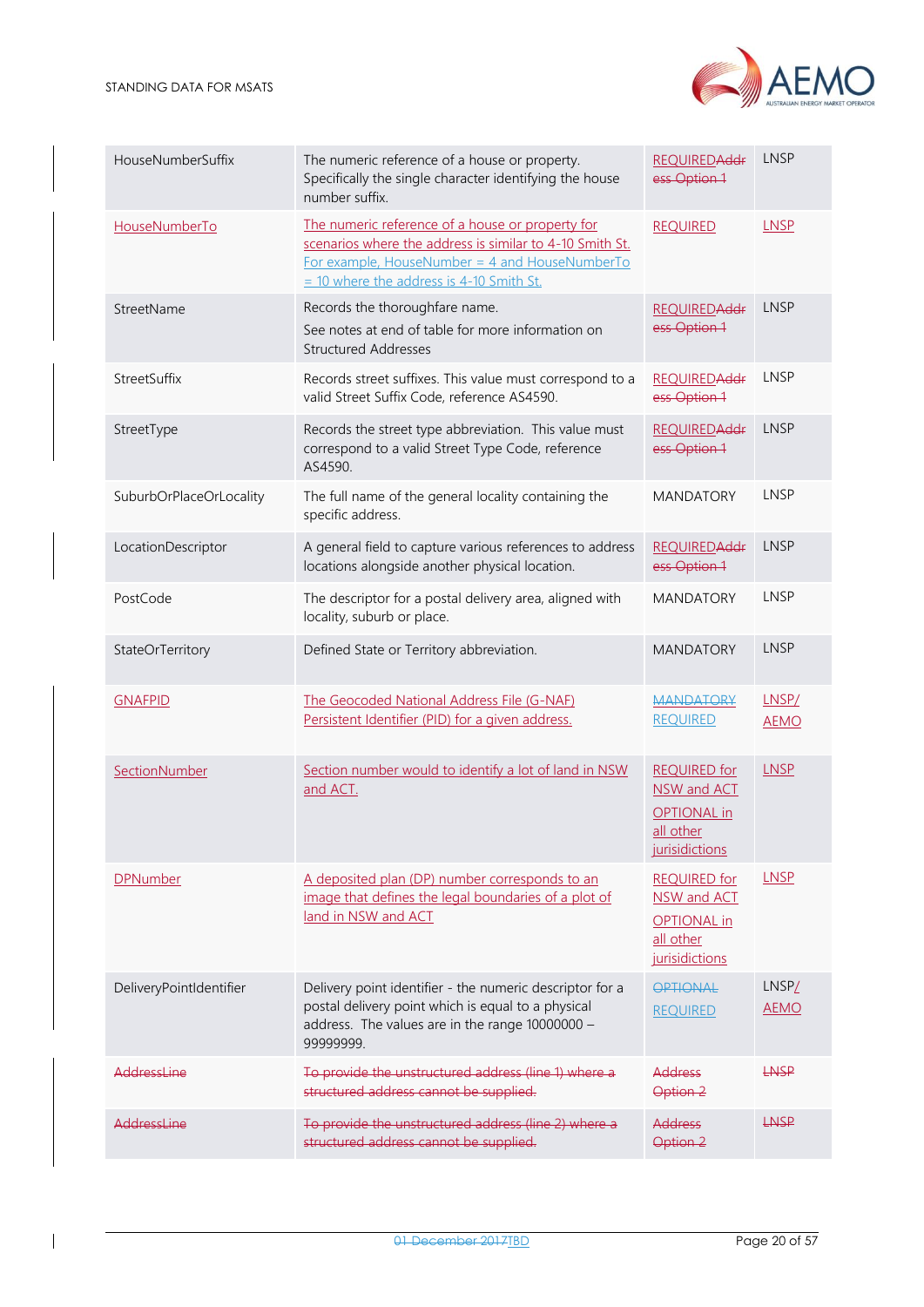

| AddressLine                                             | To provide the unstructured address (line 3) where a<br>structured address cannot be supplied.                                                                                                                                                                                                                                                           | Address<br>Option <sub>2</sub>                                                                                                         | <b>LNSP</b>                                                                 |
|---------------------------------------------------------|----------------------------------------------------------------------------------------------------------------------------------------------------------------------------------------------------------------------------------------------------------------------------------------------------------------------------------------------------------|----------------------------------------------------------------------------------------------------------------------------------------|-----------------------------------------------------------------------------|
| Aggregate                                               | This flag determines whether the energy at this<br>connection point is to be treated as consumer load or as<br>a generating unit (this may include generator auxiliary<br>loads).<br>MSATS will initially set this field to "Y" This value must<br>correspond to a valid Aggregate value in the<br>Aggregate Codes reference table listed in section 11. | <b>OPTIONAL</b>                                                                                                                        | (Defaults<br>to $'Y'$ ,<br><b>AEMO</b><br>updates<br>to 'N' as<br>required) |
| FromDate                                                | Start date of the NMI Data record. This indicates the<br>date on which the parameters of this particular NMI data<br>record apply from.<br>The data applies from the beginning of this date (the<br>start of the day, i.e. 00:00).                                                                                                                       | <b>MANDATORY</b>                                                                                                                       | <b>LNSP</b>                                                                 |
| ToDate                                                  | End date of the record. This indicates the date on which<br>the parameters of this particular record end. The data<br>applies until the end of this date (the end of the day, i.e.<br>$23:59$ ).<br>A default date of 9999-12-31 is recorded if EndDate is<br>not provided.                                                                              | <b>MANDATORY</b><br>(Defaults to<br>high date<br>unless<br>supplied)                                                                   | System<br>generate<br>d unless<br>supplied.                                 |
| <b>RowStatus</b>                                        | Indicates whether the record is active or inactive.<br>Whenever a new record is created, it will be A (Active).<br>A change to the data will make this record redundant<br>and its MaintActFlg is changed to I (Inactive).                                                                                                                               | <b>MANDATORY</b>                                                                                                                       | System<br>generate<br>d                                                     |
| MaintenanceDate                                         | Date and time the record was updated.<br>A default date of 9999-12-31 is used when the record is<br>created initially.<br>If the record is subsequently updated, its MaintUpdtDt<br>is changed to the date and time the record was<br>updated.                                                                                                           | <b>MANDATORY</b>                                                                                                                       | System<br>generate<br>d                                                     |
| CreationDate                                            | Date and time the record was created.                                                                                                                                                                                                                                                                                                                    | <b>MANDATORY</b>                                                                                                                       | System<br>generate<br>d                                                     |
| Feeder Class                                            | A code to provide Participants with information to<br>indicate the appropriate service level timeframes for<br>performing work in relation to Service Order Requests.                                                                                                                                                                                    | <b>Required in</b><br><b>QLD</b> where<br>relevant<br><b>OPTIONAL</b> in<br>all other<br>jurisidictions <sub>OP</sub><br><b>TIONAL</b> | <b>LNSP</b>                                                                 |
| <b>Customer Classification</b><br>Code                  | A code that defines the consumer class as defined in<br>the National Energy Retail Regulations, or in overriding<br>Jurisdictional instruments                                                                                                                                                                                                           | <b>MANDATORY</b>                                                                                                                       | Current<br><b>FRMP</b>                                                      |
| <b>Customer Classification</b><br><b>Threshold Code</b> | A code that defines the consumption threshold as<br>defined in the National Energy Retail Regulations, or in<br>overriding Jurisdictional instruments.                                                                                                                                                                                                   | <b>MANDATORY</b>                                                                                                                       | <b>LNSP</b>                                                                 |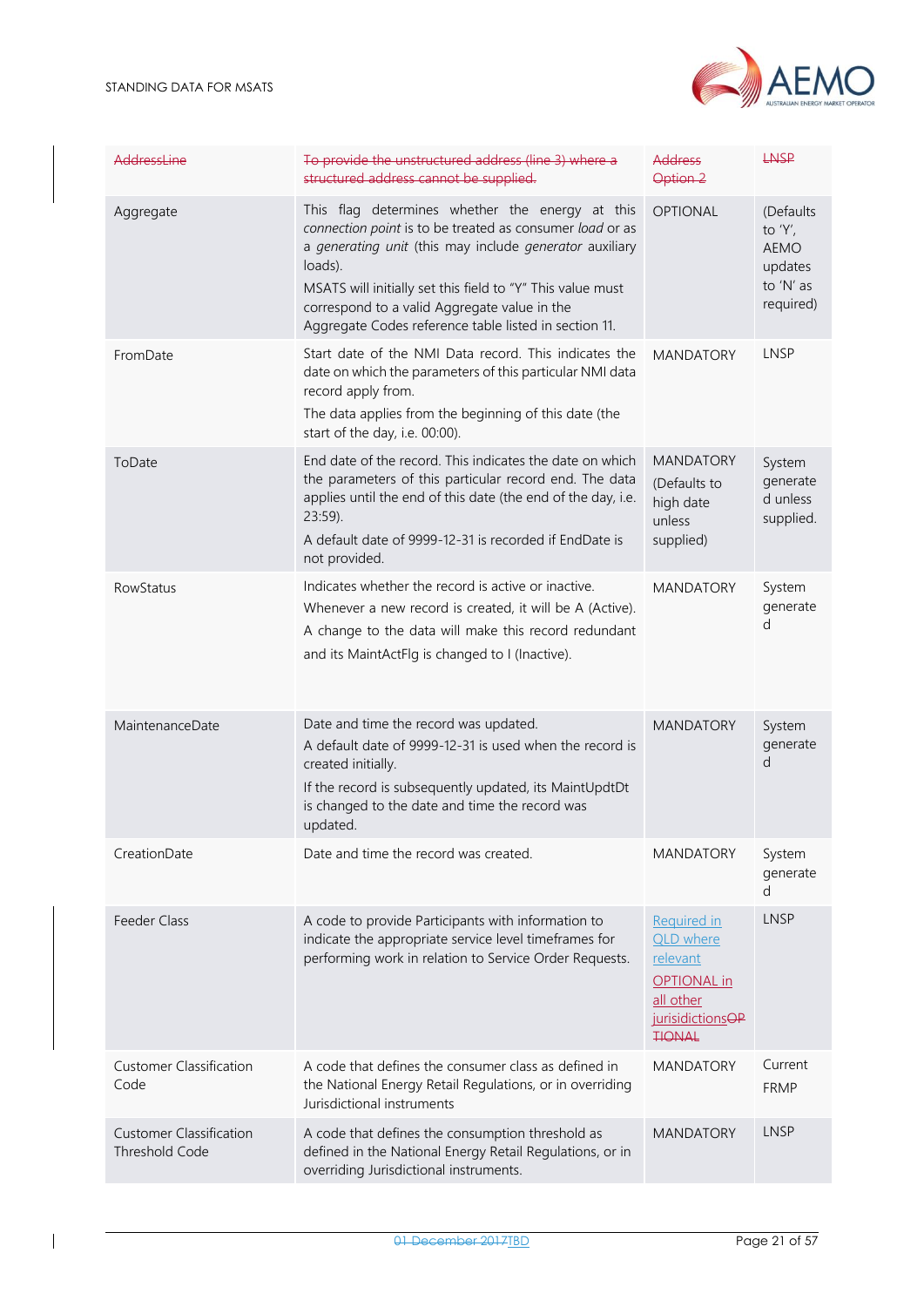### <span id="page-21-0"></span>**8. CATS\_NMI\_DATA\_STREAM**

The CATS\_NMI\_Data\_Stream table is a NMI master table containing data that is stored at the *NMI* Datastream level. Information stored at this level includes suffixes, profile name, average daily load etc. It is updated whenever a Change Request containing inbound Datastream data is completed.

Note: Data is only required for this table if the *NMI* is active in the NEM or is used for profile peeloff in accordance with the Metrology Procedure.

Note: References to 'LNSP' include the ENM for *child connection points*.

| Data Element Name            | Description                                                                                                                                                                                                                                                                                                                                                                                                                                                                                                                              | <b>Standing Data</b><br>Required | Party to<br>Provide       |
|------------------------------|------------------------------------------------------------------------------------------------------------------------------------------------------------------------------------------------------------------------------------------------------------------------------------------------------------------------------------------------------------------------------------------------------------------------------------------------------------------------------------------------------------------------------------------|----------------------------------|---------------------------|
| <b>NMI</b>                   | <b>NMI</b>                                                                                                                                                                                                                                                                                                                                                                                                                                                                                                                               | <b>MANDATORY</b>                 | <b>MDP</b><br><b>LNSP</b> |
| ElectricityDataStream/Suffix | Metering Datastream identifier (for MDM). Identifies the<br>Datastream as delivered to AEMO for settlements<br>purposes.<br>The value must be a valid suffix for this NMI and is active<br>for this date range.<br>The value must comply with requirements of the NMI<br>Procedure.<br>If the MeterInstallCode is COMMSn, MRIM, MRAM,<br>VICAMI or UMCP, the Suffix value must be in the form<br>Nx where DataStreamType is I or P for an interval<br>Datastream. If the MeterInstallCode is BASIC, the<br>Suffix value must be numeric. | <b>MANDATORY</b>                 | <b>MDP</b>                |
| ElectricityDataStream/Status | Code used to indicate the status of the suffix.<br>This value must correspond to a valid<br>StreamStatusCode in the Stream Status Codes<br>reference table listed in section 11.                                                                                                                                                                                                                                                                                                                                                         | <b>MANDATORY</b>                 | <b>MDP</b>                |
| AveragedDailyLoad            | The energy delivered through a connection point or<br>metering point over an extended period normalised to<br>a "per day" basis (kWh).                                                                                                                                                                                                                                                                                                                                                                                                   | <b>MANDATORY</b>                 | <b>MDP</b>                |
| DataStreamType               | Indicates the type of data<br>that the<br>the<br>ElectricityDataStream / Suffix is recording.<br>Profile data <i>meters</i> are:<br>For registering sample meters used for the<br>1.<br>calculation of profile shapes where the NMI and<br>Datastream are not used for settlements.<br>For providing external profile shapes into MDM<br>2.<br>(external PPS).<br>This value must correspond to a valid DataStreamType<br>in the Data Stream Type Codes reference table listed in<br>section 11.                                         | <b>MANDATORY</b>                 | <b>MDP</b>                |
| ProfileName                  | The Profile Name is a code that identifies the name of<br>the algorithmically derived shape that is used to allocate<br>a Datastream's consumption to TIs. This value must<br>correspond to a valid code in the PROFILE table.<br>For all Interval Meters and sample meters, this must be<br>set to 'NOPROF'.                                                                                                                                                                                                                            | <b>MANDATORY</b>                 | <b>MDP</b>                |

<span id="page-21-1"></span>**Table 7 CATS\_NMI\_DATA\_STREAM**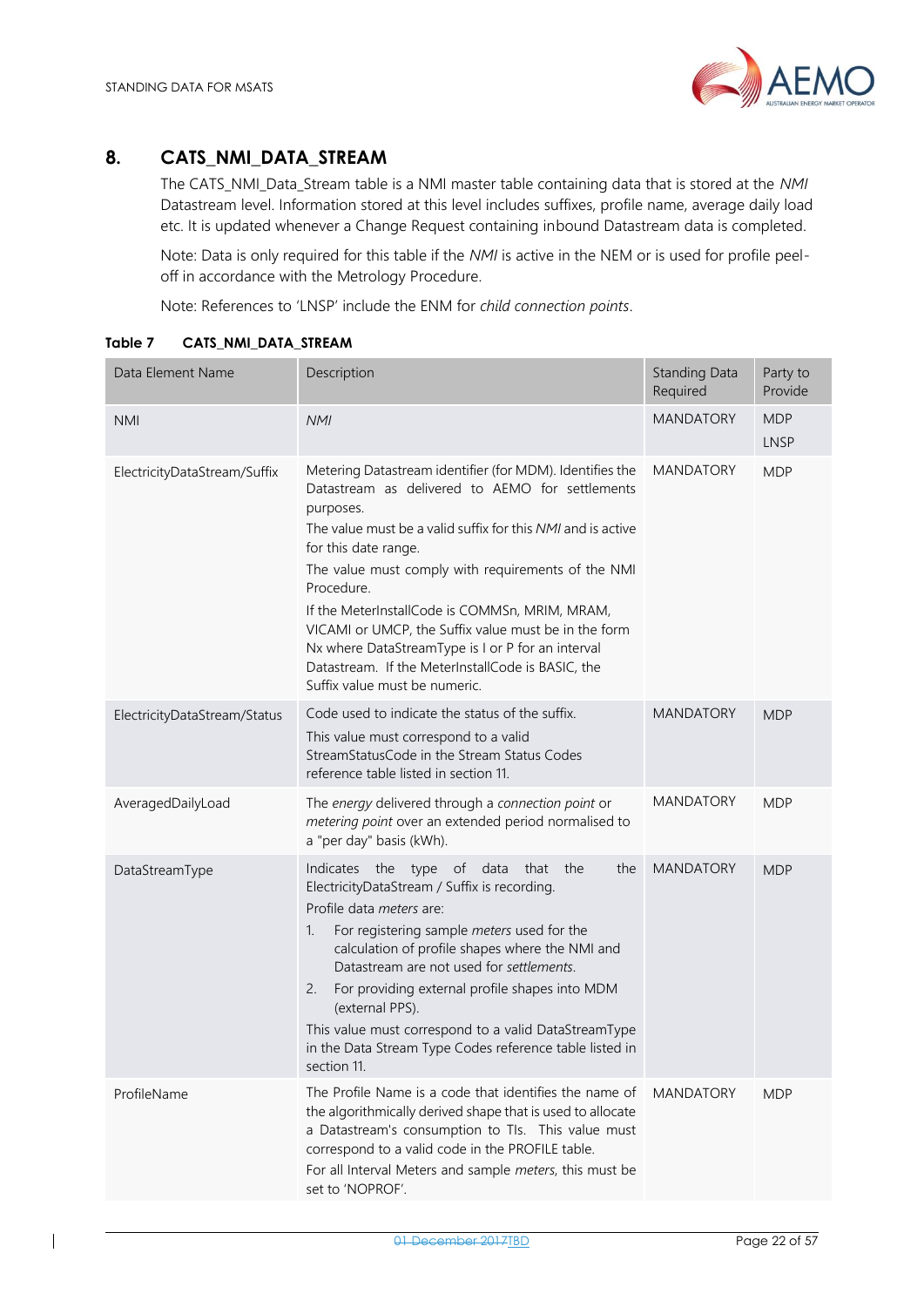

|                  | For Accumulation Meters, refer to the MDM Profile for<br>valid profile names.<br>In Victoria and the ACT, ProfileName must be<br>NSLP.<br>In NSW, QLD and SA, ProfileName must be NSLP<br>or the relevant controlled load profile.<br>This value must correspond to a valid ProfileName<br>value in the Profile Codes reference table listed in<br>section 11. |                                                                      |                                             |
|------------------|----------------------------------------------------------------------------------------------------------------------------------------------------------------------------------------------------------------------------------------------------------------------------------------------------------------------------------------------------------------|----------------------------------------------------------------------|---------------------------------------------|
| FromDate         | Start date of the NMI data record. This indicates the<br>date on which the parameters of this particular NMI<br>data record apply from.<br>The data applies from the beginning of this date (the<br>start of the day, i.e. 00:00).                                                                                                                             | <b>MANDATORY</b>                                                     | Party<br>sending<br>transactio<br>n         |
| ToDate           | End date of the record. This indicates the date on which<br>the parameters of this particular record end. The data<br>applies until the end of this date (the end of the day, i.e.<br>23:59).<br>A default date of 9999-12-31 is recorded if EndDate is<br>not provided.                                                                                       | <b>MANDATORY</b><br>(Defaults to<br>high date<br>unless<br>supplied) | System<br>generate<br>d unless<br>supplied. |
| <b>RowStatus</b> | Indicates whether the record is active or inactive.<br>Whenever a new record is created, it will be A (Active).<br>A change to the data will make this record redundant<br>and its MaintActFlg is changed to I (Inactive).                                                                                                                                     | <b>MANDATORY</b>                                                     | System<br>generate<br>d                     |
| MaintenanceDate  | Date and time the record was updated.<br>A default date of 9999-12-31 is used when the record is<br>created initially.<br>If the record is subsequently updated, its MaintUpdtDt<br>is changed to the date and time the record was<br>updated.                                                                                                                 | <b>MANDATORY</b>                                                     | System<br>generate<br>d                     |
| CreationDate     | Date and time the record was created.                                                                                                                                                                                                                                                                                                                          | <b>MANDATORY</b>                                                     | System<br>generate<br>d                     |

### <span id="page-22-0"></span>**9. CATS\_REGISTER\_IDENTIFIER**

The CATS\_Register\_Identifier table contains data that is stored at the register identifier level. Information stored at this level includes the Network Tariff Code. It is updated whenever a Change Request containing inbound register identifier data is completed.

Note: References to 'LNSP' include the ENM for *child connection points*.

#### <span id="page-22-1"></span>**Table 8 CATS\_REGISTER\_IDENTIFIER**

| Data Element Name | Description                                                             | <b>Standing Data</b><br>Required | Party to<br>Provide |
|-------------------|-------------------------------------------------------------------------|----------------------------------|---------------------|
| <b>NMI</b>        | NMI. This number is unique for each connection point<br>within the NEM. | <b>MANDATORY</b>                 | LNSP                |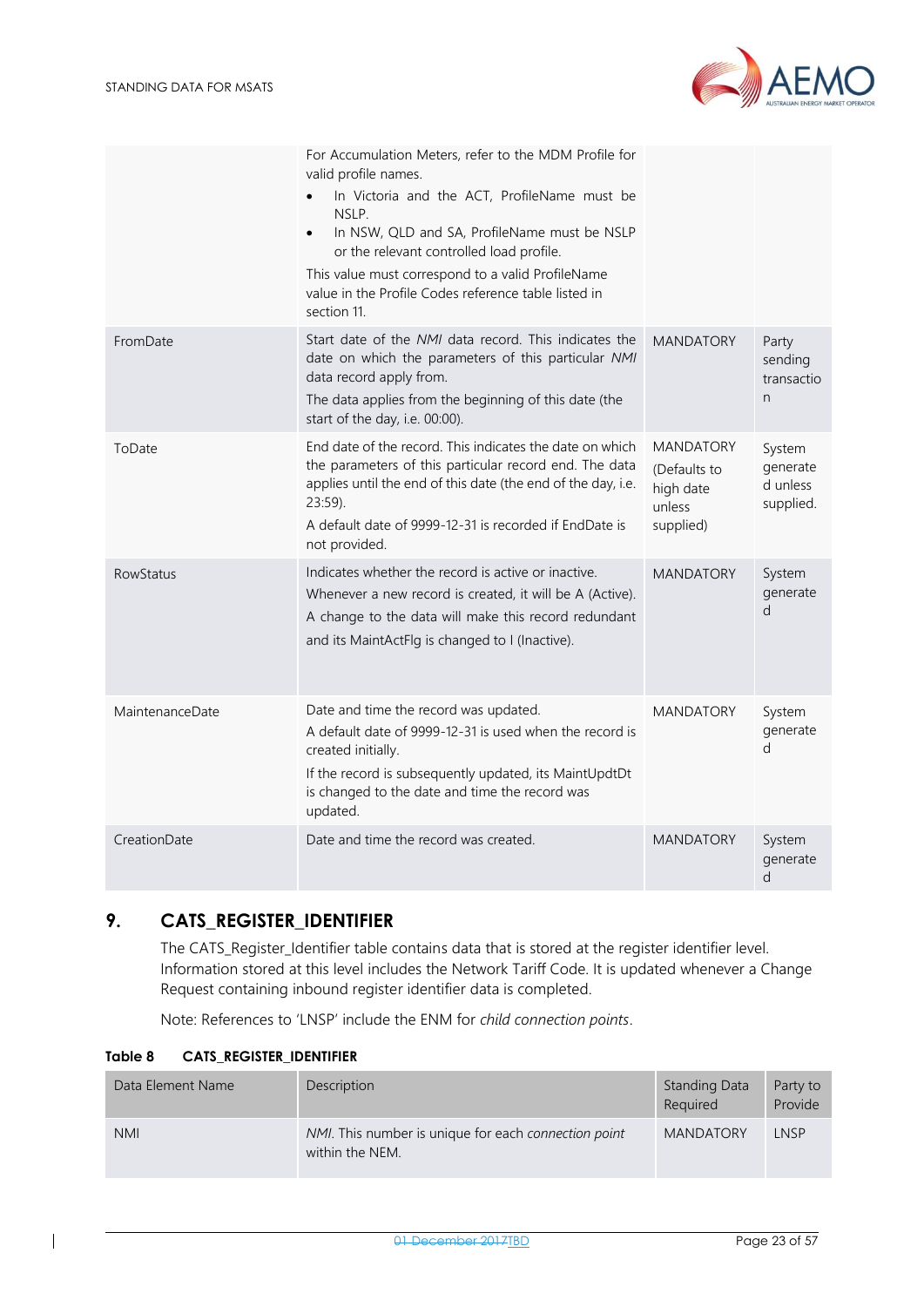

| SerialNumber                     | The Meter Serial ID uniquely identifies a meter for a given<br>NMI. Maximum 12 Characters (alpha numeric). Unique for<br>NMI.<br>Use dummy for UMCP (Type 7) and logical (meters).<br>Except for UMCP and logical, MeterSerial should be<br>displayed on physical device also known as property<br>number).<br>SerialNumber to be property number if exists, otherwise<br>the meter manufacturers' serial number, otherwise<br>dummy number.                                                                                                                                                                                                                                                             | <b>MANDATORY</b>                   | <b>MPB</b> |
|----------------------------------|----------------------------------------------------------------------------------------------------------------------------------------------------------------------------------------------------------------------------------------------------------------------------------------------------------------------------------------------------------------------------------------------------------------------------------------------------------------------------------------------------------------------------------------------------------------------------------------------------------------------------------------------------------------------------------------------------------|------------------------------------|------------|
| RegisterID                       | The RegisterID is used to identify a data source that is<br>obtained from the meter. A single meter may provide<br>multiple data sources.                                                                                                                                                                                                                                                                                                                                                                                                                                                                                                                                                                | <b>MANDATORY</b>                   | <b>MPB</b> |
| NetworkTariffCode                | The Network Tariff Code is a free text field required. The<br>text must match the Network Tariff Codes supplied and<br>published by the LNSP.<br>Must be a valid code from the<br>CATS_Network_Tariff_Codes table.                                                                                                                                                                                                                                                                                                                                                                                                                                                                                       | <b>MANDATORY</b>                   | <b>MPB</b> |
| NetworkAdditional<br>Information | Free text field.                                                                                                                                                                                                                                                                                                                                                                                                                                                                                                                                                                                                                                                                                         | <b>OPTIONAL</b><br><b>REQUIRED</b> | <b>MPB</b> |
| UnitOfMeasure                    | Code to identify the unit of measure for data held in this<br>register.                                                                                                                                                                                                                                                                                                                                                                                                                                                                                                                                                                                                                                  | <b>MANDATORY</b>                   | <b>MPB</b> |
| TimeOfDay                        | Code to identify the time validity of register contents.<br>As published by each LNSP. This value must correspond<br>to a valid Time of Day value in the Time of Day Codes<br>reference table listed in section 11.                                                                                                                                                                                                                                                                                                                                                                                                                                                                                      | <b>MANDATORY</b>                   | <b>MPB</b> |
| Multiplier                       | Multiplier required to take a register value and turn it<br>into a value representing billable energy                                                                                                                                                                                                                                                                                                                                                                                                                                                                                                                                                                                                    | <b>MANDATORY</b>                   | <b>MPB</b> |
| DialFormat                       | Describes the register display format.<br>First number is the number of digits to the left of the<br>decimal place, and the second number is the number of<br>digits to the right of the decimal place.                                                                                                                                                                                                                                                                                                                                                                                                                                                                                                  | <b>MANDATORY</b>                   | <b>MPB</b> |
| Suffix                           | Metering Datastream identifier (for MDM). Identifies each<br>Datastream at the measurement element level for the<br>connection point identified by the NMI.<br>The value must be a valid suffix for this NMI and is active<br>for this date range. The value must match the value<br>provided in the MDFF File.<br>The Suffix value must be unique for each meter.<br>The value must comply with the NMI Procedure<br>For interval data streams, the suffix will indicate the<br>individual data streams contributing to the Nx Suffix value<br>in the CATS_NMI_DataStream table.<br>For basic data streams the value will be identical to the<br>related Suffix value in the CATS_NMI_DataStream table. | <b>MANDATORY</b>                   | <b>MPB</b> |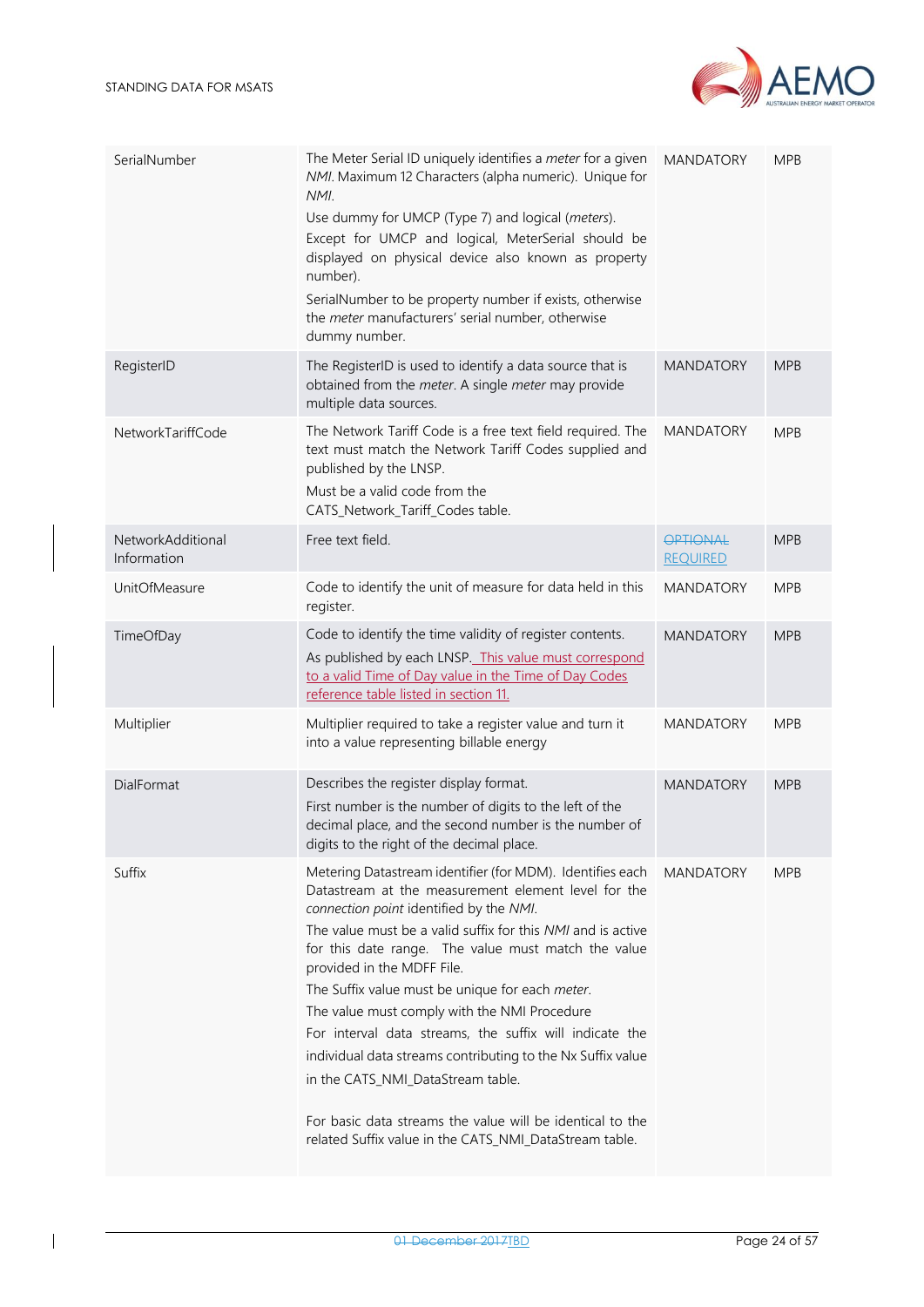



| ControlledLoad                   | Indicates whether the energy recorded by this register is<br>created under a Controlled Load regime<br>ControlledLoad field will have "No" if register does not<br>relate to a Controlled Load.If the register relates to a<br>Controlled Load, it must correspond to a valid Controlled<br>Load value in the Controlled Load Codes reference table<br>listed in section 11.it should contain a description of the<br>Controlled Load regime.                              | <b>MANDATORY</b>                                                     | <b>MPB</b>                                                          |
|----------------------------------|----------------------------------------------------------------------------------------------------------------------------------------------------------------------------------------------------------------------------------------------------------------------------------------------------------------------------------------------------------------------------------------------------------------------------------------------------------------------------|----------------------------------------------------------------------|---------------------------------------------------------------------|
| RegisterDetail/<br><b>Status</b> | Lookup code to indicate if register is active.<br>Must ensure that RegisterDetail/Status is not Current (C)<br>when ElectricityMeter/Status is Removed (R).<br>This value must correspond to a valid<br>RegisterDetail/Status from the Meter and RegisterID<br>Codes reference table listed in section 11.                                                                                                                                                                 | <b>MANDATORY</b>                                                     | <b>MPB</b>                                                          |
| ConsumptionType                  | Actual/Subtractive Indicator.<br>Actual (A) implies volume of energy actually metered<br>between two dates.<br>Cumulative (C) indicates a Meter Reading for a specific<br>date. A second Meter Reading is required to determine<br>the consumption between those two Meter Reading<br>dates.<br>For an Interval Meter, ActCumInd = A.<br>This value must correspond to a valid ConsumptionType<br>from the Consumption Type Codes reference table listed<br>in section 11. | <b>MANDATORY</b>                                                     | <b>MPB</b>                                                          |
| <del>Demand1</del>               | This field contains the peak demand value for summer<br>for network Tariff purposes. Units in kW or kVA                                                                                                                                                                                                                                                                                                                                                                    | OPTIONAL                                                             | <b>MPB</b><br>(Refers<br>ŧ⊖<br><b>Networ</b><br>$k$ Tariff<br>Code) |
| <del>Demand?</del>               | This field contains an additional demand value (not<br>Summer period). Units in kW or kVA                                                                                                                                                                                                                                                                                                                                                                                  | <u>APTIANAL</u>                                                      | <b>MPB</b><br>(Refers<br>ŧ⊖<br><b>Networ</b><br>$k$ Tariff<br>Code) |
| FromDate                         | Start date of the NMI data record. This indicates the date<br>on which the parameters of this particular NMI data<br>record apply from.<br>The data applies from the beginning of this date (the<br>start of the day, i.e. 00:00).                                                                                                                                                                                                                                         | <b>MANDATORY</b>                                                     | Particip<br>ant<br>sending<br>transact<br>ion                       |
| ToDate                           | End date of the record. This indicates the date on which<br>the parameters of this particular record end. The data<br>applies until the end of this date (the end of the day, i.e.<br>23:59).<br>A default date of 9999-12-31 is recorded if EndDate is<br>not provided.                                                                                                                                                                                                   | <b>MANDATORY</b><br>(Defaults to<br>high date<br>unless<br>supplied) | System<br>generat<br>ed<br>unless<br>supplie<br>d.                  |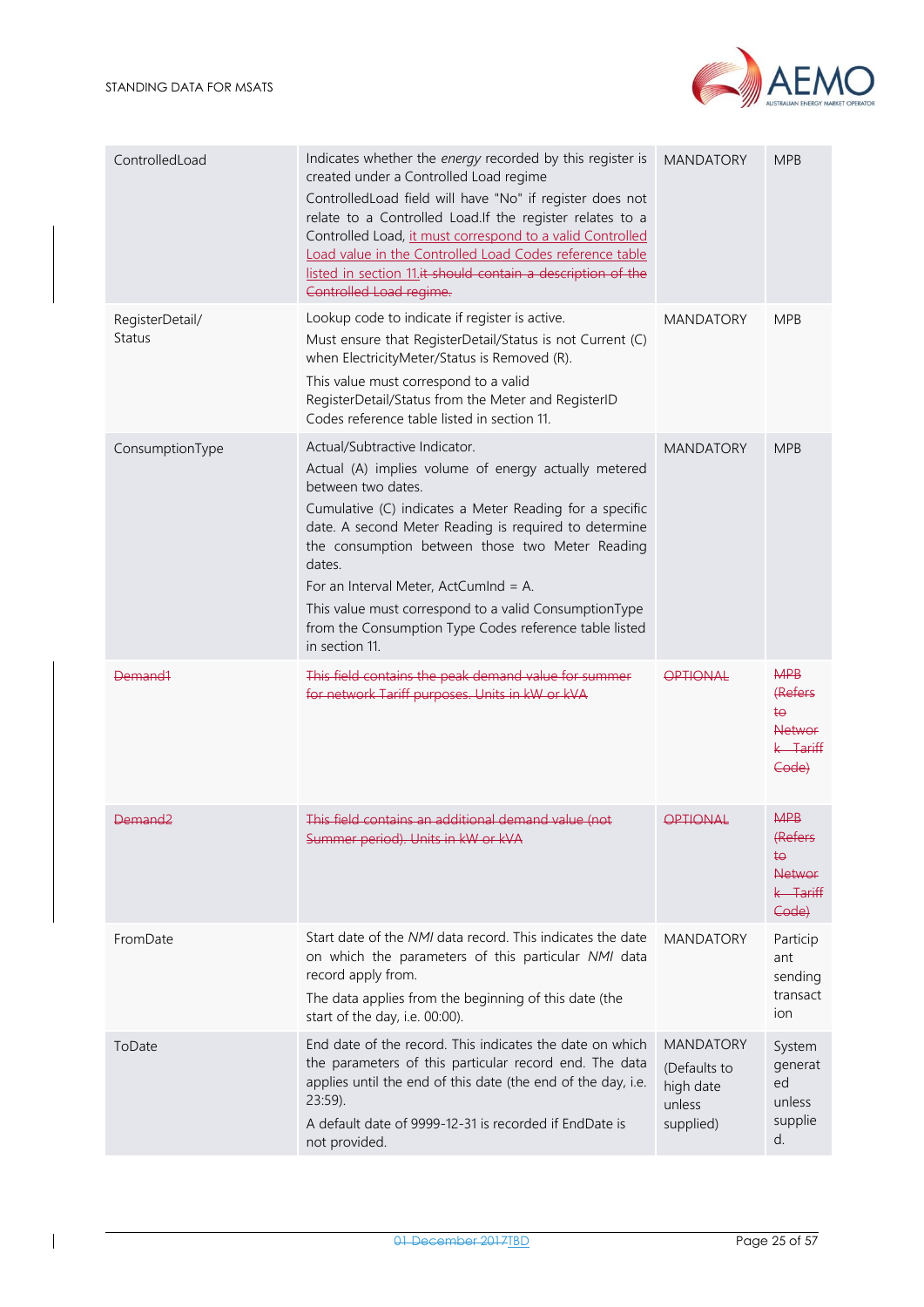

| <b>RowStatus</b> | Indicates whether the record is active or inactive.<br>Whenever a new record is created, it will be A (Active). A<br>change to the data will make this record redundant and<br>its MaintActFlg is changed to I (Inactive).                  | <b>MANDATORY</b> | System<br>generat<br>ed |
|------------------|---------------------------------------------------------------------------------------------------------------------------------------------------------------------------------------------------------------------------------------------|------------------|-------------------------|
| MaintenanceDate  | Date and time the record was updated.<br>A default date of 9999-12-31 is used when the record is<br>created initially.<br>If the record is subsequently updated, its MaintUpdtDt is<br>changed to the date and time the record was updated. | <b>MANDATORY</b> | System<br>generat<br>ed |
| CreationDate     | Date and time the record was created.                                                                                                                                                                                                       | <b>MANDATORY</b> | System<br>generat<br>ed |

### <span id="page-25-0"></span>**10. CATS\_NMI\_PARTICIPANT\_RELATIONS**

The CATS\_NMI\_Participant\_Relations table is a NMI master table containing data that stores the Roles that Participants play for each *NMI*. It is updated whenever a Change Request containing inbound Roles is completed. Each Role record, which contains a single Role code and a single Participant ID, has a start date and an end date, as well as information about when it was created and when it became inactive if it is no longer an active record.

Note: References to 'LNSP' include the ENM for *child connection points*.

| Data Element Name | Description                                                                                                                                                                                                               | <b>Standing Data Required</b>                                  | Party to Provide                     |
|-------------------|---------------------------------------------------------------------------------------------------------------------------------------------------------------------------------------------------------------------------|----------------------------------------------------------------|--------------------------------------|
| Party             | The Participant ID whose<br>relationship (Role) with the<br>NMI is defined in this table.                                                                                                                                 | <b>MANDATORY</b>                                               | <b>LNSP</b>                          |
| <b>NMI</b>        | NMI. This number is unique<br>for each connection point.                                                                                                                                                                  | <b>MANDATORY</b>                                               | LNSP                                 |
| Role              | This defines the relationship<br>(Role) of the Participant with<br>the NMI in this table.                                                                                                                                 | <b>MANDATORY</b>                                               | <b>LNSP</b>                          |
| FromDate          | Start date of the record. This<br>indicates the date on which<br>parameters of this<br>the<br>particular record apply from.<br>The data applies from the<br>beginning of this date (the<br>start of the day, i.e. 00:00). | <b>MANDATORY</b>                                               | Party sending transaction            |
| ToDate            | End date of the record. This<br>indicates the date on which<br>parameters of<br>this<br>the<br>particular record end. The<br>data applies until the end of<br>this date (the end of the day,<br>i.e. 23:59).              | <b>MANDATORY</b><br>(Defaults to high date unless<br>supplied) | System generated unless<br>supplied. |

#### <span id="page-25-1"></span>**Table 9 CATS\_NMI\_PARTICIPANT\_RELATIONS**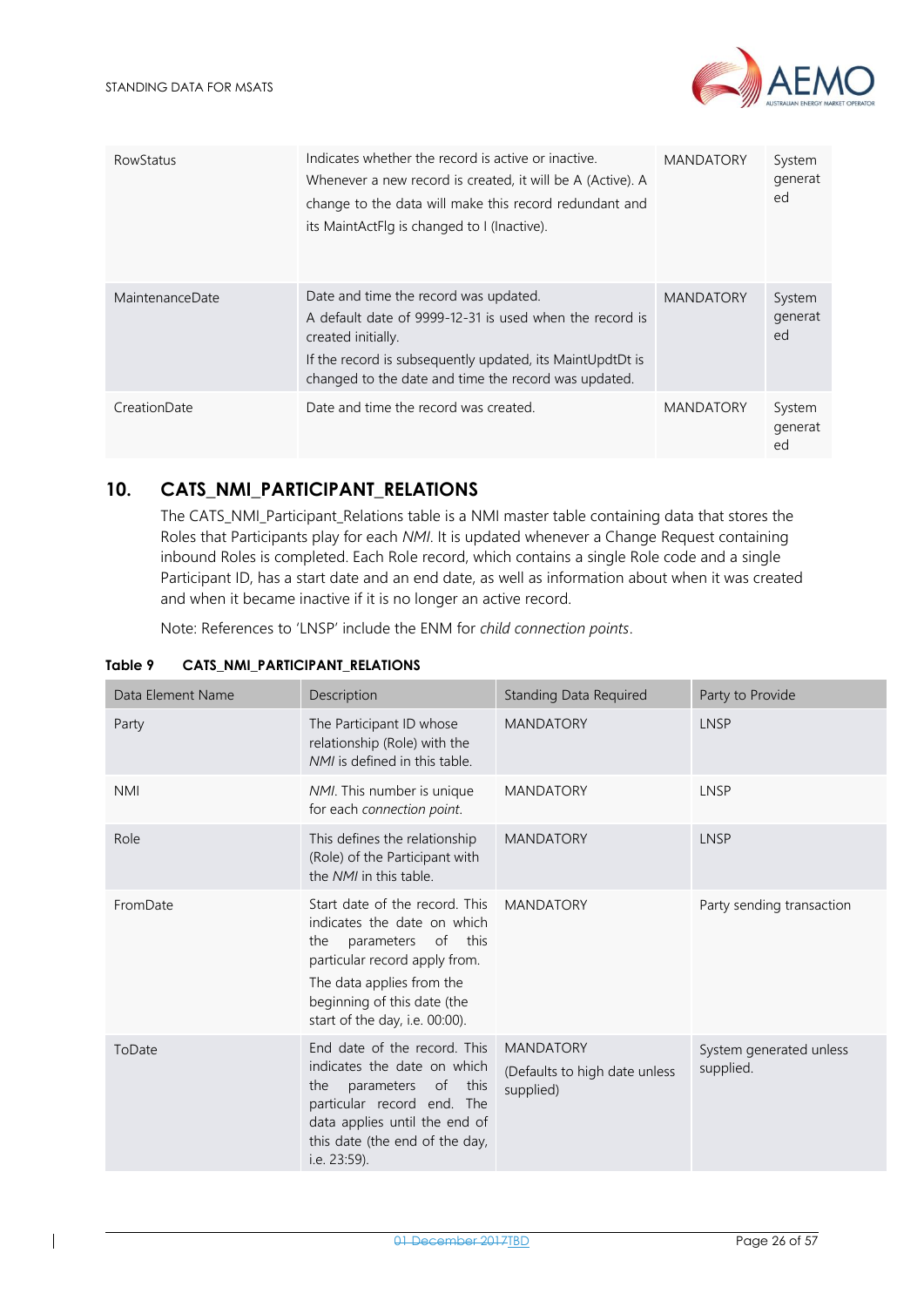

|                  | A default date of 9999-12-31<br>is recorded if EndDate is not<br>provided.                                                                                                                                                                              |                  |                  |
|------------------|---------------------------------------------------------------------------------------------------------------------------------------------------------------------------------------------------------------------------------------------------------|------------------|------------------|
| <b>RowStatus</b> | Indicates whether the record<br>is active or inactive.<br>Whenever a new record is<br>created, it will be A (Active). A<br>change to the data will make<br>this record redundant and its<br>MaintActFlg is changed to I<br>(Inactive).                  | <b>MANDATORY</b> | System generated |
| MaintenanceDate  | Date and time the record was<br>updated.<br>A default date of 9999-12-31 is<br>used when the record is<br>created initially.<br>If the record is subsequently<br>updated, its MaintUpdtDt is<br>changed to the date and<br>time the record was updated. | <b>MANDATORY</b> | System generated |
| CreationDate     | Date and time the record was<br>created.                                                                                                                                                                                                                | <b>MANDATORY</b> | System generated |

### <span id="page-26-0"></span>**11. REFERENCE TABLES**

#### <span id="page-26-1"></span>**Table 10 - Valid Aggregate Codes**

| Aggregate | Description          |
|-----------|----------------------|
|           | Customer load        |
|           | <b>Generator NMI</b> |

#### <span id="page-26-2"></span>**Table 11 - Valid Consumption Type Codes**

| Consumptiontype | Description               |
|-----------------|---------------------------|
|                 | <b>Actual Consumption</b> |
|                 | Cumulative Consumption    |

#### <span id="page-26-3"></span>**Table 12 - Valid Datastream Type Codes**

| Datastreamtype | Description                |
|----------------|----------------------------|
|                | Interval                   |
|                | <b>Basic</b>               |
| P              | Profile Data               |
|                | Non-Market Active Import   |
| $\mathcal{P}$  | Non-Market Active          |
| 3              | Non-Market Reactive Import |
|                | Non-Market Reactive        |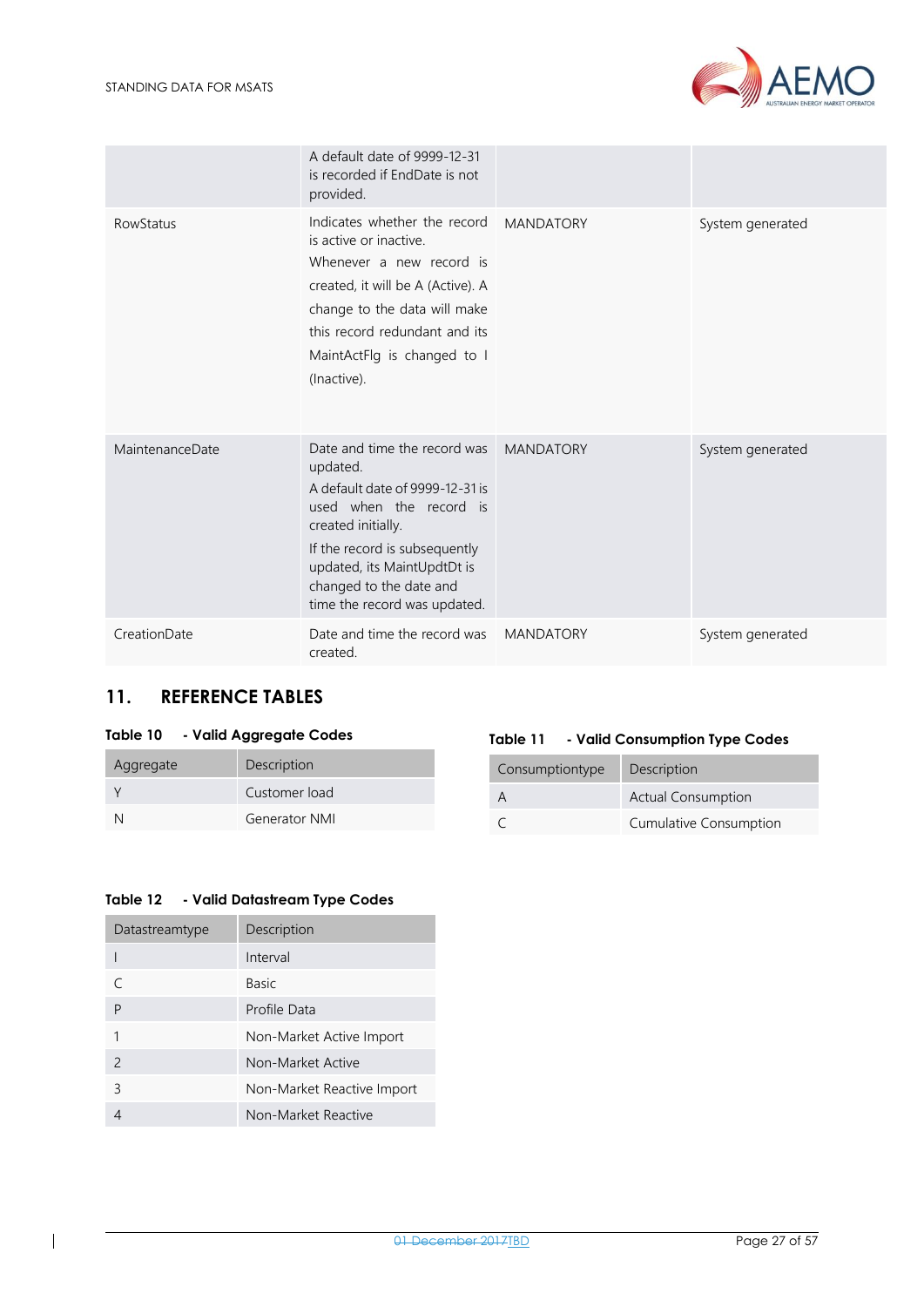

#### <span id="page-27-0"></span>**Table 13 - Valid Profile Codes**

| ProfileName       | Description                                                                                                                                                                                                                                                                                                                                                                                           |  |  |  |  |
|-------------------|-------------------------------------------------------------------------------------------------------------------------------------------------------------------------------------------------------------------------------------------------------------------------------------------------------------------------------------------------------------------------------------------------------|--|--|--|--|
| <b>NSLP</b>       | Net System Load Profile.                                                                                                                                                                                                                                                                                                                                                                              |  |  |  |  |
|                   | The profile is calculated by MSATS. NSLP represents the system load after all actual interval<br>metering data or specified previously-calculated profiled metering data that is not dependent<br>on the NSLP has been subtracted from a known total system load and represents system-wide<br>usage by consumption-type metering installations.                                                      |  |  |  |  |
| <b>CLOADNSWCE</b> | Controlled Load profile: Country Energy. (Now Essential Energy)                                                                                                                                                                                                                                                                                                                                       |  |  |  |  |
|                   | Profile Names beginning with CLOAD are Controlled Load profiles. Controlled Load profiles<br>are applied to Controlled Load Datastreams in NSW. There is one Controlled Load profile for<br>each LNSP area. The names all begin with CLOADNSW to indicate that they are NSW Profile<br>Names followed by two characters to indicate the LNSP area to which it belongs (e.g. EA =<br>EnergyAustralia). |  |  |  |  |
| <b>CLOADNSWEA</b> | Controlled Load profile: EnergyAustralia (Now Ausgrid).                                                                                                                                                                                                                                                                                                                                               |  |  |  |  |
| <b>CLOADNSWIE</b> | Controlled Load profile: IntegralEnergy (Now Endeavour Energy)                                                                                                                                                                                                                                                                                                                                        |  |  |  |  |
| QLDEGXCL31        | Controlled Load profile Energex tariff 31                                                                                                                                                                                                                                                                                                                                                             |  |  |  |  |
| QLDEGXCL33        | Controlled Load profile Energex tariff 33                                                                                                                                                                                                                                                                                                                                                             |  |  |  |  |
| SACLOAD           | South Australian Controlled Load.                                                                                                                                                                                                                                                                                                                                                                     |  |  |  |  |
| <b>NOPROF</b>     | Used for interval Datastream types (to indicate that such Datastreams do not need to be<br>profiled to obtain 'readings' for each settlements interval because the data is supplied in 30-<br>minute intervals).                                                                                                                                                                                      |  |  |  |  |

#### <span id="page-27-1"></span>**Table 14 Valid Transformer Fields values**

| <b>Transformer Field</b>         | Values                                   |
|----------------------------------|------------------------------------------|
| <b>Current Transformer Ratio</b> | 200:5                                    |
|                                  | 800:5                                    |
| (this field reflects the         | 2000:5                                   |
| available and connected          | 4000:5                                   |
| ratio)                           | 1500:5                                   |
|                                  | $150 / 300 / 600 : 5 \text{ @ } 150 : 5$ |
|                                  | 150 / 300 / 600 : 5 @ 300 : 5            |
|                                  | 150 / 300 / 600 : 5 @ 600 : 5            |
|                                  | 400 / 800 / 1200 : 5 @ 400 : 5           |
|                                  | 400 / 800 / 1200 : 5 @ 800 : 5           |
|                                  | 400 / 800 / 1200 : 5 @ 1200 : 5          |
|                                  | 1000 / 2000 / 3000 : 5 @ 1000 : 5        |
|                                  | 1000 / 2000 / 3000 : 5 @ 2000 : 5        |
|                                  | 1000 / 2000 / 3000 : 5 @ 3000 : 5        |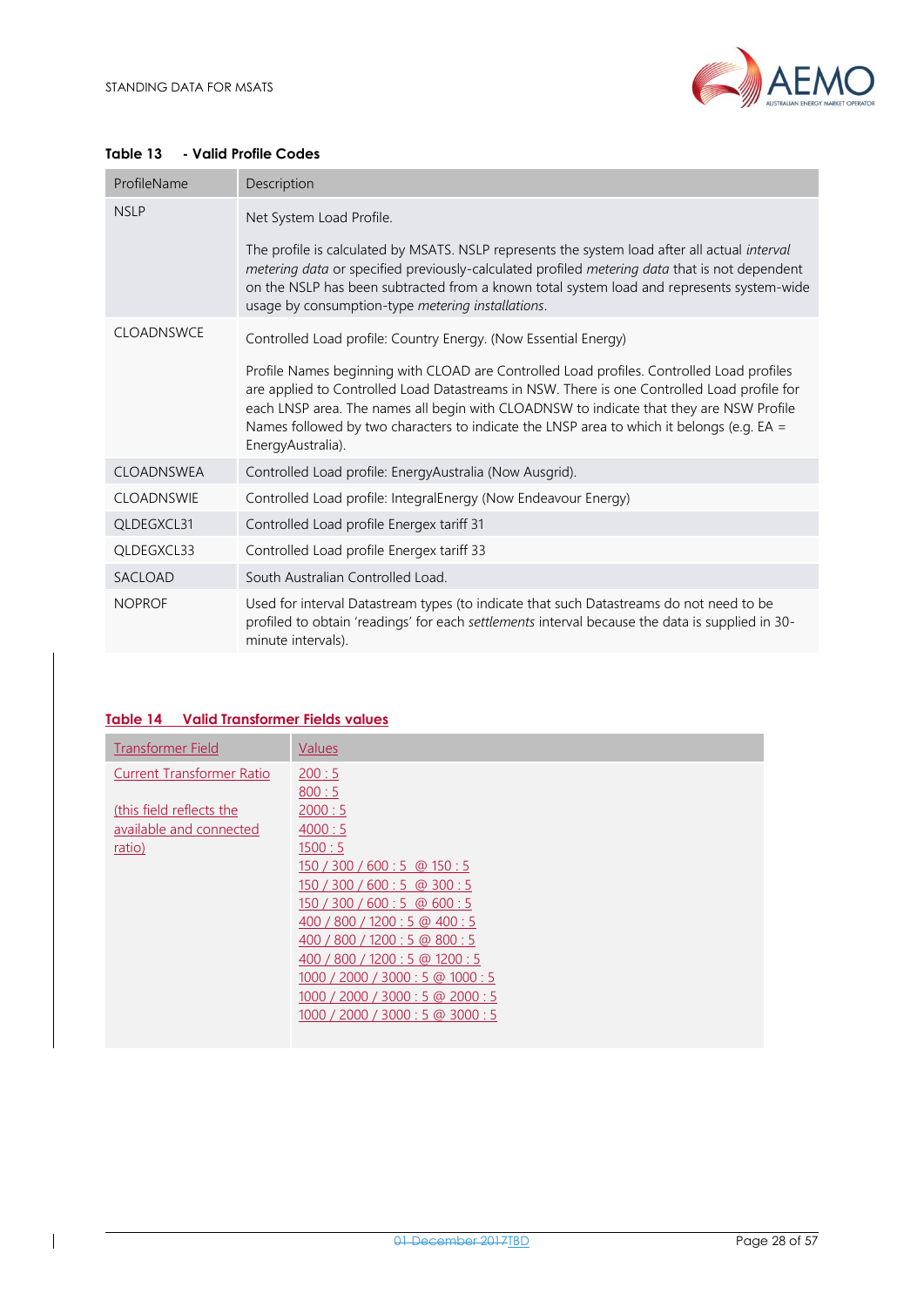

| <b>Transformer Field</b>                                                                          | Values                                                                                                                                                                |
|---------------------------------------------------------------------------------------------------|-----------------------------------------------------------------------------------------------------------------------------------------------------------------------|
| <b>Voltage Transformer Ratio</b><br>(this field reflects the<br>available and connected<br>ratio) | 500kV: 110V<br>330kV: 110V<br>275kV: 110V<br>220kV: 110V<br>132kV: 110V<br>110kV: 110V<br>66kV: 110V<br>33kV: 110V<br>22kV: 110V<br>11kV: 110V<br>6.6kV: 110V         |
| <b>Current Transformer Type</b>                                                                   | <b>COMBINED (IVT + CT)</b>                                                                                                                                            |
| <b>Voltage Transformer Type</b>                                                                   | <b>IVT (Inductive Voltage Transformer)</b><br><b>CVT</b> (Capacitive Voltage Transformer)<br>$COMBINED (IVT + CT)$<br>Three-Phase Three-Limb<br>Three-Phase Five-Limb |
| <b>Current Transformer</b><br><b>Accuracy Class</b>                                               | 0.5M<br>0.5ME<br>0.55<br>0.5SE<br>1M<br>AM.<br>$\frac{\mathsf{BM}}{\underline{\mathsf{A}}}$                                                                           |
| <b>Voltage Transformer</b><br><b>Accuracy Class</b>                                               | 0.2M<br>0.5M<br>$\frac{1M}{A}$ $\frac{B}{C}$ $\frac{C}{D}$<br>AL<br>BL                                                                                                |

#### **Table 15 Valid Meter Use Codes**

<span id="page-28-0"></span>

| Meter Use      | Description    |
|----------------|----------------|
| <b>REVENUE</b> | Revenue meter. |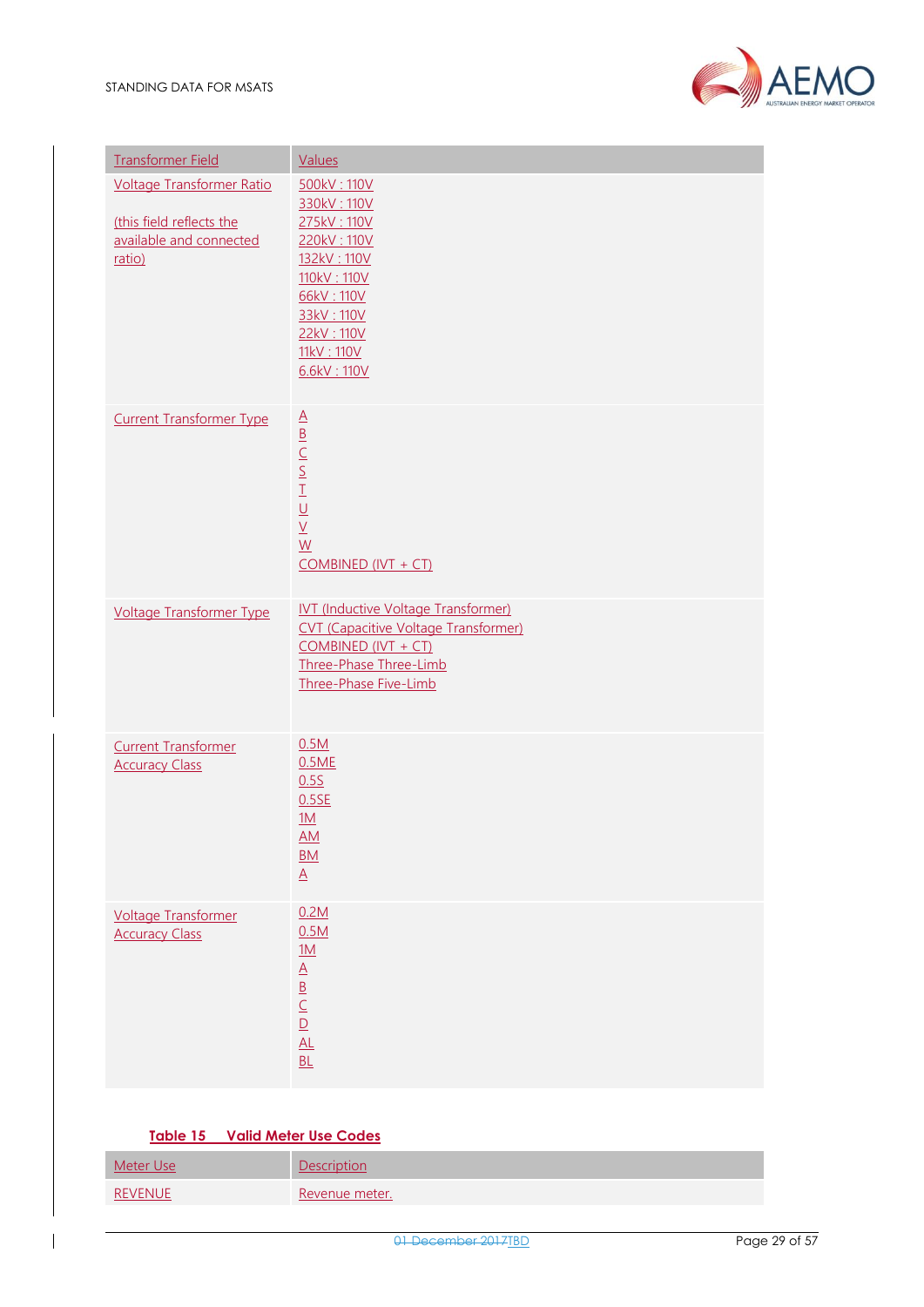

| Meter Use          | Description             |
|--------------------|-------------------------|
| <b>CHECK</b>       | Check meter.            |
| <b>STATISTICAL</b> | Statistical meter.      |
| <b>TUOS</b>        | <b>TUOS</b> meter.      |
| <b>LOGICAL</b>     | Logical meter.          |
| <b>SAMPLE</b>      | Sample meter.           |
| AVERAGE            | Average meter.          |
| <b>PREPAID</b>     | Prepaid meter.          |
| <b>INFORMATION</b> | Information meter.      |
| <b>SOLAR/PV</b>    | Solar or PV meter.      |
| <b>UNKNOWN</b>     | Unknown meter use code. |

#### **Table 16 Valid Time of Day Codes**

<span id="page-29-0"></span>

| <b>TimeOfDay</b>  | <b>Description</b>          |
|-------------------|-----------------------------|
| <b>ALLDAY</b>     | All day                     |
| <b>INTERVAL</b>   | Interval time of day        |
| <b>PEAK</b>       | Peak time of day            |
| <b>BUSINESS</b>   | <b>Business time of day</b> |
| <b>SHOULDER</b>   | Shoulder time of day        |
| <b>EVENING</b>    | Evening time of day         |
| <b>OFFPEAK</b>    | Off peak time of day        |
| <b>CONTROLLED</b> | Controlled time of day      |

### **Table 17 Valid Controlled Load Codes**

<span id="page-29-1"></span>

| ControlledLoad | <b>Description</b>                             |
|----------------|------------------------------------------------|
| <u>No</u>      | This register does not record controlled load. |
| <u>CL1</u>     | Controlled load 1                              |
|                | Controlled load 2                              |
|                | Controlled load 3                              |

#### <span id="page-29-2"></span>**Table 18 Valid Test Result Codes**

| ControlledLoad | Description     |
|----------------|-----------------|
| <b>PASS</b>    | Test has passed |
| <b>FAIL</b>    | Test has failed |

Note: Refer to the MSATS CATS Procedure section 4 for details on the valid codes for the following:

• Jurisdiction Codes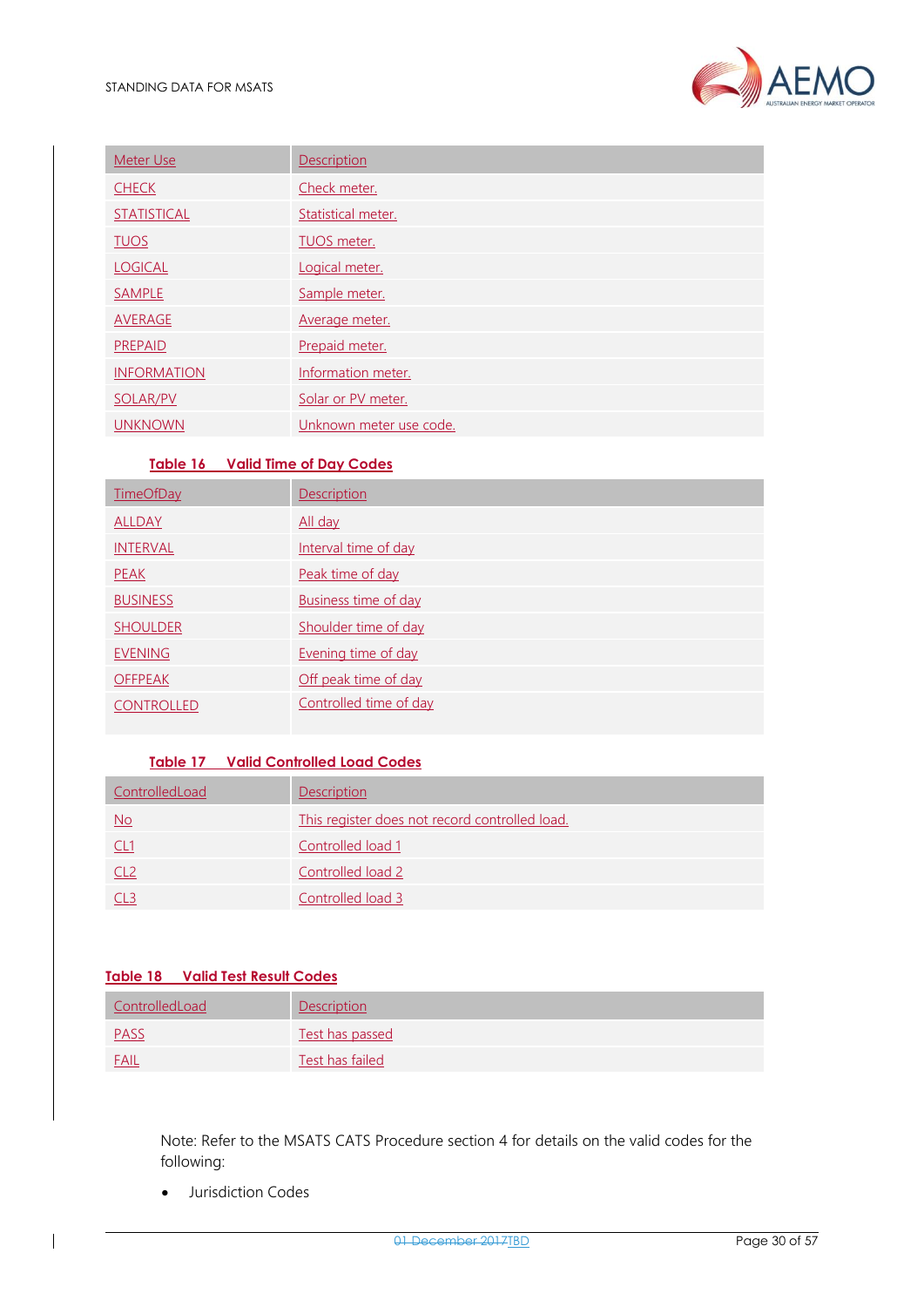

- Metering Installation Type Codes
- NMI Classification Codes
- NMI Status Codes
- Datastream Status Codes

### <span id="page-30-0"></span>**12. USE OF NMI SUFFIX TO POPULATE CATS\_REGISTER\_IDENTIFIER**

For any particular *connection point* there may be multiple energy measurement elements and data recorders with multiple channels. Accurate identification of Datastreams is essential. The NMI Procedure includes the requirements for the use of a suffix to the *NMI* that identifies these Datastreams. The DataStreamSuffix detailed in the NMI Procedure provides identification at the measurement element level for all Datastreams from the *connection point* identified by the *NMI*. The DataStreamSuffix is commonly known as the NMISuffix. The NMISuffix is labelled as 'Suffix' in the Browser and is the ElectricityDataStream/Suffix data element in aseXML.

The NMISuffix was first used in the NMI Procedure to describe, in conjunction with the *NMI*, the data transferred from the MDP to AEMO and Participants for *settlements*. The NMISuffix was further extended to describe Datastreams in MSATS, and numeric suffixes were developed to describe the data from type 6 *metering installations*.

In MSATS, the NMISuffix is used in the CATS\_NMI\_DATA\_STREAM table to describe the data as delivered to AEMO. For *settlements* purposes this data must be 'NET' [Export from *network*, less import to *network*] and will be 'Nx' for an interval Datastream, or numeric for an Accumulation Meter.

In MSATS release 2.0 a new table, CATS\_REGISTER\_IDENTIFIER, was introduced to link identifiers for the source *meter* register(s) to the Datastream suffix in the CATS\_NMI\_DATA\_STREAM table. The purpose of the table is to enable the alignment of the data held in MSATS and the data being transferred between Participants in the B2B process.

This link is achieved through the RegisterID (which describes the data source at the *metering installation*) and ElectricityDataStream/Suffix (which describes the NMISuffix to which the RegisterID contributes) data elements. This is a many-to-one relationship, i.e. there may be multiple RegisterID values for each ElectricityDataStream/Suffix value in the CATS\_REGISTER\_IDENTIFIER table.

- The RegisterID identifies the measurement element and type of measurement for an Interval Meter, and identifies the location of a stored energy value in an Accumulation Meter.
- The ElectricityDataStream/Suffix value in the CATS\_NMI\_DATA\_STREAM table identifies the Datastream registered in MSATS. For *settlements* purposes, Interval Meter Datastreams will be the NET suffix (format Nx) and for Accumulation Meter Datastreams the suffix value is numeric. MSATS requires data to be delivered against this suffix (if the Datastream is ACTIVE). MSATS does not validate the values entered in this field.
- The ElectricityDataStream/Suffix value in the CATS\_REGISTER\_IDENTIFIER table identifies the individual Datastream(s) contributing to the ElectricityDataStream/Suffix value in the CATS\_NMI\_DATA\_STREAM table. For interval Datastreams, the suffix(es) will indicate the individual Datastream(s) contributing to the Nx Suffix value in the CATS\_NMI\_DATA\_STREAM table where the DataStreamType is P or I (Refer section 14for examples). For accumulation Datastreams the value will be numeric and will be identical to the related Suffix value in the CATS\_NMI\_DATA\_STREAM table (refer section 13 for examples).
- The ElectricityDataStream/Suffix values used in the CATS\_REGISTER\_IDENTIFIER table are used to identify *metering data* contained in MDFF Files (in the NMISuffix field).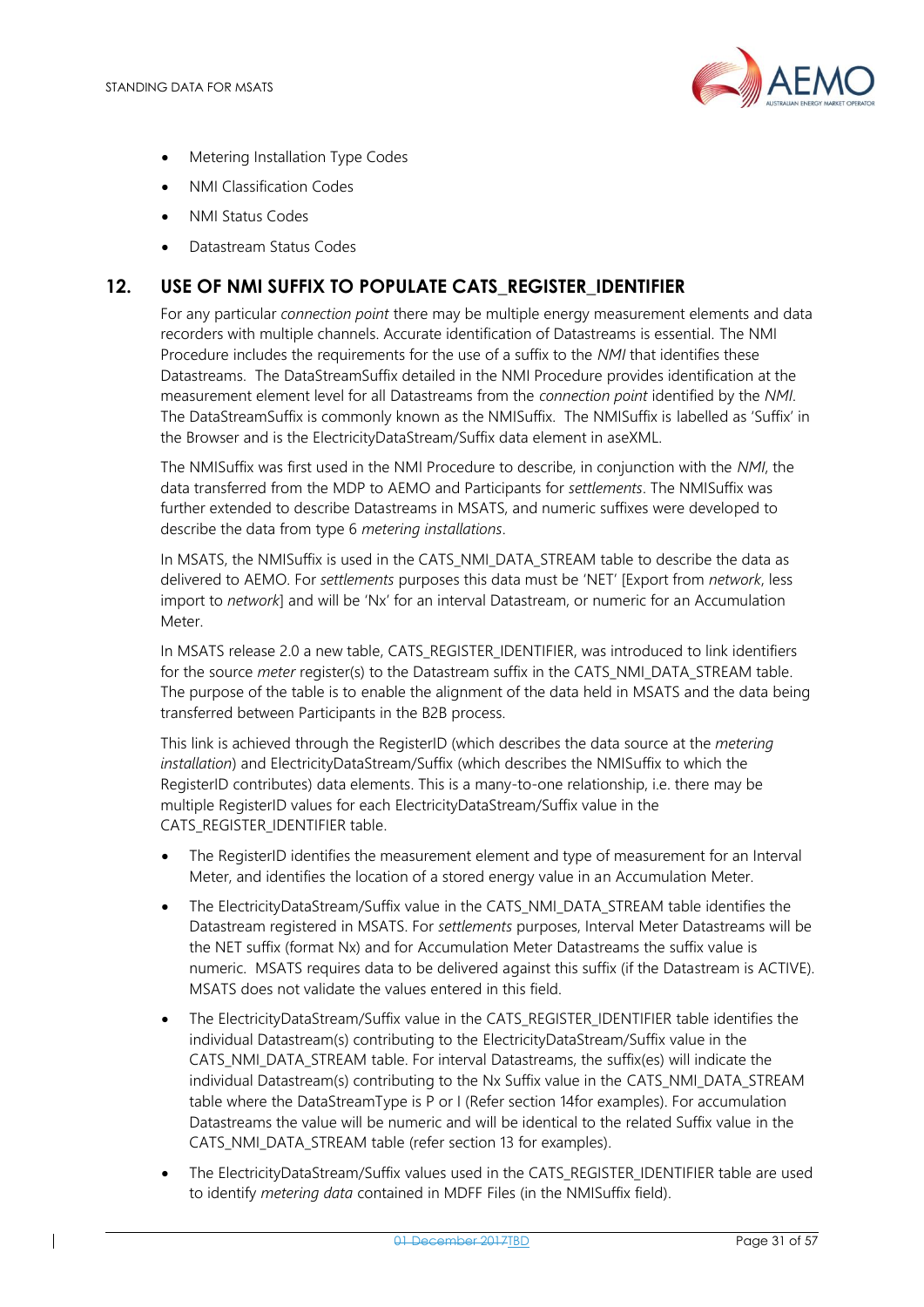

- The linkage between the RegisterID and ElectricityDataStream/Suffix exists because the ElectricityDataStream/Suffix data element is populated in the CATS\_REGISTER\_IDENTIFIER table.
- The RegisterID data element has no standard format; therefore, the MPB must determine the appropriate population of this field, e.g. it may be used to indicate the programming code of the register.

There is an inconsistent understanding across industry of the meaning of the terms 'register' and 'datastream'. Conventionally, to field metering personnel, a 'register' contains a single value, while a 'datastream' represents an array of time separated register values in chronological order.

For Accumulation Meters, the RegisterID refers to the non-volatile storage of the cumulative energy register(s). The RegisterID will have identification with the displays of the *meters*, or identification of internal data stores.

For Accumulation Meters, the ElectricityDataStream/Suffix data element in the CATS\_REGISTER\_IDENTIFIER table may have a many-to-one relationship with the ElectricityDataStream/Suffix data element in the CATS\_NMI\_DATA\_STREAM table. That is, the same Suffix may occur several times in the CATS\_REGISTER\_IDENTIFIER table and occur once only in the CATS\_NMI\_DATA\_STREAM table.

For Interval Meters, the definition of the RegisterID field is less obvious. To make this field useful, the RegisterID should be associated with the ElectricityDataStream/Suffix. As Interval Meters may have multiple measurement elements and there may be multiple *meters* for a *NMI*, the MDP must manage Datastreams against a *NMI* to avoid duplication of ElectricityDataStream/Suffixes and provide correct mapping of RegisterIDs.

### <span id="page-31-0"></span>**13. ASSIGNMENT OF DATA – ACCUMULATION METERS**

This section details examples of the assignment of data for various basic *metering installations*. For Accumulation Meters, the Suffix values in CATS\_REGISTER\_IDENTIFIER and CATS\_NMI\_DATA\_STREAM tables are always numeric.

### <span id="page-31-1"></span>**13.1. Single Meter, no controlled load**

A Accumulation Meter with a single register measuring a Non-Controlled Load will have a single Datastream suffix 11 for the *NMI*.

<span id="page-31-2"></span>

| <b>Example CATS_NMI_DATA_STREAM</b><br>Table 14Table 19 |  |
|---------------------------------------------------------|--|
|---------------------------------------------------------|--|

| Data Element: | <b>NMI</b> | Suffix | ElectricityDataStream/Status |
|---------------|------------|--------|------------------------------|
| Value         | 0123456789 | 11     |                              |

The CATS\_REGISTER\_IDENTIFIER table indicates that the *meter* has only one register. The Suffix in the CATS\_REGISTER\_IDENTIFIER '11' denotes that data from RegisterID 01 contributes to the Datastream identified by Suffix 11 in CATS\_NMI\_DATA\_STREAM

| <u>יש איטויט וואסטא</u><br><b>EXUMPLE CATS REGISTER IDENTIFIER</b> |                         |            |              |                  |        |                    |
|--------------------------------------------------------------------|-------------------------|------------|--------------|------------------|--------|--------------------|
| Data Element:                                                      | Serial<br><b>Number</b> | RegisterID | UnitOfMeasur | <b>TimeOfDav</b> | Suffix | Controlled<br>Load |
| Value                                                              | ABCD1111                | 01         | <b>KWH</b>   | <b>ALLDAY</b>    |        | <b>No</b>          |

<span id="page-31-3"></span>**Table 15Table 20 Example CATS\_REGISTER\_IDENTIFIER** 

The Suffix in CATS\_NMI\_DATA\_STREAM will be recorded as '11' by the MDP and the Suffix in CATS\_REGISTER\_IDENTIFIER must then be '11'.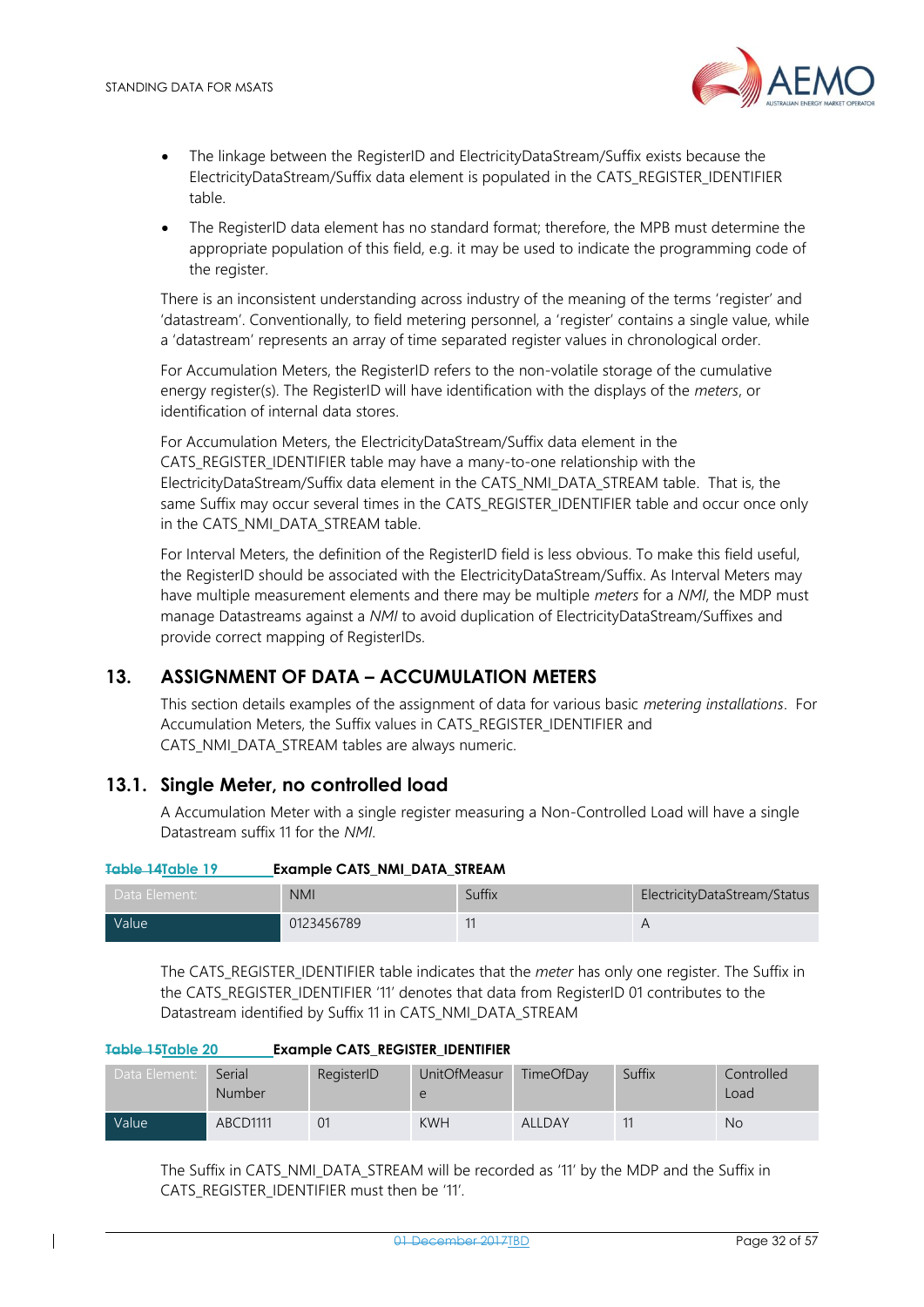

### <span id="page-32-0"></span>**13.2. Twp Single Element Meters, no controlled load**

The *NMI* has two Accumulation Meters, each *meter* with single register. The data from the two *meters* will be submitted to MSATS as two Datastreams.

<span id="page-32-3"></span>

| Table 16Table 21 | <b>Example CATS NMI DATA STREAM</b> |        |                              |  |  |
|------------------|-------------------------------------|--------|------------------------------|--|--|
| Data Element:    | <b>NMI</b>                          | Suffix | ElectricityDataStream/Status |  |  |
| <b>Values</b>    | 0123456789                          |        |                              |  |  |
|                  | 0123456789                          |        |                              |  |  |

#### <span id="page-32-4"></span>**Table 17Table 22 Example CATS\_REGISTER\_IDENTIFIER**

| Data Element: | Serial<br><b>Number</b> | RegisterID | <b>UnitOfMeasur</b><br>e | TimeOfDay | Suffix | Controlled<br>Load |
|---------------|-------------------------|------------|--------------------------|-----------|--------|--------------------|
| Values        | ABCD1111                | 01         | <b>KWH</b>               | ALLDAY    |        | <b>No</b>          |
|               | XYZA1112                |            | <b>KWH</b>               | ALLDAY    |        | No                 |

### <span id="page-32-1"></span>**13.3. Two Single Element Meters, one with controlled load**

A *NMI* has two Accumulation Meters, each *meter* has a single register, and one *meter* is measuring a Controlled Load. The data from the two *meters* is submitted to MSATS as two Datastreams.

<span id="page-32-5"></span>

| Table 18Table 23 | Example CATS NMI DATA STREAM |        |                              |
|------------------|------------------------------|--------|------------------------------|
| Data Element:    | <b>NMI</b>                   | Suffix | ElectricityDataStream/Status |
| Value            | 0123456789                   | 11     |                              |
|                  | 0123456789                   | 42     |                              |

#### <span id="page-32-6"></span>**Table 19Table 24 Example CATS\_REGISTER\_IDENTIFIER**

| Data Element: | Serial<br><b>Number</b> | RegisterID | UnitOfMeasur<br>e | TimeOfDay    | Suffix | Controlled<br>Load |
|---------------|-------------------------|------------|-------------------|--------------|--------|--------------------|
| Values        | ABCD1111                | 01         | <b>KWH</b>        | <b>TOTAL</b> |        | <b>No</b>          |
|               | XYZA1112                | 01         | <b>KWH</b>        |              | 42     | <b>HWLoad</b>      |

### <span id="page-32-2"></span>**13.4. One Meter with Two Registers, one measuring a controlled load**

*NMI* has one Accumulation Meter with two registers. The second register is measuring a Controlled Load.

#### <span id="page-32-7"></span>**Table 20Table 25 Example CATS\_NMI\_DATA\_STREAM**

| Data Element: | <b>NMI</b> | Suffix         | ElectricityDataStream/Status |
|---------------|------------|----------------|------------------------------|
| <b>Value</b>  | 0123456789 |                | А                            |
|               | 0123456789 | 4 <sub>c</sub> |                              |

#### <span id="page-32-8"></span>**Table 21Table 26 Example CATS\_REGISTER\_IDENTIFIER**

| Data Element:     | Serial<br><b>Number</b> | RegisterID | <b>UnitOfMeasur</b> | TimeOfDay   | Suffix | Controlled<br>Load |
|-------------------|-------------------------|------------|---------------------|-------------|--------|--------------------|
| Value <sup></sup> | ABCD1111                | 01         | <b>KWH</b>          | <b>PEAK</b> |        | <b>No</b>          |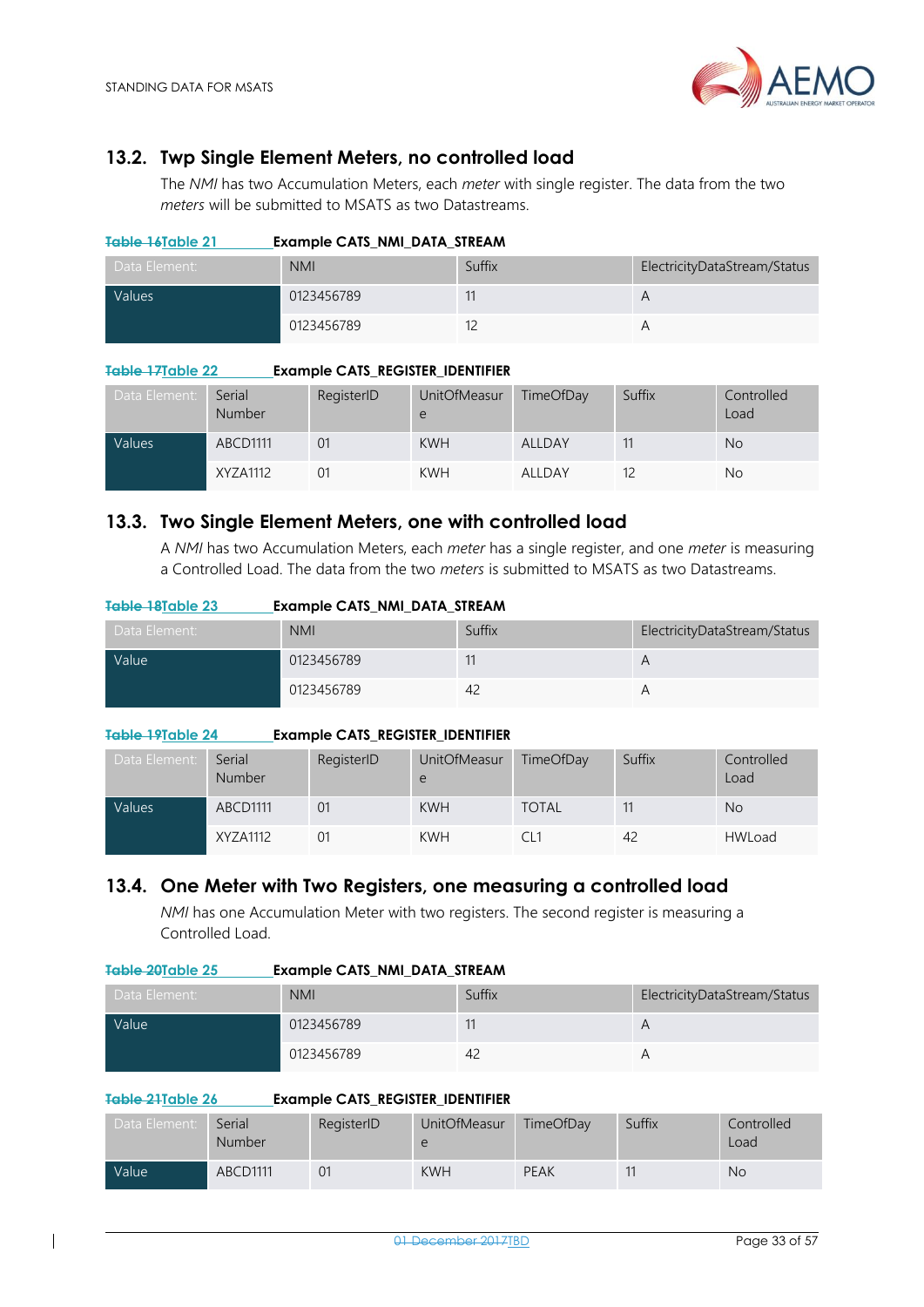

| Data Element: | Serial<br><b>Number</b> | RegisterID | <b>UnitOfMeasur</b><br>e | TimeOfDay | Suffix | Controlled<br>Load |
|---------------|-------------------------|------------|--------------------------|-----------|--------|--------------------|
|               | <b>ABCD1111</b>         | 02         | <b>KWH</b>               |           | 41     | <b>HWLoad</b>      |

### <span id="page-33-0"></span>**13.5. Single Multi-function Meter**

Accumulation Meter has 4 registers, one register being a Controlled Load.

<span id="page-33-2"></span>

| Table 22Table 27 | <b>Example CATS_NMI_DATA_STREAM</b> |
|------------------|-------------------------------------|
|------------------|-------------------------------------|

| Data Element: | <b>NMI</b> | Suffix | ElectricityDataStream/Status |
|---------------|------------|--------|------------------------------|
| Values        | 0123456789 | 11     | A                            |
|               | 0123456789 | 21     |                              |
|               | 0123456789 | 31     | A                            |
|               | 0123456789 | 41     | А                            |

Each register is separately identified in CATS\_NMI\_Data\_Stream. However, register 2 on *meter* 1 is inactive in MSATS, and therefore data is not accepted by MSATS for this Suffix.

#### <span id="page-33-3"></span>**Table 23Table 28 Example CATS\_REGISTER\_IDENTIFIER**

| Data Element: | Serial<br>Number | RegisterID     | <b>UnitOfMeasur</b><br>e | TimeOfDay      | Suffix | Controlled<br>Load |
|---------------|------------------|----------------|--------------------------|----------------|--------|--------------------|
| Values        | ABCD1111         | 01             | <b>KWH</b>               | ALLDAY         | 11     | <b>No</b>          |
|               | ABCD1111         | 0 <sup>2</sup> | <b>KWH</b>               | <b>NOTUSED</b> | 21     | No                 |
|               | ABCD1111         | 03             | <b>KWH</b>               | <b>OFFPEAK</b> | 31     | <b>No</b>          |
|               | ABCD1111         | 04             | <b>KWH</b>               | CL1            | 41     | <b>HWLoad</b>      |

Note: The *meter* may have register identification and therefore these numbers can be used in the table as RegisterID.

### <span id="page-33-1"></span>**13.6. Two meters, three registers. One register measures a controlled load**

<span id="page-33-4"></span>

| Table 24Table 29 | <b>Example CATS_NMI_DATA_STREAM</b> |        |                              |
|------------------|-------------------------------------|--------|------------------------------|
| Data Element:    | <b>NMI</b>                          | Suffix | ElectricityDataStream/Status |
| Values           | 0123456789                          | 11     | A                            |
|                  | 0123456789                          | 21     | A                            |
|                  | 0123456789                          | 42     | A                            |

#### <span id="page-33-5"></span>**Table 25Table 30 Example CATS\_REGISTER\_IDENTIFIER**

| Data Element: | Serial<br><b>Number</b> | RegisterID | <b>UnitOfMeasur</b><br>e | TimeOfDay       | Suffix | Controlled<br>Load |
|---------------|-------------------------|------------|--------------------------|-----------------|--------|--------------------|
| Values        | ABCD1111                | 01         | <b>KWH</b>               | PEAK            |        | <b>No</b>          |
|               | ABCD1111                | 02         | <b>KWH</b>               | <b>OFFPAK</b>   |        | <b>No</b>          |
|               | XYZA1112                | 01         | <b>KWH</b>               | CL <sub>1</sub> | 42     | <b>HWLoad</b>      |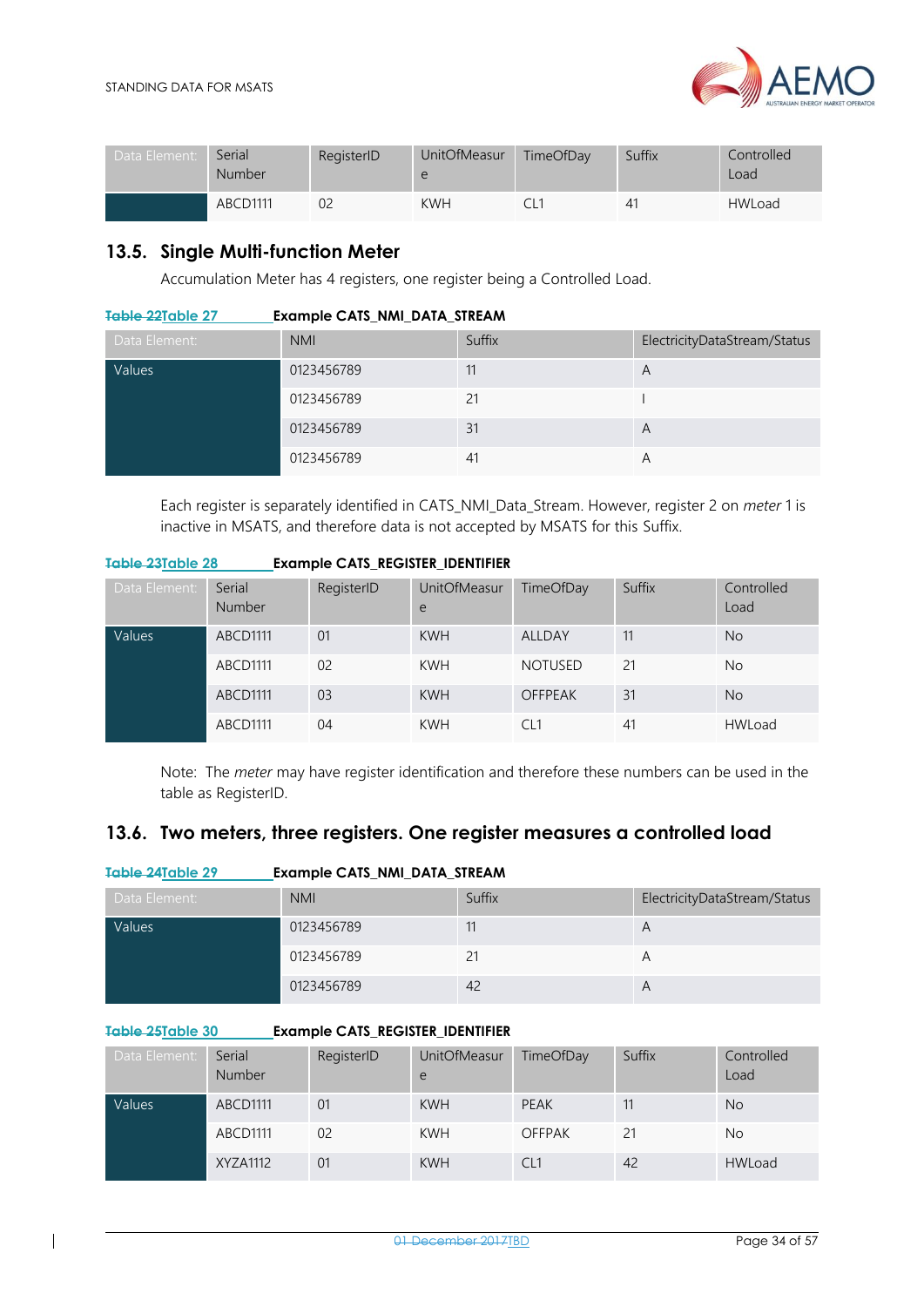

### <span id="page-34-0"></span>**14. ASSIGNMENT OF DATA – INTERVAL METERS**

This section details examples of the assignment of data for various Interval Meters.

### <span id="page-34-1"></span>**14.1. One meter**

<span id="page-34-3"></span>

| Table 26Table 31  | <b>Example CATS NMI DATA STREAM</b> |                |                              |  |  |
|-------------------|-------------------------------------|----------------|------------------------------|--|--|
| Data Element:     | <b>NMI</b>                          | Suffix         | ElectricityDataStream/Status |  |  |
| Value <sup></sup> | 0123456789                          | N <sub>1</sub> | А                            |  |  |

The CATS\_Register\_Identifier table indicates that the *meter* has only one register. The Suffix in the CATS\_REGISTER\_IDENTIFIER [E1] denotes that data from RegisterID 01 contributes to the Datastream identified by Suffix N1 in the CATS\_NMI\_DATA\_STREAM table.

<span id="page-34-4"></span>

| Table 27Table 32   | <b>Example CATS_REGISTER_IDENTIFIER</b> |            |               |               |                |
|--------------------|-----------------------------------------|------------|---------------|---------------|----------------|
| Data Element:      | Serial<br>Number                        | RegisterID | UnitOfMeasure | TimeOfDay     | Suffix         |
| Value <sup>1</sup> | ABCD1111                                | 01         | <b>KWH</b>    | <b>ALLDAY</b> | E <sub>1</sub> |

E1 indicates that it is a single element measuring export.

### <span id="page-34-2"></span>**14.2. Import/Export meter**

Interval Meter has a two registers, registering import and export *energy*. A single Datastream suffix N1 is defined for the *NMI* indicating a netting-off of export less import Datastreams for this *connection point*.

<span id="page-34-5"></span>

| Table 28Table 33 | <b>Example CATS NMI DATA STREAM</b> |                |                              |  |  |  |
|------------------|-------------------------------------|----------------|------------------------------|--|--|--|
| Data Element:    | <b>NMI</b>                          | Suffix         | ElectricityDataStream/Status |  |  |  |
| <b>Value</b>     | 0123456789                          | N <sub>1</sub> |                              |  |  |  |

The CATS\_REGISTER\_IDENTIFIER table indicates that the *meter* has two registers, one for IMPORT and one for EXPORT.

<span id="page-34-6"></span>**Table 29Table 34 The Suffixes in the CATS\_REGISTER\_IDENTIFIER denote that data from RegisterIDs 'E1' and 'B1' contribute to the Datastream identified by Suffix 'N1' in CATS\_NMI\_DATA\_STREAM. That is, the Datastreams 'E1' and 'B1' supplied by the MDP to the FRMP for this** *meter* **have contributed to the Datastream N1 in MSATS.Example CATS\_REGISTER\_IDENTIFIER**

| Data Element: | Serial<br>Number | RegisterID     | <b>UnitOfMeasure</b> | TimeOfDay     | Suffix |
|---------------|------------------|----------------|----------------------|---------------|--------|
| Values        | ABCD1111         | E <sub>1</sub> | <b>KWH</b>           | <b>ALLDAY</b> | E1     |
|               | ABCD1111         | B1             | <b>KWH</b>           | ALLDAY        | B1     |

Only one RegisterID with the Suffix 'E1' permitted per *meter* in CATS\_REGISTER\_IDENTIFIER.

Only one RegisterID with the Suffix 'B1' permitted per *meter* in CATS\_REGISTER\_IDENTIFIER.

The energy volumes for the Suffix 'N1' in CATS\_NMI\_DATA\_STREAM are calculated by  $N1 = E1 - B1$ .

The Suffixes in the CATS\_REGISTER\_IDENTIFIER denote that data from RegisterIDs 'E1' and 'B1' contribute to the Datastream identified by Suffix 'N1' in CATS\_NMI\_DATA\_STREAM. That is, the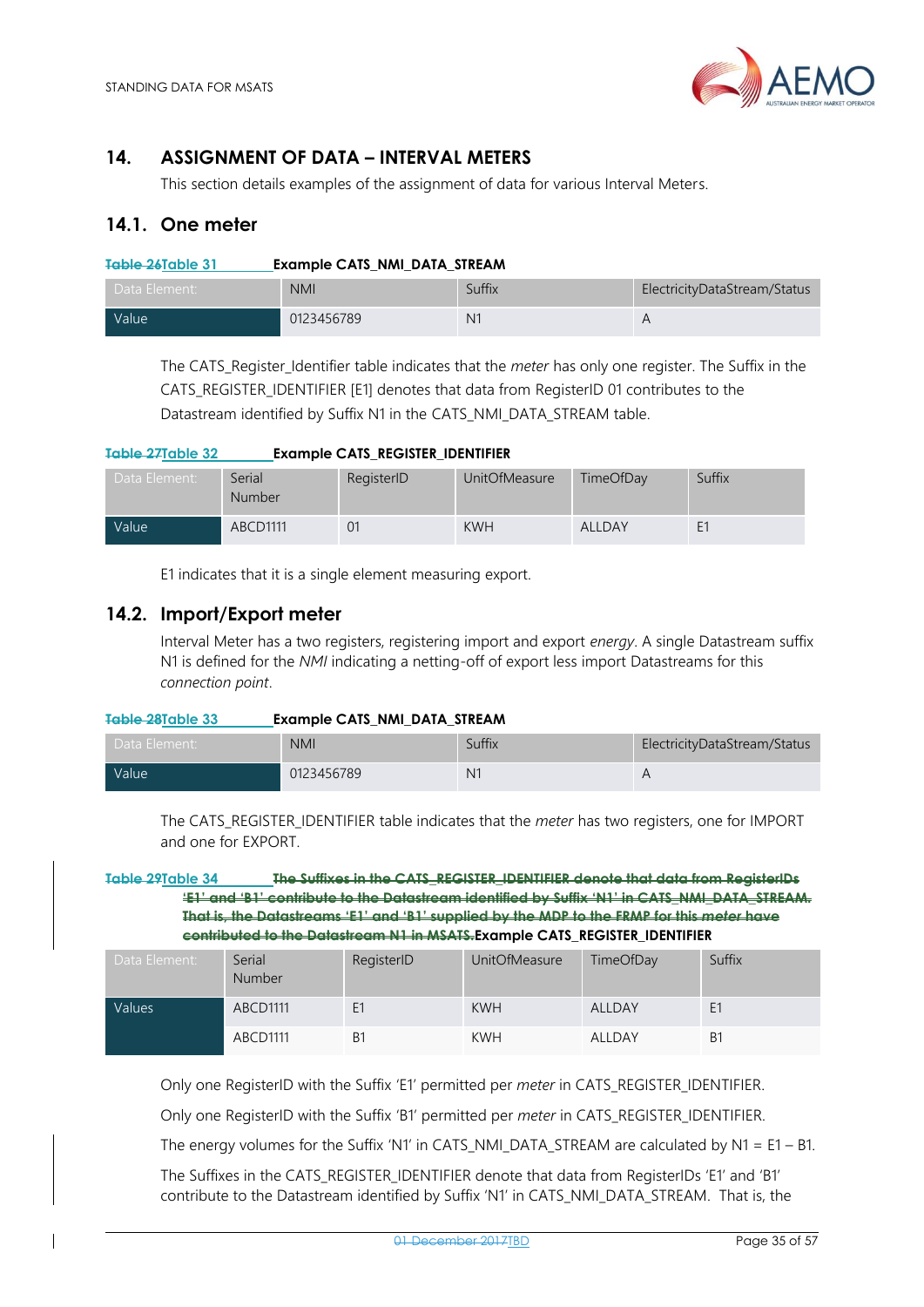

Datastreams 'E1' and 'B1' supplied by the MDP to the FRMP for this meter have contributed to the Datastream N1 in MSATS.

### <span id="page-35-0"></span>**14.3. One meter: multiple registers**

Interval Meter has a single measurement element registering import and export *energy*, reactive and *voltage*. A single Datastream Suffix 'N1' is defined for the *NMI* indicating netting-off of all *energy* Datastreams for this *connection point*.

<span id="page-35-2"></span>

| <del>Table 30</del> Table 35 | <b>Example CATS_NMI_DATA_STREAM</b> |  |
|------------------------------|-------------------------------------|--|

| Data Element:      | <b>NMI</b> | Suffix         | ElectricityDataStream/Status |
|--------------------|------------|----------------|------------------------------|
| Value <sup>1</sup> | 0123456789 | N <sub>1</sub> |                              |

The CATS\_Register\_Identifier table indicates that the *meter* has five registers: two for IMPORT of *energy* and reactive; two for EXPORT of *energy* and reactive; and one for *voltage* monitoring.The Suffixes in the CATS\_REGISTER\_IDENTIFIER 'N1' denote that data from RegisterID 'E1' and 'B1' contribute to the Datastream identified by suffix N1 in CATS\_NMI\_DATA\_STREAM.

<span id="page-35-3"></span>

| Table 31 Table 36 | <b>Example CATS_REGISTER_IDENTIFIER</b> |                |                      |                  |                |
|-------------------|-----------------------------------------|----------------|----------------------|------------------|----------------|
| Data Element:     | Serial<br><b>Number</b>                 | RegisterID     | <b>UnitOfMeasure</b> | <b>TimeOfDay</b> | Suffix         |
| Values            | ABCD1111                                | E <sub>1</sub> | <b>KWH</b>           | ALLDAY           | E <sub>1</sub> |
|                   | ABCD1111                                | <b>B1</b>      | <b>KWH</b>           | <b>ALLDAY</b>    | B1             |
|                   | ABCD1111                                | Q1             | <b>KVARH</b>         | <b>ALLDAY</b>    | Q <sub>1</sub> |
|                   | ABCD1111                                | K1             | <b>KVARH</b>         | ALLDAY           | K1             |
|                   | ABCD1111                                | V <sub>1</sub> | <b>VOLTS</b>         | ALLDAY           | V <sub>1</sub> |

The energy volumes for the Suffix 'N1' is calculated by NET (E1 – B1).

### <span id="page-35-1"></span>**14.4. One meter: Twin Measurement Elements**

Certain multifunction *meters* have the capability for initial installation as an Accumulation Meter, but can be re-programmed to provide *interval metering data*.

The NER do not permit the use of two different types of *metering installation* on the one *NMI*, and therefore these two *metering* functions MUST NOT be active simultaneously in MSATS. The MDP and RP will be held accountable for a breach of this requirement.

The CATS\_REGISTER\_IDENTIFIER can be used to record the *meter* capability.

If this *meter* were configured as an Accumulation Meter in MSATS, the configuration might be as shown in the Tables 32 & 33.

|  | Data Element: | <b>NMI</b>     | Suffix         | ElectricityDataStream/Status |
|--|---------------|----------------|----------------|------------------------------|
|  | Values        | 0123456789     | N <sub>1</sub> |                              |
|  | 0123456789    | N <sub>2</sub> |                |                              |
|  | 0123456789    | 11             | A              |                              |
|  |               | 0123456789     |                |                              |

#### <span id="page-35-4"></span>**Table 32Table 37 Example CATS\_NMI\_DATA\_STREAM**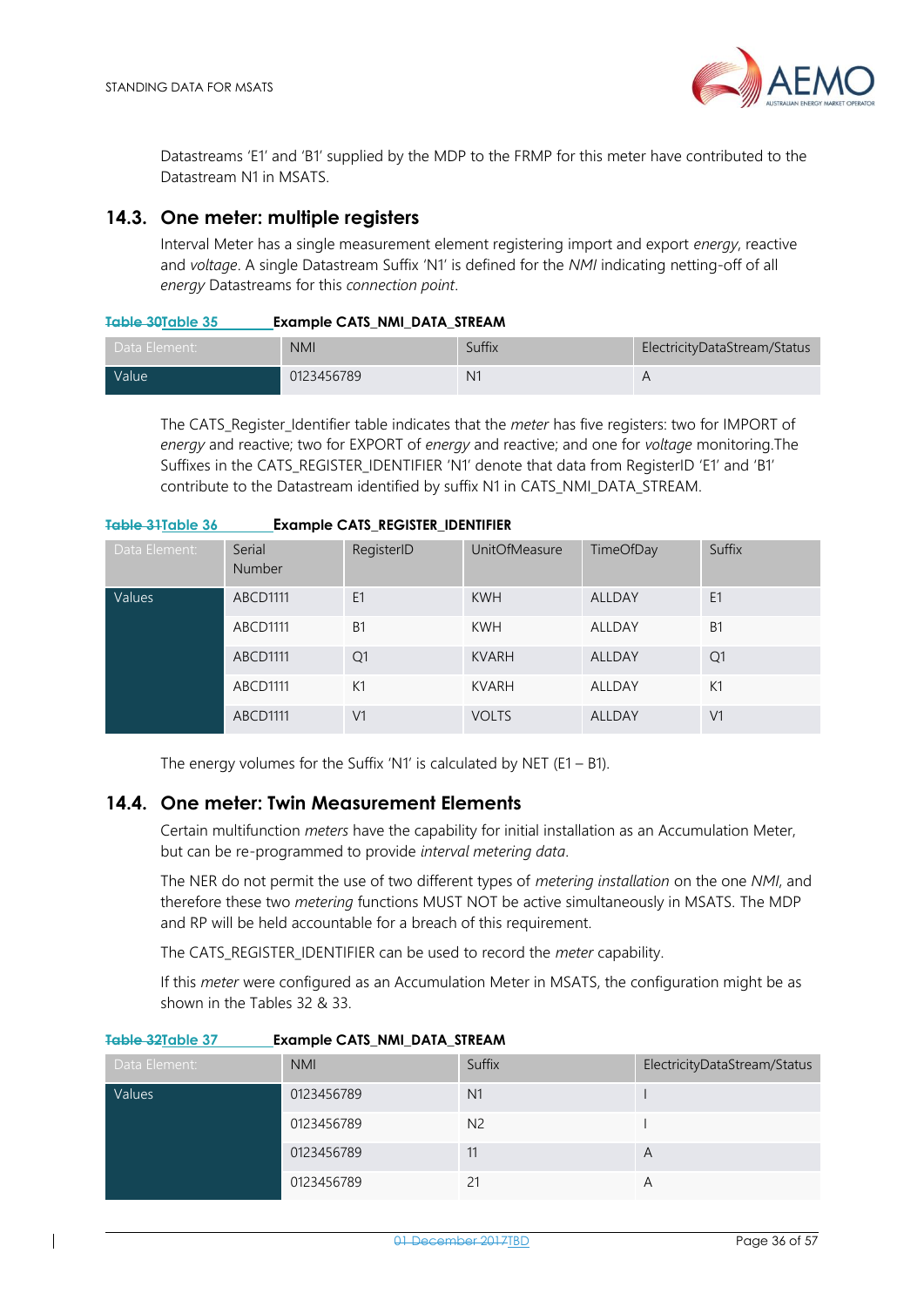

| Data Element: | <b>NMI</b> | Suffix | ElectricityDataStream/Status |
|---------------|------------|--------|------------------------------|
|               | 0123456789 | 31     | А                            |
|               | 0123456789 | 41     |                              |

#### <span id="page-36-0"></span>**Table 33Table 38 Example CATS\_REGISTER\_IDENTIFIER**

| Data Element: | Serial<br><b>Number</b> | RegisterID     | <b>UnitOfMeasure</b> | TimeOfDay       | Suffix |
|---------------|-------------------------|----------------|----------------------|-----------------|--------|
| Values        | AB888888                | E <sub>1</sub> | <b>KWH</b>           | <b>ALLDAY</b>   | null   |
|               | AB888888                | E <sub>2</sub> | <b>KWH</b>           | ALLDAY          | null   |
|               | AB888888                | 25             | <b>KWH</b>           | <b>PEAK</b>     | 11     |
|               | AB888888                | 26             | <b>KWH</b>           | <b>SHOULDER</b> | 21     |
|               | AB888888                | 35             | <b>KWH</b>           | <b>OFFPEAK</b>  | 31     |
|               | AB888888                | 36             | <b>KWH</b>           | CL <sub>1</sub> | 41     |

The CATS\_REGISTER\_IDENTIFIER table values for this *meter* when it is operated as an Interval Meter are shown below. The RegisterID for the Accumulation Meter registers in this type of *meter* are user defined. The Interval Meter suffixes must be added to the *NMI* and made active, and the basic Suffixes made inactive at the same date.

<span id="page-36-1"></span>

| Table 34Table 39 | <b>Example CATS_NMI_DATA_STREAM</b> |                |                              |
|------------------|-------------------------------------|----------------|------------------------------|
| Data Element:    | <b>NMI</b>                          | Suffix         | ElectricityDataStream/Status |
| Values           | 0123456789                          | N1             | A                            |
|                  | 0123456789                          | N <sub>2</sub> | A                            |
|                  | 0123456789                          | 11             |                              |
|                  | 0123456789                          | 21             |                              |
|                  | 0123456789                          | 31             |                              |
|                  | 0123456789                          | 41             |                              |

<span id="page-36-2"></span>**Table 35Table 40 Example CATS\_REGISTER\_IDENTIFIER**

| Data Element: | Serial<br><b>Number</b> | RegisterID     | <b>UnitOfMeasure</b> | TimeOfDay      | Suffix         |
|---------------|-------------------------|----------------|----------------------|----------------|----------------|
| Values        | AB888888                | E <sub>1</sub> | <b>KWH</b>           | <b>ALLDAY</b>  | E <sub>1</sub> |
|               | AB888888                | E <sub>2</sub> | <b>KWH</b>           | <b>ALLDAY</b>  | E <sub>2</sub> |
|               | AB888888                | 25             | <b>KWH</b>           | <b>PEAK</b>    | null           |
|               | AB888888                | 26             | <b>KWH</b>           | <b>OFFPEAK</b> | null           |
|               | AB888888                | 35             | <b>KWH</b>           | <b>PEAK</b>    | null           |
|               | AB888888                | 36             | <b>KWH</b>           | <b>OFFPEAK</b> | null           |

If a second *meter* of the same configuration were established on this *NMI* 'E3' and 'E4' would be required for the Datastreams to provide MDPs and *retailers* with unambiguous identification of Datastreams.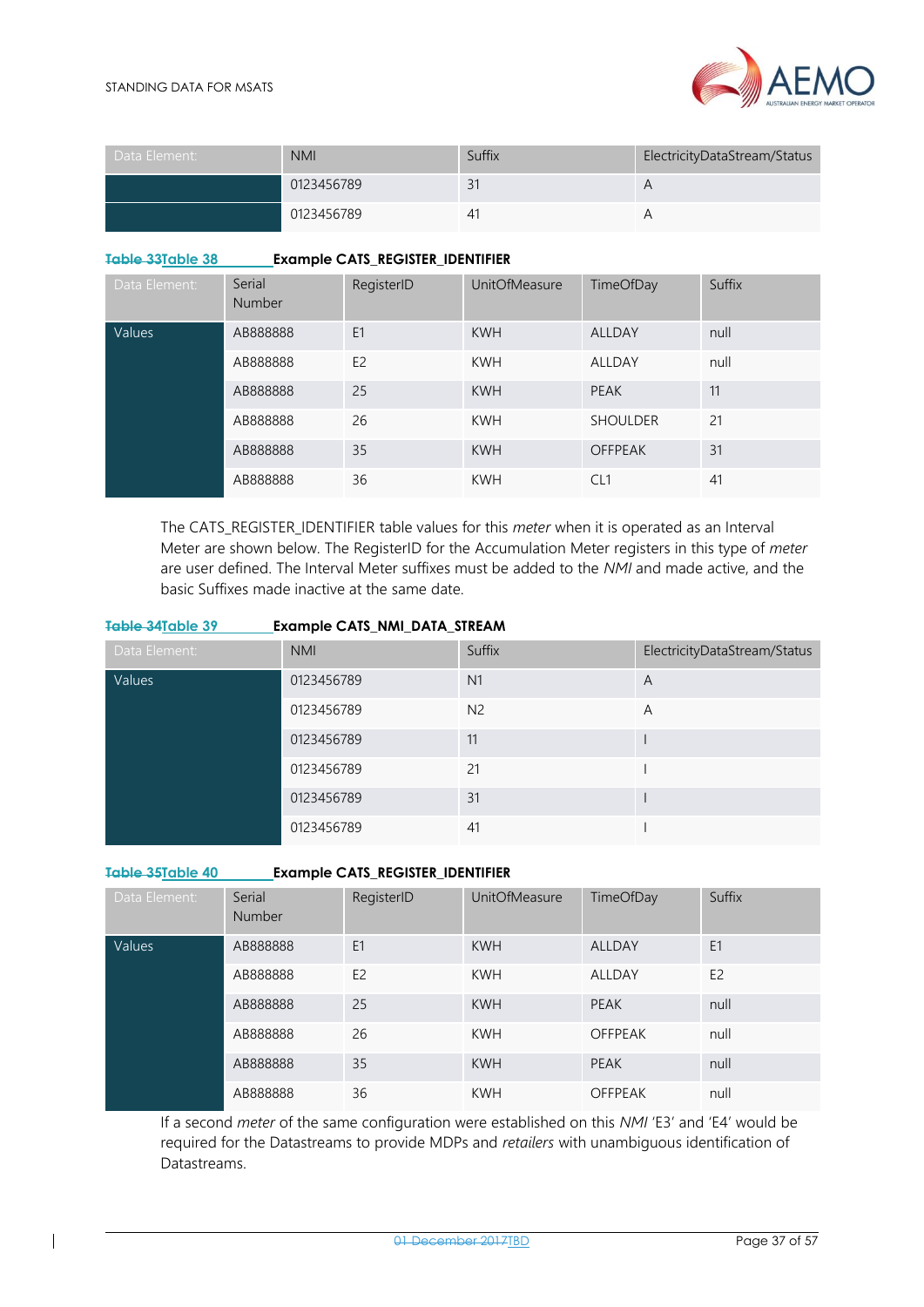

### <span id="page-37-0"></span>**15. ASSIGNMENTS OF DATA – SAMPLE METERS**

The application of profiles in accordance with the Metrology Procedure requires *interval metering data* from Sites that have Accumulation Metering. However, the NER do not permit different metering installation types on the one *NMI*, and in any case, the Participants associated with the *interval metering data* are different to those associated with the Accumulation Meter. Therefore, for these *connection points*, two different *NMIs* are used.

There are *meters* that can combine the required Accumulation Metering and Interval Metering functions. An example is shown below.

### <span id="page-37-1"></span>**15.1. Multifunction Sample Meter**

In this case, a single *meter* is registered within MSATS for two purposes against two *NMIs*. This is a special case, and should not be used other than for this non-standard purpose. The *meter* has two circuits, with Accumulation Metering for *energy* trading and Interval Metering for the sample profile.

In this example, NMI 9801234567 is associated with the sample *meter installation* and NMI 9876543210 with the End User installation.

| Data<br>Element: | <b>NMI</b> | Suffix    | ElectricityDataStream/Status | DataStreamType |
|------------------|------------|-----------|------------------------------|----------------|
| Values           | 9801234567 | <b>N1</b> | A                            | D              |
|                  | 9876543210 | 11        |                              |                |
|                  | 9876543210 | 12        |                              |                |
|                  | 9876543210 | -41       | Α                            |                |

#### <span id="page-37-3"></span>**Table 36Table 41 Example CATS\_NMI\_DATA\_STREAM**

#### <span id="page-37-4"></span>**Table 37Table 42 Example CATS\_REGISTER\_IDENTIFIER**

| Data Element: | <b>NMI</b> | MeterSerial | RegisterID | <b>UnitOfMeasur</b><br>e | TimeOfDay      | Suffix |
|---------------|------------|-------------|------------|--------------------------|----------------|--------|
| Values        | 9801234567 | AB888888    | E1         | <b>KWH</b>               | ALLDAY         | E1     |
|               | 9876543210 | AB888888    | 11         | <b>KWH</b>               | PEAK           | null   |
|               | 9876543210 | AB888888    | 12         | <b>KWH</b>               | <b>OFFPEAK</b> | null   |
|               | 9876543210 | AB888888    | 41         | <b>KWH</b>               | CL1            | 41     |

Note: Suffix '11/12' have a Status of 'I' for 1st Tier and 'A' for 2nd Tier.

First tier *metering data* is not required for AEMO to settle the *market*.

Controlled Load data for first tier and second tier is required by AEMO to settle the *market*.

In this example, once the End User's Site becomes a Tier 2 Site, all three basic Datastreams need to become active (StreamStatusCode = A).

### <span id="page-37-2"></span>**16. CROSS REFERENCE OF BROWSER AND ASEXML DATA ELEMENTS**

The tables below list the names that are used in the MSATS browser for each of the MSATS tables detailed in sections 4 to 10. The table also provides the aseXML data element names and the respective formats used in each context.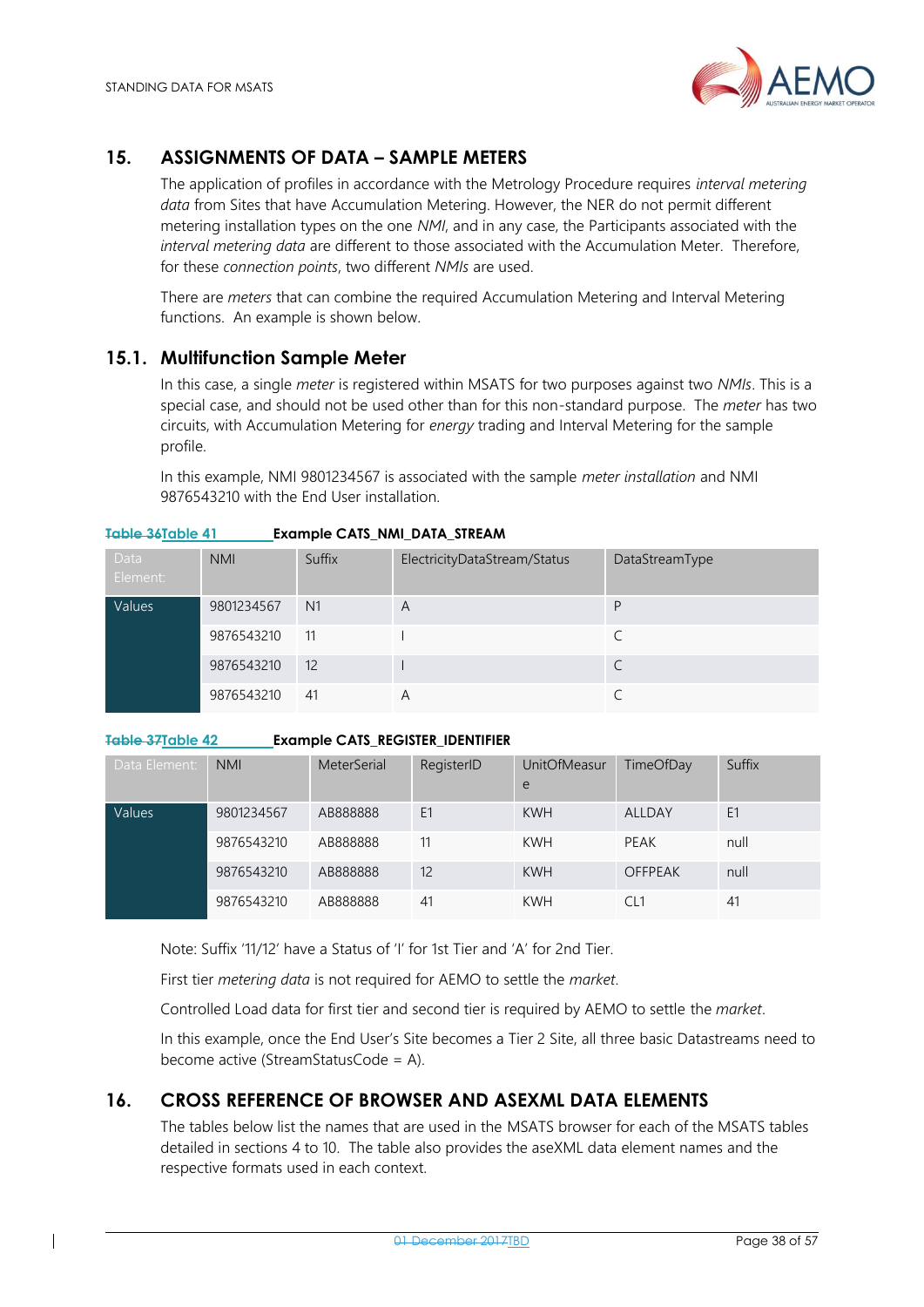

In some cases, such as date fields, the format of the field is shown differently in the Browser to that used in the related aseXML transactions. Also, aseXML uses full words throughout, rather than the coded values used in the Browser.

Refer section 17 for examples of the typical data element values as shown in the Browser. Section 18 provides definitions of the Browser formats shown in this section.

<span id="page-38-0"></span>

| Table 38Table 43                                    | <b>CATS Meter Register</b>               |                                                             |                       |                                 |
|-----------------------------------------------------|------------------------------------------|-------------------------------------------------------------|-----------------------|---------------------------------|
| <b>Browser Field Name</b>                           | aseXML Data Element<br>Name              | aseXML Path                                                 | <b>Browser Format</b> | aseXML Data Type                |
| <b>Additional Site</b><br>Information               | AdditionalSiteInformati<br>$\Theta$ A    | ElectricityMeter/<br>AdditionalSiteInformati<br>$\Theta$ A  | <b>VARCHAR2(100)</b>  | xsd:string<br>$maxLen = 100$    |
| Asset Management<br>Plan                            | AssetManagementPlan                      | ElectricityMeter/AssetM<br>anagement<br>Plan                | VARCHAR2(50)          | xsd:string<br>$maxlen = 50$     |
| Calibration Tables                                  | CalibrationTables                        | ElectricityMeter/Calibra<br>tionTables                      | VARCHAR2(50)          | xsd:string<br>$maxLen = 50$     |
| Communication<br>Equipment Type                     | Communications<br><b>EquipmentType</b>   | ElectricityMeter/Comm<br>unications<br><b>EquipmentType</b> | VARCHAR2(4)           | xsd:string<br>$maxLen = 4$      |
| Communication<br>Protocol                           | CommunicationsProtoc<br>$\Theta$         | ElectricityMeter/Comm<br>unications<br>Protocol             | VARCHAR2(50)          | xsd:string<br>$maxlen = 50$     |
| <b>Current Transformer</b><br>Location              | CurrentTransformerLoc<br>ation           | ElectricityMeter/Curren<br>tTransformerLocation             | VARCHAR(20)           | xsd:string<br>$maxLen = 20$     |
| <b>Current Transformer</b><br><b>Type</b>           | CurrentTransformerTyp<br>$\overline{e}$  | ElectricityMeter/Curren<br>tTransformerType                 | VARCHAR(20)           | xsd:string<br>with enumerations |
| <b>Current Transformer</b><br>Ratio                 | CurrentTransformerRati<br>$\overline{O}$ | ElectricityMeter/Curren<br>tTransformerRatio                | VARCHAR(20)           | xsd:string<br>with enumerations |
| <b>Current Transformer</b><br><b>Accuracy Class</b> | CurrentTransformerAcc<br>uracyClass      | ElectricityMeter/Curren<br>tTransformerAccuracyC<br>lass    | VARCHAR(20)           | xsd:string<br>with enumerations |
| <b>Current Transformer</b><br><b>Test</b>           | CurrentTransformerTes<br>$\underline{t}$ | ElectricityMeter/Curren<br>tTransformerTest                 | VARCHAR2(20)          | xsd:string<br>with enumerations |
| <b>Current Transformer</b><br>Sample Family ID      | CurrentTransformerSa<br>mpleFamilyID     | ElectricityMeter/Curren<br>tTransformerSampleFa<br>milyID   | VARCHAR2(20)          | xsd:string<br>$maxLen = 20$     |
| <b>Current Transformer</b><br><b>Test Date</b>      | CurrentTransformerTes<br>tDate           | ElectricityMeter/Curren<br>tTransformerTestDate             | dd-mm-yyyy            | xsd:date                        |
| Data Conversion                                     | <b>DataConversion</b>                    | ElectricityMeter/DataC<br>onversion                         | VARCHAR2(50)          | xsd:string<br>$maxLen = 50$     |
| <b>Data Validations</b>                             | <b>DataValidations</b>                   | ElectricityMeter/DataVa<br><b>lidations</b>                 | VARCHAR2(50)          | xsd:string<br>$maxLen = 50$     |
| <b>Estimation Instruction</b>                       | EstimationInstructions                   | ElectricityMeter/Estimat<br>$\overline{1}$                  | VARCHAR2(50)          | xsd:string<br>$maxLen = 50$     |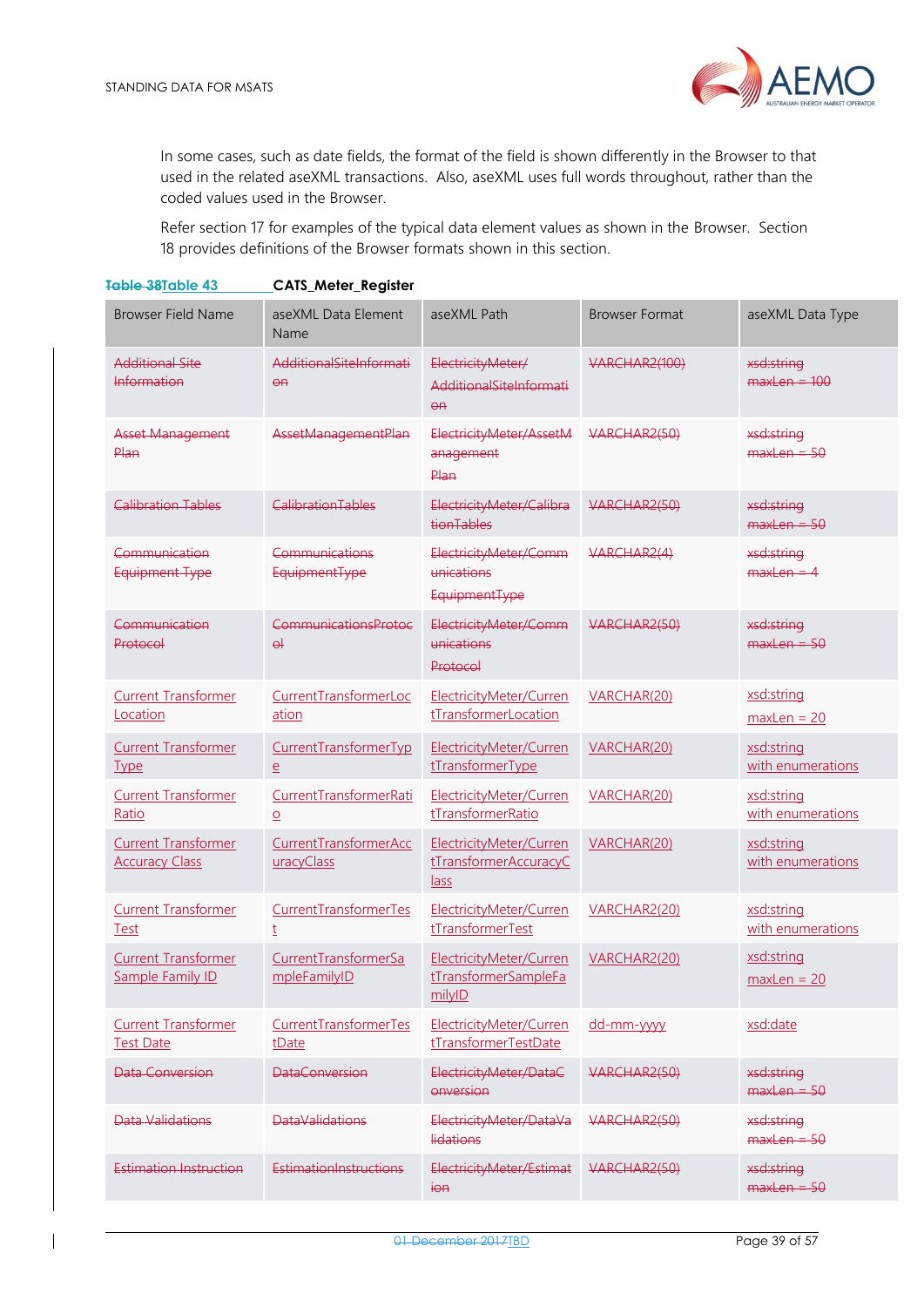

|                                                                    |                      | <b>Instructions</b>                           |                                                |                                                                                                       |
|--------------------------------------------------------------------|----------------------|-----------------------------------------------|------------------------------------------------|-------------------------------------------------------------------------------------------------------|
| <b>GPS Coordinates -</b><br>Latitude                               | GPSCoordinatesLat    | ElectricityMeter/GPSCo<br>ordinatesLat        | NUMBER(6,5)                                    | xsd:decimal<br>$minIncl = 0$<br>$maxIncl = 2$<br>$\text{t}{odd} = 6$<br>$frac{di}{dx} = 5$            |
| <b>GPS Coordinates -</b><br>Longitude                              | GPSCoordinatesLong   | ElectricityMeter/GPSCo<br>ordinatesLong       | <b>NUMBER(6,5)</b>                             | xsd:decimal<br>$minIncl = 0$<br>$maxIncl = 2$<br>$\underline{\text{total}} = 6$<br>$frac{di}{dx} = 5$ |
| Last Test Date                                                     | LastTestDate         | ElectricityMeter/LastTes<br>tDate             | dd-mmm-yyyy                                    | xsd:date                                                                                              |
| <b>Measurement Type</b>                                            | MeasurementType      | ElectricityMeter/Measur<br>ementType          | VARCHAR2(4)                                    | xsd:string<br>$maxLen = 4$                                                                            |
| Meter Constant                                                     | Constant             | ElectricityMeter/Consta<br>$H+$               | VARCHAR2(12)                                   | xsd:string<br>$maxLen = 12$                                                                           |
| Meter Hazard                                                       | Hazard               | ElectricityMeter/Hazard                       | VARCHAR2(1002)                                 | xsd:string<br>$maxLen = 1002$                                                                         |
| Meter Installation Type<br>Code                                    | InstallationTypeCode | ElectricityMeter/Installa<br>tionType<br>Code | VARCHAR2(8)                                    | xsd:string<br>$maxLen = 8$                                                                            |
| Meter Location                                                     | Location             | ElectricityMeter/Locatio<br>n                 | VARCHAR2(20050)<br>See AddlSiteInfo<br>(above) | xsd:string<br>$maxLen = 20050$                                                                        |
| Meter Manufacturer                                                 | Manufacturer         | ElectricityMeter/Manuf<br>acturer             | VARCHAR2(15)                                   | xsd:string<br>$maxLen = 15$                                                                           |
| Meter Model                                                        | Model                | ElectricityMeter/Model                        | VARCHAR2(12)                                   | xsd:string<br>$maxLen = 12$                                                                           |
| <b>Meter Point</b>                                                 | Point                | ElectricityMeter/Point                        | VARCHAR(2)                                     | xsd:string<br>$maxLen = 2$                                                                            |
| <b>Meter Program</b>                                               | Program              | ElectricityMeter/Progra<br>$H\rightarrow$     | VARCHAR2(30)                                   | xsd:string<br>$maxLen = 30$                                                                           |
| Meter Read Type                                                    | ReadTypeCode         | ElectricityMeter/ReadTy<br>peCode             | VARCHAR(4)                                     | xsd:string<br>$maxLen = 4$                                                                            |
| Meter Route                                                        | Route                | ElectricityMeter/Route                        | VARCHAR2(12)                                   | xsd:string<br>$maxLen = 12$                                                                           |
| Serial<br>Meter<br>ID<br>Meter ID<br>(Different on two<br>screens) | SerialNumber         | ElectricityMeter/SerialN<br>umber             | VARCHAR2(12)                                   | xsd:string<br>$maxLen = 12$                                                                           |
| <b>Status Code</b>                                                 | <b>Status</b>        | ElectricityMeter/Status                       | CHAR(1)                                        | xsd:string<br>with enumeration                                                                        |
| Meter Use                                                          | Use                  | ElectricityMeter/Use                          | VARCHAR2(10)                                   | xsd:string<br>with                                                                                    |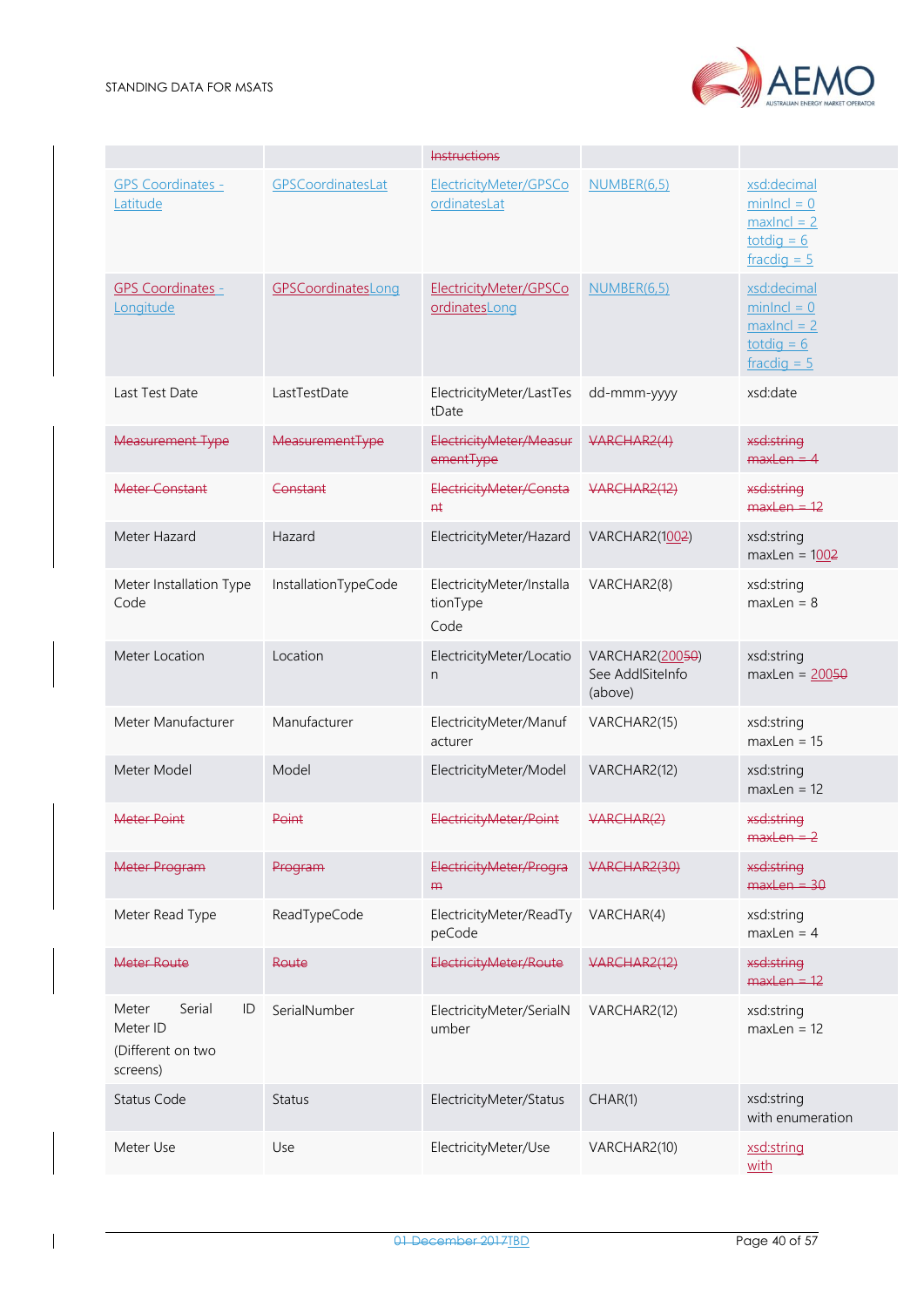

|                                                     |                                                                |                                                          |                             | enumerationxsd:string<br>$maxLen = 10$                                              |
|-----------------------------------------------------|----------------------------------------------------------------|----------------------------------------------------------|-----------------------------|-------------------------------------------------------------------------------------|
| Next Scheduled Read<br>Date                         | NextScheduled<br>ReadDate                                      | ElectricityMeter/NextSc<br>heduled<br>ReadDate           | dd-mmm-yyyy                 | xsd:date                                                                            |
| Next Test Date                                      | NextTestDate                                                   | ElectricityMeter/NextTe<br>stDate                        | dd-mmm-yyyy                 | xsd:date                                                                            |
| <b>NMI</b>                                          | <b>NMI</b>                                                     | <b>NMI</b>                                               | CHAR(10)                    | xsd:string<br>$maxLen = 10$                                                         |
| Passwords                                           | Password                                                       | ElectricityMeter/Passwo<br>rd                            | VARCHAR2(20)                | xsd:string<br>$maxlen = 20$                                                         |
| Remote Phone<br><b>Number</b>                       | RemotePhoneNumber                                              | ElectricityMeter/Remot<br>ePhone<br>Number               | VARCHAR2(12)                | xsd:string<br>$maxlen = 12$                                                         |
| <b>Test &amp; Calibration</b><br>Program            | <b>TestCalibrationProgram</b>                                  | ElectricityMeter/TestCal<br>ibration<br>Program          | VARCHAR2(50)                | xsd:string<br>$maxLen = 50$                                                         |
| <b>Test Performed By</b>                            | <b>TestPerformedBy</b>                                         | ElectricityMeter/TestPer<br>formedBy                     | VARCHAR2(20)                | xsd:string<br>$maxlen = 20$                                                         |
| Test Result-Accuracy                                | TestResultAccuracy                                             | ElectricityMeter/TestRe<br>sultAccuracy                  | VARCHAR2(20)NUMBE<br>R(8,5) | xsd:string<br>with enumerations<br>xsd:decimal<br>$t$ otdig = $8$<br>$fracedie = 5$ |
| <b>Test Result Notes</b>                            | <b>TestResultNotes</b>                                         | ElectricityMeter/TestRe<br>sultNotes                     | VARCHAR2(50)                | xsd:string<br>$maxLen = 50$                                                         |
| <b>Transformer Location</b>                         | <b>TransformerLocation</b>                                     | ElectricityMeter/Transf<br>ormer<br>Location             | VARCHAR2(30)                | xsd:string<br>$maxLen = 30$                                                         |
| <b>Transformer Ratio</b>                            | TransformerRatio                                               | ElectricityMeter/Transf<br>ormerRatio                    | VARCHAR2(20)                | xsd:string<br>$maxLen = 20$                                                         |
| <b>Transformer Type</b>                             | <b>TransformerType</b>                                         | ElectricityMeter/Transf<br><b>ormerType</b>              | VARCHAR2(20)                | xsd:string<br>$maxLen = 20$                                                         |
| <b>User Access Rights</b>                           | <b>UserAccessRights</b>                                        | ElectricityMeter/UserAc<br>cessRights                    | VARCHAR2(50)                | xsd:string<br>$maxLen = 50$                                                         |
| <b>Voltage Transformer</b><br>Location              | VoltageTransformerLoc<br>ation                                 | ElectricityMeter/Voltag<br>eTransformerLocation          | VARCHAR(20)                 | xsd:string<br>$maxLen = 20$                                                         |
| <b>Voltage Transformer</b><br><b>Type</b>           | VoltageTransformerTyp<br>$\underline{e}$                       | ElectricityMeter/Voltag<br>eTransformerType              | VARCHAR(20)                 | xsd:string<br>with enumerations                                                     |
| <b>Voltage Transformer</b><br>Ratio                 | <b>VoltageTransformerRat</b><br>$\underline{\text{i}\text{o}}$ | ElectricityMeter/Voltag<br>eTransformerRatio             | VARCHAR(20)                 | xsd:string<br>with enumerations                                                     |
| <b>Voltage Transformer</b><br><b>Accuracy Class</b> | VoltageTransformerAcc<br>uracyClass                            | ElectricityMeter/Voltag<br>eTransformerAccuracy<br>Class | VARCHAR(20)                 | xsd:string<br>with enumerations                                                     |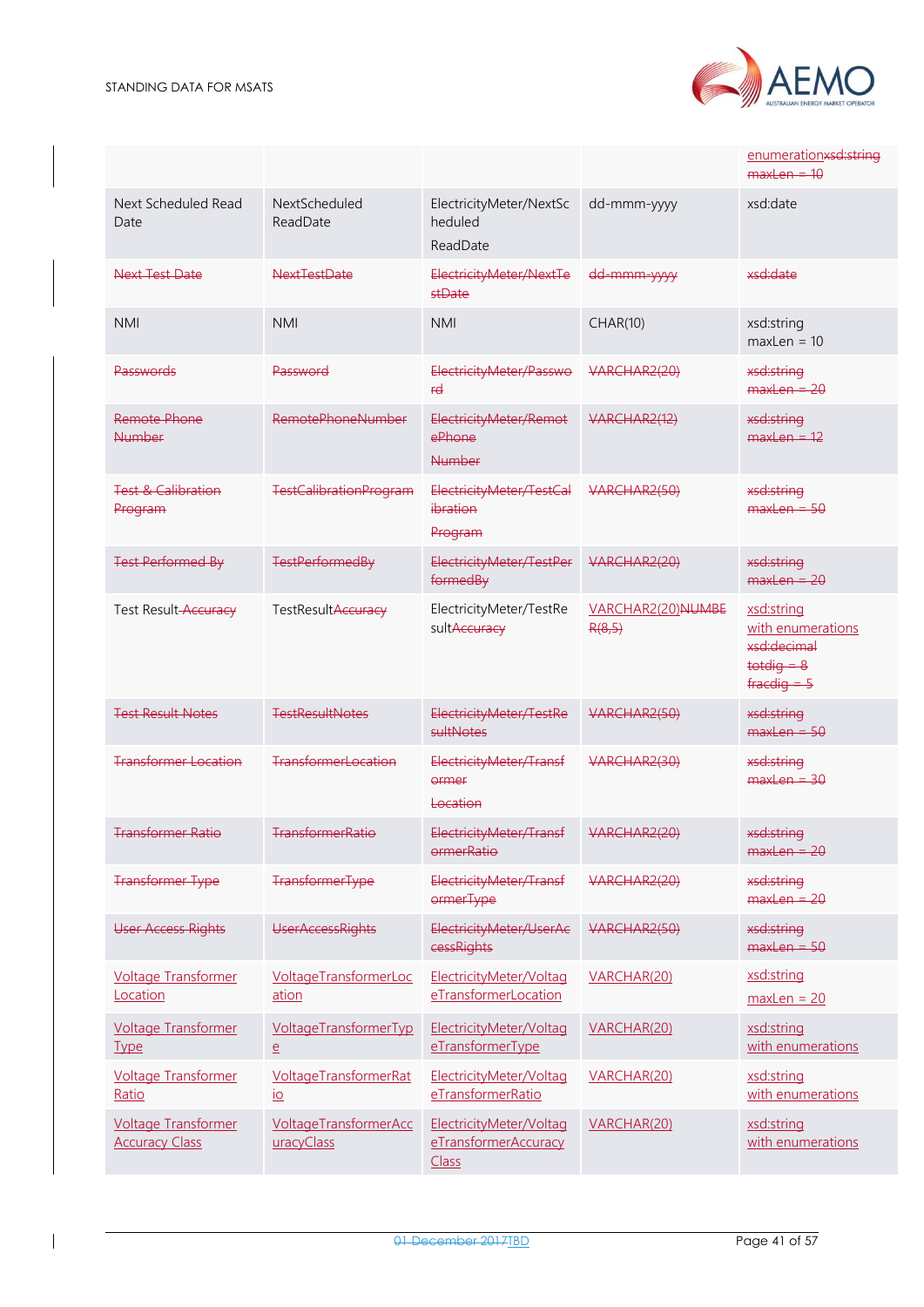| <b>Voltage Transformer</b><br><b>Test</b>             | <b>VoltageTransformerTes</b><br>ţ           | ElectricityMeter/Curren<br>tTransformerTest               | VARCHAR2(20)                                                                  | xsd:string<br>with enumerations |
|-------------------------------------------------------|---------------------------------------------|-----------------------------------------------------------|-------------------------------------------------------------------------------|---------------------------------|
| <b>Voltage Transformer</b><br><b>Sample Family ID</b> | <b>VoltageTransformerSa</b><br>mpleFamilyID | ElectricityMeter/Voltag<br>eTransformerSampleFa<br>milyID | VARCHAR2(20)                                                                  | xsd:string<br>$maxLen = 20$     |
| <b>Voltage Transformer</b><br><b>Test Date</b>        | VoltageTransformerTes<br>tDate              | ElectricityMeter/Voltag<br>eTransformerTestDate           | dd-mmm-vvvv                                                                   | xsd:date                        |
| <b>Start Date</b>                                     | FromDate                                    | FromDate                                                  | dd-mmm-yyyy                                                                   | xsd:dateTime                    |
| <b>End Date</b>                                       | ToDate                                      | ToDate                                                    | dd-mmm-yyyy                                                                   | xsd:dateTime                    |
| Updated On                                            | MaintenanceDate                             | MaintenanceDate                                           | dd-mmm-yyyy<br>(summary screen)<br>dd-mmm-yyyy<br>hh:mm:ss<br>(detail screen) | xsd:dateTime                    |
| Created On                                            | CreationDate                                | CreationDate                                              | dd-mmm-yyyy<br>(summary screen)<br>dd-mmm-yyyy<br>hh:mm:ss<br>(detail screen) | xsd:dateTime                    |
| <b>Activity Status</b>                                | <b>RowStatus</b>                            | <b>RowStatus</b>                                          | CHAR(1)                                                                       | xsd:string<br>with enumeration  |

<span id="page-41-0"></span>**Table 39Table 44 CATS\_DLF\_Codes**

| <b>Browser Field Name</b> | aseXML Data Element<br>Name                  | aseXML Path                                                 | <b>Browser Format</b>           | aseXML Data Type                                                               |
|---------------------------|----------------------------------------------|-------------------------------------------------------------|---------------------------------|--------------------------------------------------------------------------------|
| DLF Code                  | <b>DistributionLossFactor</b><br>Code        | DistributionLossFactor<br>Code                              | VARCHAR2(4)                     | xsd:string<br>$maxLen = 4$                                                     |
| Description               | <b>DistributionLossFactor</b><br>Description | DistributionLossFactor<br>Description                       | VARCHAR2(50                     | xsd:string<br>$maxLen = 50$                                                    |
| <b>DLF Value</b>          | DistributionLossFactor<br>Value              | DistributionLossFactor<br>Value                             | NUMBER(6,5)                     | xsd:decimal<br>$minIncl = 0$<br>$maxIncl = 2$<br>totdig $= 6$<br>fracdig $= 5$ |
| Jurisdiction              | JurisdictionCode                             | ElectricityStandingData<br>/MasterData/Jurisdictio<br>nCode | VARCHAR2(3)                     | xsd:string<br>$maxLen = 3$                                                     |
| <b>Activity Status</b>    | <b>RowStatus</b>                             | <b>RowStatus</b>                                            | CHAR(1)                         | xsd:string<br>with enumeration                                                 |
| <b>Start Date</b>         | FromDate                                     | FromDate                                                    | dd-mmm-yyyy                     | xsd:dateTime                                                                   |
| End Date                  | ToDate                                       | ToDate                                                      | dd-mmm-yyyy                     | xsd:dateTime                                                                   |
| Updated On                | MaintenanceDate                              | MaintenanceDate                                             | dd-mmm-yyyy<br>(summary screen) | xsd:dateTime                                                                   |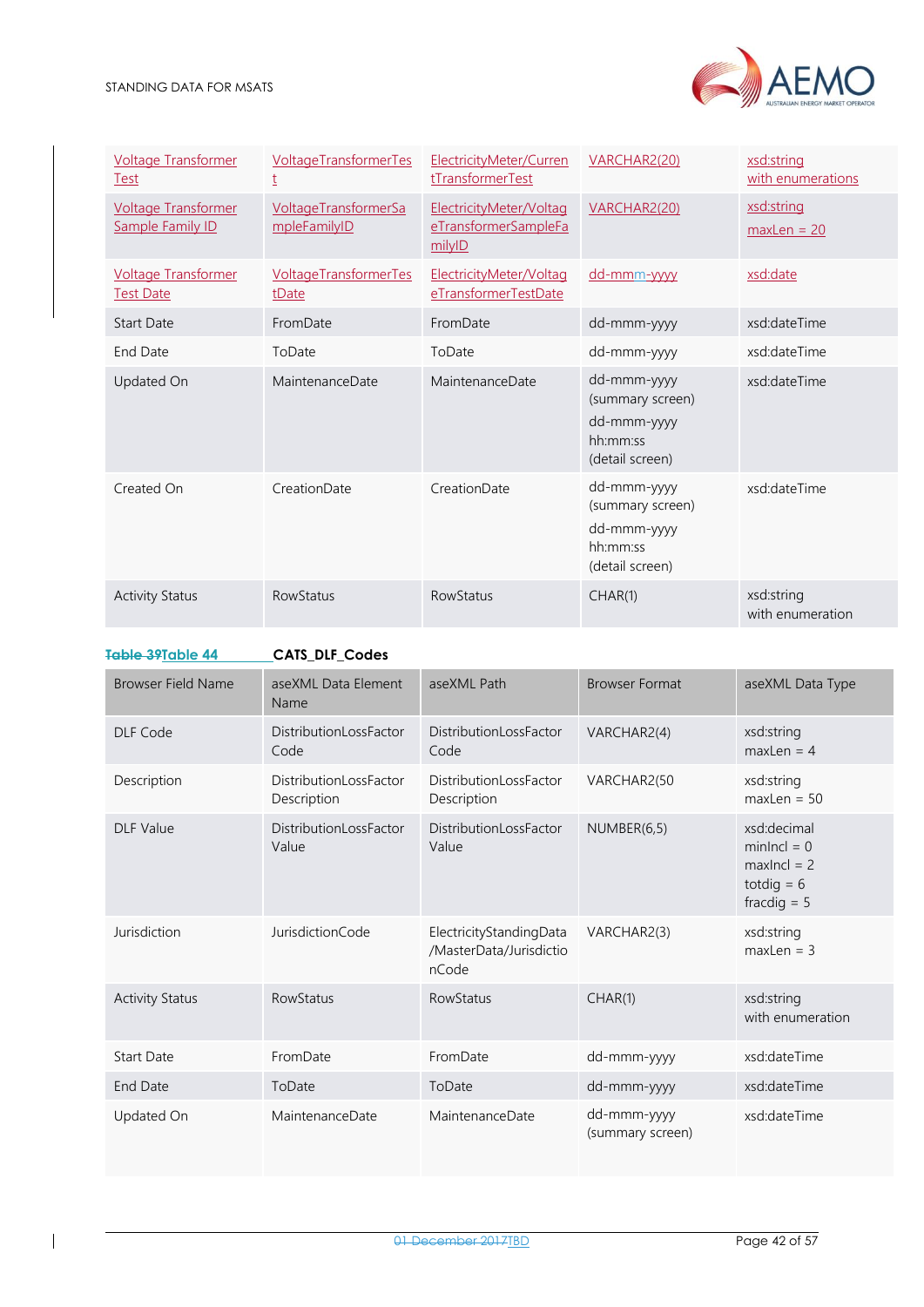

|              |              | dd-mmm-yyyy<br>hh:mm:ss<br>(detail screen)                                    |              |
|--------------|--------------|-------------------------------------------------------------------------------|--------------|
| CreationDate | CreationDate | dd-mmm-yyyy<br>(summary screen)<br>dd-mmm-yyyy<br>hh:mm:ss<br>(detail screen) | xsd:dateTime |

<span id="page-42-0"></span>

| <del>Table 40</del> Table 45 | CATS Emb Net ID Codes |  |  |  |
|------------------------------|-----------------------|--|--|--|
|                              |                       |  |  |  |

| <b>Browser Field Name</b> | aseXML Data Element<br>Name    | aseXML Path                                                                                     | <b>Browser Format</b>                                                         | aseXML Data Type                                     |
|---------------------------|--------------------------------|-------------------------------------------------------------------------------------------------|-------------------------------------------------------------------------------|------------------------------------------------------|
| Code                      | EmbeddedNetworkIde<br>ntifier  | EmbeddedNetworkIde<br>ntifier                                                                   | VARCHAR2(10)                                                                  | xsd:string<br>$maxLen = 10$                          |
| Description               | EmbeddedNetworkDes<br>cription | EmbeddedNetworkDes<br>cription                                                                  | VARCHAR2(50)                                                                  | xsd:string<br>$maxLen = 50$                          |
| Locality/Suburb           | SuburbOrPlaceOrLocal<br>ity    | ElectrictyStandingData<br>/MasterData/Address/<br>AustralianAddress/Sub<br>urbOrPlaceOrLocality | VARCHAR2(46)                                                                  | xsd:string<br>$maxLen = 46$                          |
| Postcode                  | PostCode                       | ElectrictyStandingData<br>/MasterData/Address/<br>AustralianAddress/Post<br>Code                | VARCHAR2(4)                                                                   | xsd:string pattern:<br>$[\pmb{\mathcal{p}}[N]\{4\}]$ |
| State                     | StateOrTerritory               | ElectrictyStandingData<br>/MasterData/Address/<br>AustralianAddress/Stat<br>eOrTerritory        | VARCHAR2(3)                                                                   | xsd:string<br>with enumerations                      |
| <b>Activity Status</b>    | RowStatus                      | RowStatus                                                                                       | CHAR(1)                                                                       | xsd:string<br>with enumeration                       |
| <b>Start Date</b>         | FromDate                       | FromDate                                                                                        | dd-mmm-yyyy                                                                   | xsd:dateTime                                         |
| End Date                  | ToDate                         | ToDate                                                                                          | dd-mmm-yyyy                                                                   | xsd:dateTime                                         |
| Updated On                | MaintenanceDate                | MaintenanceDate                                                                                 | dd-mmm-yyyy<br>(summary screen)<br>dd-mmm-yyyy<br>hh:mm:ss<br>(detail screen) | xsd:dateTime                                         |
|                           | CreationDate                   | CreationDate                                                                                    | dd-mmm-yyyy<br>(summary screen)<br>dd-mmm-yyyy<br>hh:mm:ss<br>(detail screen) | xsd:dateTime                                         |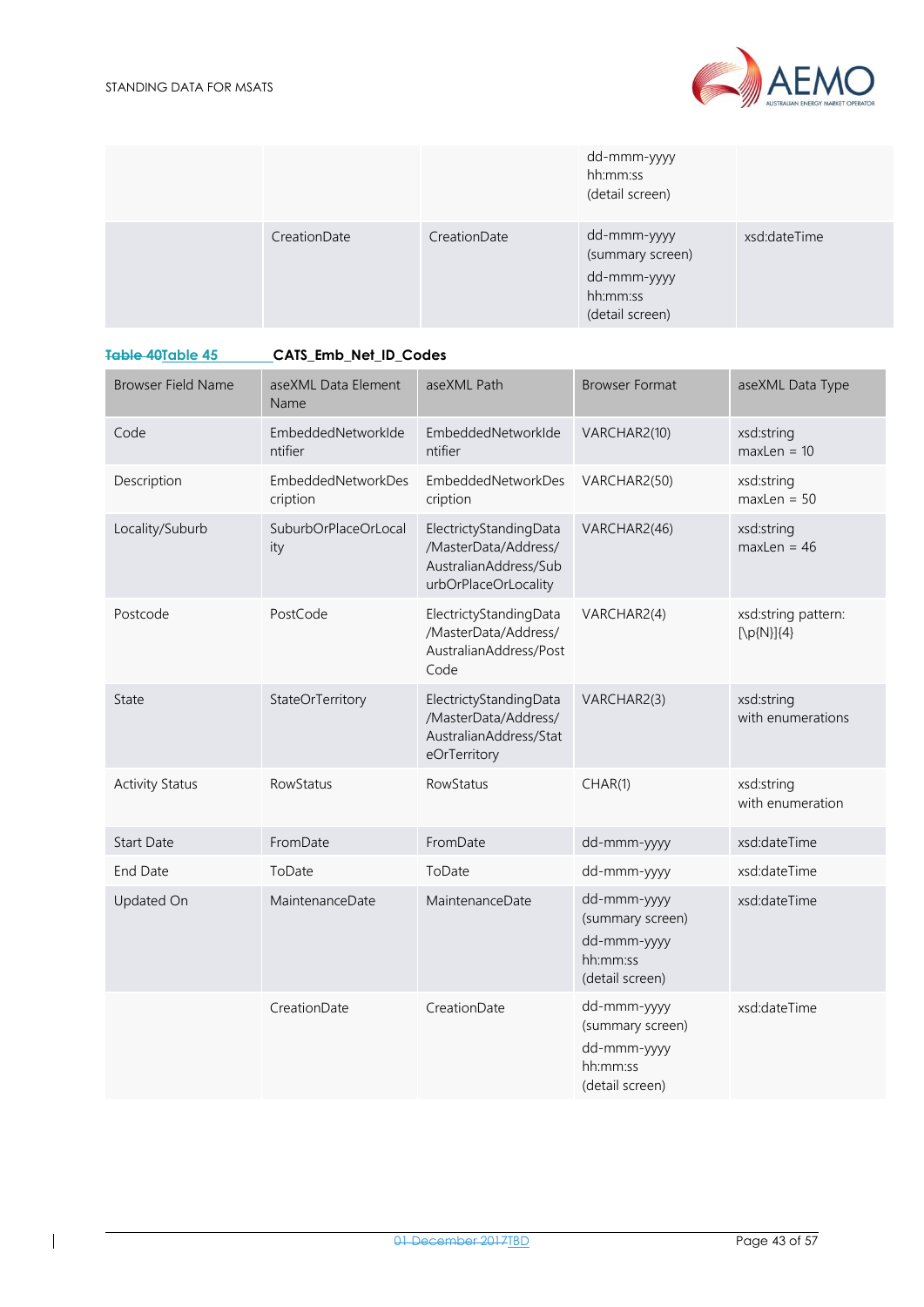

<span id="page-43-0"></span>

| Table 41Table 46                                         | CATS_NMI_Data                                    |                                                                                                                      |                       |                                                 |
|----------------------------------------------------------|--------------------------------------------------|----------------------------------------------------------------------------------------------------------------------|-----------------------|-------------------------------------------------|
| <b>Browser Field Name</b>                                | aseXML Data Element<br>Name                      | aseXML Path                                                                                                          | <b>Browser Format</b> | aseXML Data Type                                |
| <b>NMI</b>                                               | <b>NMI</b>                                       | <b>NMI</b>                                                                                                           | <b>CHAR(10)</b>       | xsd:string<br>$maxLen = 10$                     |
| <b>NMI Classification</b><br>Code                        | NMIClassificationCode                            | ElectricityStandingData<br>/MasterData/<br>NMIClassificationCode                                                     | VARCHAR2(8)           | xsd:string<br>$maxLen = 8$                      |
| <b>Status Code</b>                                       | <b>Status</b>                                    | ElectricityStandingData<br>/MasterData/Status                                                                        | CHAR(1)               | xsd:string<br>$maxLen = 1$                      |
| <b>TNI Code</b>                                          | TransmissionNodelden<br>tifier                   | ElectricityStandingData<br>/MasterData/Transmis<br>sionNodeldentifier                                                | VARCHAR2(4)           | xsd:string<br>$maxLen = 4$                      |
| <b>TNI Code 2</b>                                        | TransmissionNodelden<br>tifier <sub>2</sub>      | ElectricityStandingData<br>/MasterData/Transmis<br>sionNodeldentifier2                                               | VARCHAR2(4)           | xsd:string<br>$maxLen = 4$                      |
| <b>Shared Point Isolation</b><br><b>Flag</b>             | SharedPointIsolationFl<br>$\overline{a}a$        | ElectricityMeter/<br>SharedPointIsolationFl<br>$\overline{a}a$                                                       | CHAR(10)              | xsd:string<br>with enumeration                  |
| <b>Meter Malfunction</b><br><b>Exemption Number</b>      | MeterMalfunctionExe<br>mptionNumber              | ElectricityMeter/Meter<br>MalfunctionExemption<br><b>Number</b>                                                      | VARCHAR2(8)           | xsd:string<br>$maxLen = 8$                      |
| <b>Meter Malfunction</b><br><b>Exemption Expiry Date</b> | <b>MeterMalfunctionExe</b><br>mptionExpiry Date  | ElectricityMeter/Meter<br>MalfunctionExemption<br>ExpiryDate                                                         | dd-mmm-yyyy           | xsd:date                                        |
| Jurisdiction Code                                        | JurisdictionCode                                 | JurisdictionCode                                                                                                     | VARCHAR2(3)           | xsd:string<br>$maxLen = 3$                      |
| DLF Code                                                 | DistributionLossFactor<br>Code                   | ElectricityStandingData<br>/MasterData/Distributi<br>onLossFactorCode                                                | VARCHAR2(4)           | xsd:string<br>$maxLen = 4$                      |
| Connection<br>Configuration                              | ConnectionConfigurati<br>$\underline{\text{on}}$ | ElectricityMeter/Conne<br>ctionConfiguration                                                                         | VARCHAR2(4)           | xsd:string                                      |
| Embedded Network ID<br>(Child)                           | ChildEmbeddedNetwo<br>rkldentifier               | ElectricityStandingData<br>/MasterData/ChildEmb<br>eddedNetworkIdentifie<br>r                                        | VARCHAR2(10)          | xsd:string<br>$maxLen = 10$                     |
| <b>Embedded Network</b><br>(Parent)                      | ParentEmbeddedNetw<br>orkIdentifier              | ElectricityStandingData<br>/MasterData/ParentEm<br>beddedNetworkIdentif<br>ier                                       | VARCHAR2(10)          | xsd:string<br>$maxLen = 10$                     |
| Building / Property<br>Name                              | BuildingOrPropertyNa<br>me                       | ElectrictyStandingData<br>/MasterData/Address/<br>AustralianAddress/Stru<br>cturedAddress/Buildin<br>gOrPropertyName | VARCHAR2(30)          | xsd:string maxLen =<br>30<br>x <sub>2</sub>     |
| Lot Number                                               | LotNumber                                        | ElectrictyStandingData<br>/MasterData/                                                                               | VARCHAR2(6)           | xsd:string pattern:<br>[\p{L}\p{N}\p{P}\s]{1,6} |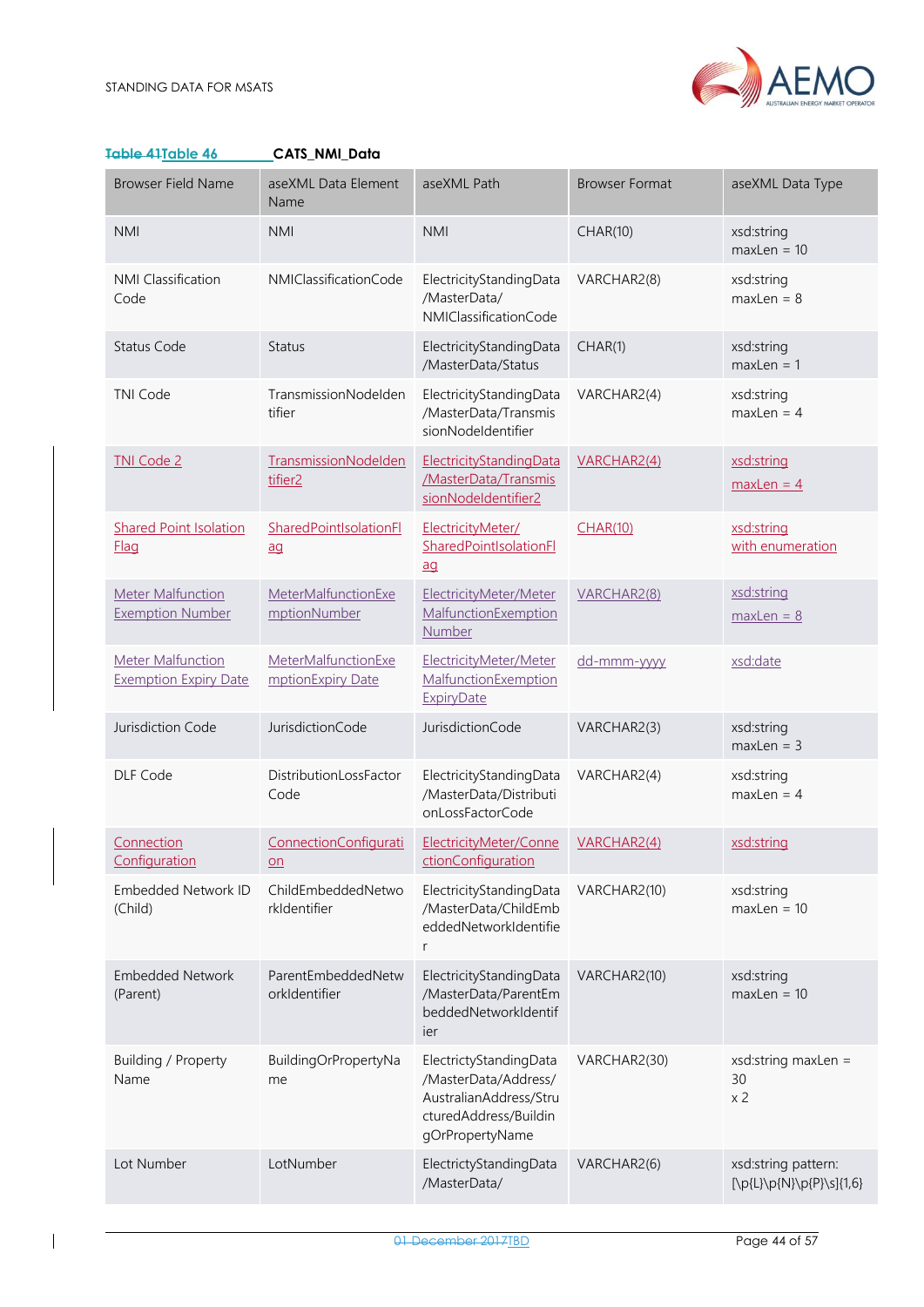

|                           |                    | Address/AustralianAd<br>dress/StructuredAddre<br>ss/Lot/LotNumber                                                                 |              |                                                                  |
|---------------------------|--------------------|-----------------------------------------------------------------------------------------------------------------------------------|--------------|------------------------------------------------------------------|
| Flat/Unit Number          | FlatOrUnitNumber   | ElectrictyStandingData<br>/MasterData/Address/<br>AustralianAddress/Stru<br>cturedAddress/FlatOrU<br>nit/FlatOrUnitNumber         | VARCHAR2(7)  | xsd:string pattern:<br>[\p{L}\p{N}\p{P}\s]{1,7}                  |
| Flat/Unit Type            | FlatOrUnitType     | ElectrictyStandingData<br>/MasterData/Address/<br>AustralianAddress/Stru<br>cturedAddress/FlatOrU<br>nit/FlatOrUnitType           | VARCHAR2(4)  | xsd:string with<br>enumerations                                  |
| Floor/Level Number        | FloorOrLevelNumber | ElectrictyStandingData<br>/MasterData/Address/<br>AustralianAddress/Stru<br>cturedAddress/FloorOr<br>Level/FloorOrLevelNu<br>mber | VARCHAR2(5)  | xsd:string<br>$[\pmb{\text{D}} \text{N} \text{P} \text{S}]{1,5}$ |
| Floor/Level Type          | FloorOrLevelType   | ElectrictyStandingData<br>/MasterData/Address/<br>AustralianAddress/Stru<br>cturedAddress/FloorOr<br>Level/FloorOrLevelTyp<br>e   | VARCHAR2(2)  | xsd:string with<br>enumerations                                  |
| House Number              | HouseNumber        | ElectrictyStandingData<br>/MasterData/Address/<br>AustralianAddress/Stru<br>cturedAddress/House/<br>HouseNumber                   | NUMBER(5)    | xsd:nonNegativeInteg<br>er<br>$maxIncl = 999999$                 |
| House Number Suffix       | HouseNumberSuffix  | ElectrictyStandingData<br>/MasterData/Address/<br>AustralianAddress/<br>StructuredAddress/Ho<br>use/HouseNumberSuff<br>ix         | VARCHAR2(1)  | xsd:string pattern:<br>$[\p{L}\p{D}\p{N}](1)$                    |
| House Number To           | HouseNumberTo      | ElectrictyStandingData<br>/MasterData/Address/<br>AustralianAddress/Stru<br>cturedAddress/House/<br>HouseNumberTo                 | NUMBER(5)    | xsd:nonNegativeInteg<br>er<br>$maxIncl = 99999$                  |
| <b>Street Name</b>        | StreetName         | ElectrictyStandingData<br>/MasterData/Address/<br>AustralianAddress/<br>StructuredAddress/Str<br>eet/StreetName                   | VARCHAR2(30) | xsd:string pattern:<br>$[\p{L}\p{N}\s-\']{1,30}$                 |
| <b>Street Name Suffix</b> | StreetSuffix       | ElectrictyStandingData<br>/MasterData/Address/<br>AustralianAddress/<br>StructuredAddress/Str<br>eet/StreetSuffix                 | VARCHAR2(2)  | xsd:string with<br>enumerations                                  |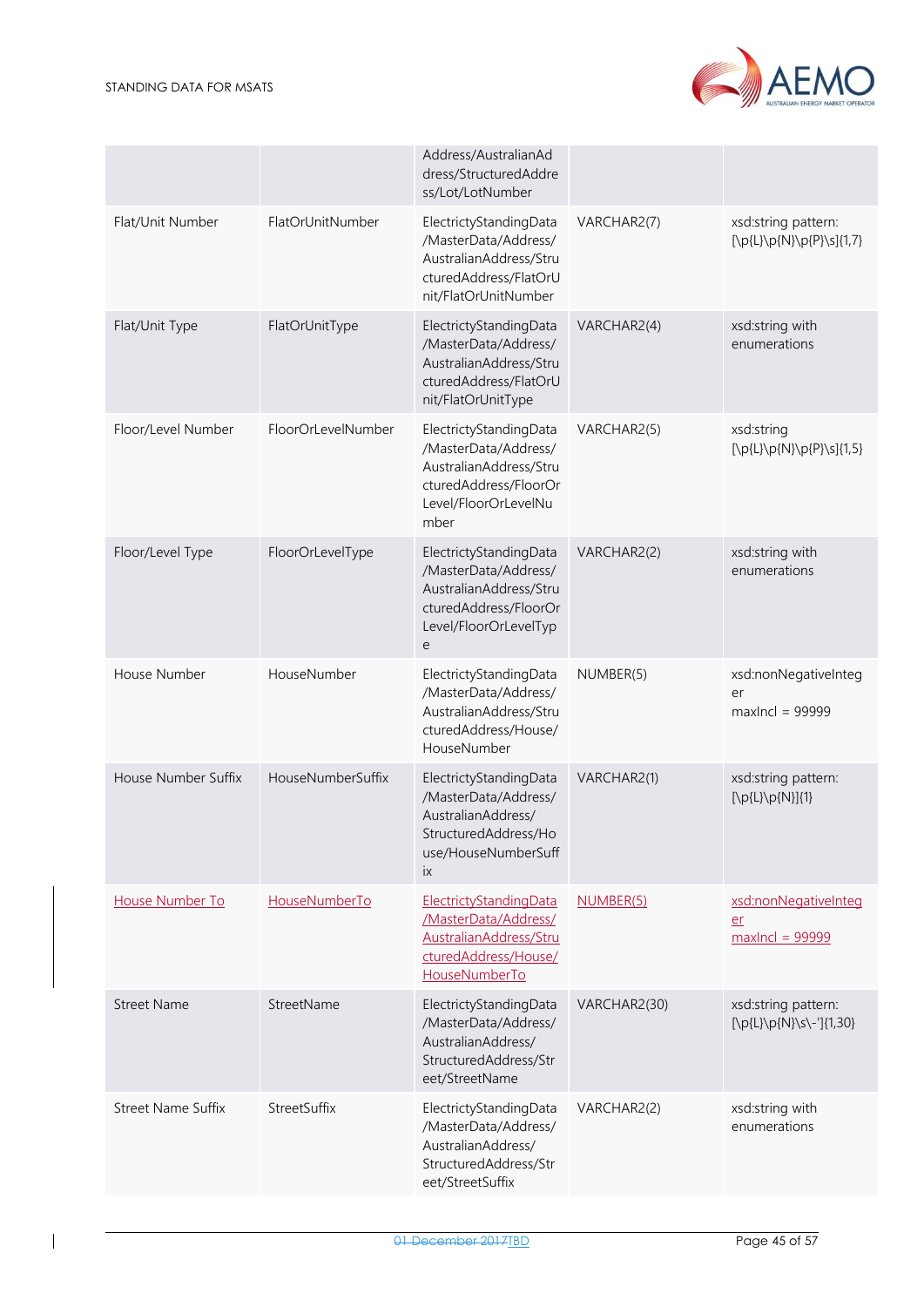

| <b>Street Type</b>          | StreetType                  | ElectrictyStandingData<br>/MasterData/Address/<br>AustralianAddress/<br>StructuredAddress/Str<br>eet/StreetType       | VARCHAR2(4)     | xsd:string with<br>enumerations                                          |
|-----------------------------|-----------------------------|-----------------------------------------------------------------------------------------------------------------------|-----------------|--------------------------------------------------------------------------|
| Suburb/Locality             | SuburbOrPlaceOrLocal<br>ity | ElectrictyStandingData<br>/MasterData/Address/<br>AustralianAddress/<br>SuburbOrPlaceOrLocal<br>ity                   | VARCHAR2(46)    | $xsd:string$ maxLen =<br>46                                              |
| Location Descriptor         | LocationDescriptor          | ElectrictyStandingData<br>/MasterData/Address/<br>AustralianAddress/<br>StructuredAddress/Loc<br>ationDescriptor      | VARCHAR2(20030) | xsd:string pattern:<br>[\p{L}\p{N}\p{P}\s]{1,20<br>030                   |
| Postcode                    | PostCode                    | ElectrictyStandingData<br>/MasterData/Address/<br>AustralianAddress/<br>PostCode                                      | VARCHAR2(4)     | xsd:string pattern:<br>$[\pmb{\mathcal{D}}(N)]\{4\}$                     |
| State                       | StateOrTerritory            | ElectrictyStandingData<br>/MasterData/Address/<br>AustralianAddress/Stat<br>eOrTerritory                              | VARCHAR2(3)     | xsd:string with<br>enumerations                                          |
| <b>DPID</b>                 | DeliveryPointIdentifier     | ElectrictyStandingData<br>/MasterData/Address/<br>AustralianAddress/<br>StructuredAddress/Del<br>iveryPointIdentifier | NUMBER(8)       | xsd:nonNegativeInteg<br>er<br>$minIncl = 10000000$<br>maxIncl = 99999999 |
| <b>GNAF PID</b>             | <b>GNAFPID</b>              | ElectrictyStandingData<br>/MasterData/Address/<br>AustralianAddress/<br>StructuredAddress/GN<br><b>AFPID</b>          | VARCHAR2(20)    | $xsd:string$ maxLen =<br>20                                              |
| <b>Section Number</b>       | SectionNumber               | ElectrictyStandingData<br>/MasterData/Address/<br>AustralianAddress/<br>StructuredAddress/Sec<br>tionNumber           | VARCHAR2(20)    | $xsd:string$ maxLen =<br>20                                              |
| DP Number                   | <b>DPNumber</b>             | ElectrictyStandingData<br>/MasterData/Address/<br>AustralianAddress/<br>StructuredAddress/DP<br>Number                | VARCHAR2(20)    | $xsd:string$ maxLen =<br>20                                              |
| <b>Unstructured Address</b> | AddressLine                 | ElectrictyStandingData<br>/MasterData/Address/<br>AustralianAddress/<br>UnstructuredAddress/<br>Address/AddressLine   | VARCHAR2(80)    | xsd:string maxLen =<br>80<br>$*3$                                        |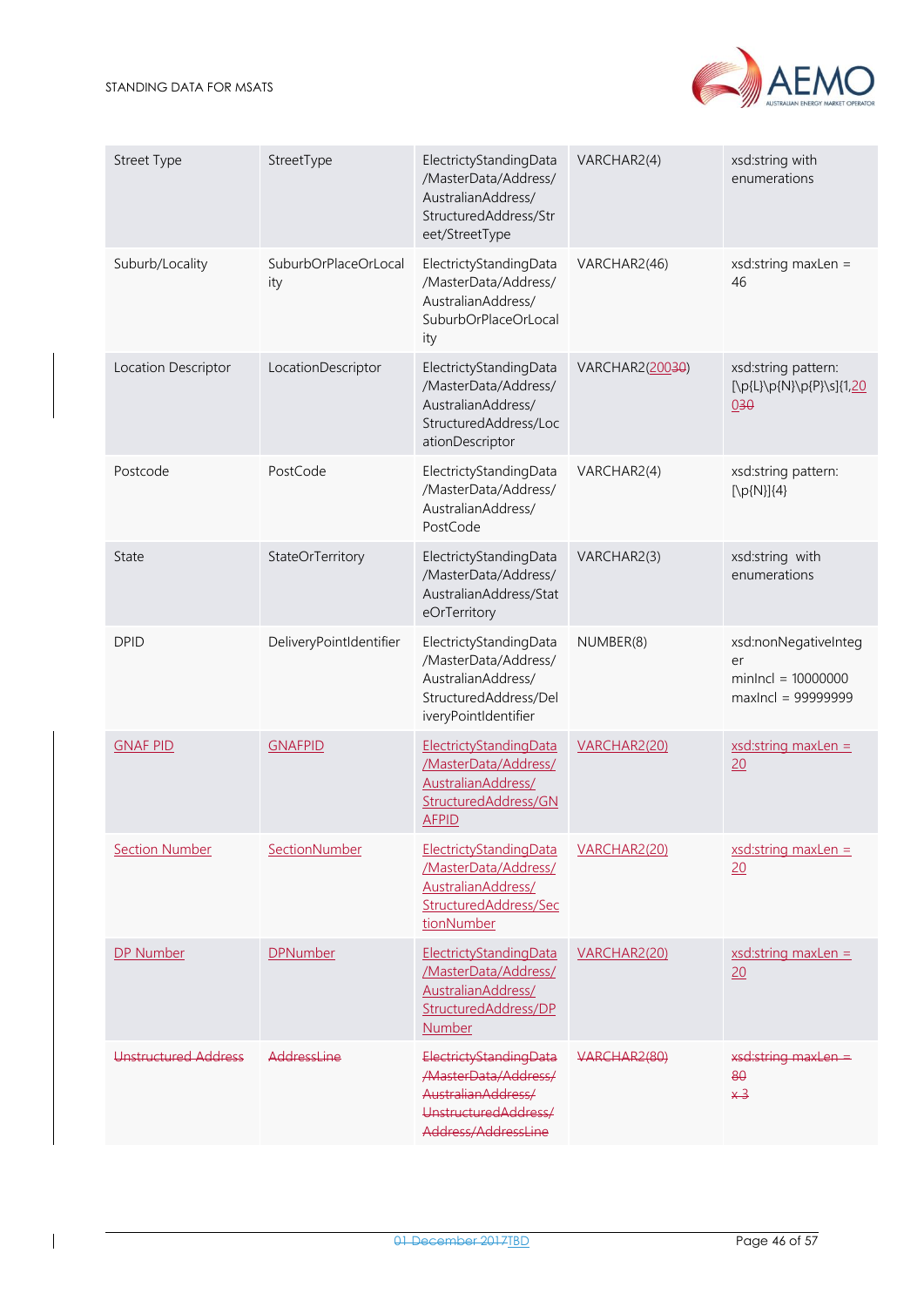

| Aggregate Flag                                      | Aggregate                      | ElectricityStandingData<br>/MasterData/Aggregat<br>е                  | CHAR(1)                                                                       | xsd:string<br>with enumeration |
|-----------------------------------------------------|--------------------------------|-----------------------------------------------------------------------|-------------------------------------------------------------------------------|--------------------------------|
| <b>Start Date</b>                                   | FromDate                       | FromDate                                                              | dd-mmm-yyyy                                                                   | xsd:dateTime                   |
| End Date                                            | ToDate                         | ToDate                                                                | dd-mmm-yyyy                                                                   | xsd:dateTime                   |
| Updated On                                          | MaintenanceDate                | MaintenanceDate                                                       | dd-mmm-yyyy<br>(summary screen)<br>dd-mmm-yyyy<br>hh:mm:ss<br>(detail screen) | xsd:dateTime                   |
| Created On                                          | CreationDate                   | CreationDate                                                          | dd-mmm-yyyy<br>(summary screen)<br>dd-mmm-yyyy<br>hh:mm:ss<br>(detail screen) | xsd:dateTime                   |
| <b>Activity Status</b>                              | RowStatus                      | RowStatus                                                             | CHAR(1)                                                                       | xsd:string<br>with enumeration |
| Feeder Class                                        | Feeder Class                   | ElectricityStandingData<br>/MasterData/FeederCl<br>ass                | VARCHAR2(15)                                                                  | xsd:string maxLen = $15$       |
| Customer<br>Classification Code                     | CustomerClassification<br>Code | ElectricityStandingData<br>/MasterData/Custome<br>rClassificationCode | VARCHAR2(20)                                                                  | xsd:string maxLen =<br>20      |
| Customer<br>Classification<br><b>Threshold Code</b> | CustomerThresholdCo<br>de      | ElectricityStandingData<br>/MasterData/Custome<br>rThresholdCode      | VARCHAR2(20)                                                                  | xsd:string maxLen =<br>20      |
| <b>NMI</b>                                          | <b>NMI</b>                     | <b>NMI</b>                                                            | CHAR(10)                                                                      | xsd:string<br>$maxLen = 10$    |
| Suffix                                              | Suffix                         | ElectricityDataStream/<br>Suffix                                      | VARCHAR2(2)                                                                   | xsd:string<br>$maxLen = 2$     |
| Status Code                                         | Status                         | ElectricityDataStream/<br>Status                                      | CHAR(1)                                                                       | xsd:string<br>$maxLen = 1$     |
| Average Daily Load                                  | AveragedDailyLoad              | ElectricityDataStream/<br>AveragedDailyLoad                           | NUMBER(10)                                                                    | xsd:integer                    |
| <b>Type</b>                                         | DataStreamType                 | ElectricityDataStream/<br>DataStreamType                              | CHAR(1)                                                                       | xsd:string<br>with enumeration |
| Profile Name                                        | ProfileName                    | ElectricityDataStream/<br>ProfileName                                 | VARCHAR2(10)                                                                  | xsd:string<br>$maxLen = 10$    |
| Start Date                                          | FromDate                       | FromDate                                                              | dd-mmm-yyyy                                                                   | xsd:dateTime                   |
| End Date                                            | ToDate                         | ToDate                                                                | dd-mmm-yyyy                                                                   | xsd:dateTime                   |
| Updated On                                          | MaintenanceDate                | MaintenanceDate                                                       | dd-mmm-yyyy<br>(summary screen)<br>dd-mmm-yyyy<br>hh:mm:ss<br>(detail screen) | xsd:dateTime                   |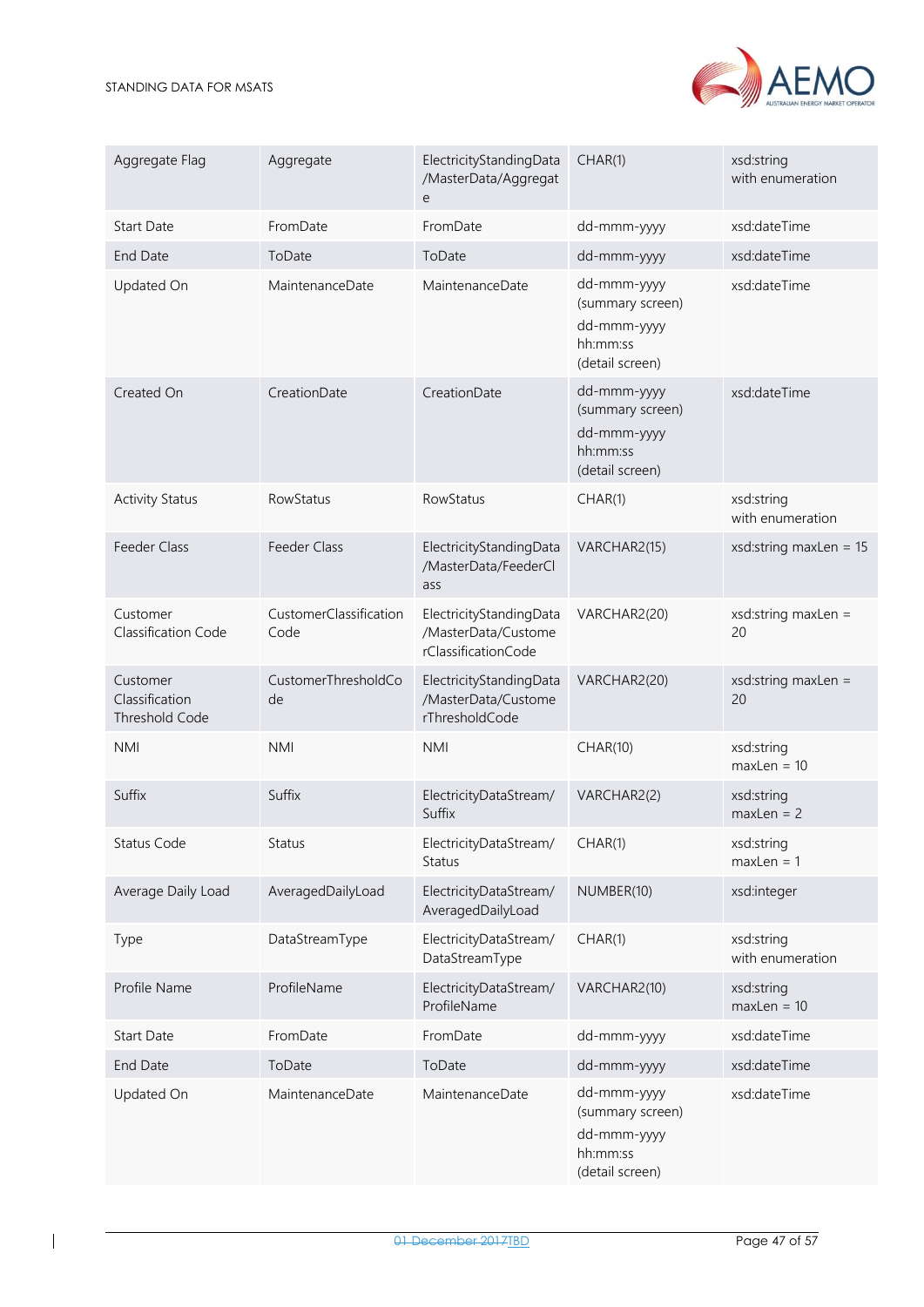

| Created On             | CreationDate | CreationDate     | dd-mmm-yyyy<br>(summary screen)<br>dd-mmm-yyyy<br>hh:mm:ss<br>(detail screen) | xsd:dateTime                   |
|------------------------|--------------|------------------|-------------------------------------------------------------------------------|--------------------------------|
| <b>Activity Status</b> | RowStatus    | <b>RowStatus</b> | CHAR(1)                                                                       | xsd:string<br>with enumeration |

# <span id="page-47-0"></span>**Table 42Table 47 CATS\_Register\_Identifier**

| <b>Browser Field Name</b>                                    | aseXML Data Element<br>Name      | aseXML Path                                                             | <b>Browser Format</b> | aseXML Data Type                                                                   |
|--------------------------------------------------------------|----------------------------------|-------------------------------------------------------------------------|-----------------------|------------------------------------------------------------------------------------|
| <b>NMI</b>                                                   | <b>NMI</b>                       | <b>NMI</b>                                                              | CHAR(10)              | xsd:string<br>$maxLen = 10$                                                        |
| Meter Serial ID<br>Meter ID<br>(Different on two<br>screens) | SerialNumber                     | SerialNumber                                                            | VARCHAR2(12)          | xsd:string<br>$maxLen = 12$                                                        |
| Register ID                                                  | RegisterID                       | ElectricityMeterRegiste<br>rDetail/RegisterID                           | VARCHAR2(10)          | xsd:string<br>$maxLen = 10$                                                        |
| Network Tariff Code                                          | NetworkTariffCode                | ElectricityMeterRegiste<br>rDetail/NetworkTariffC<br>ode                | VARCHAR2(10)          | xsd:string<br>$maxLen = 10$                                                        |
| Network Tariff<br>Additional Information                     | NetworkAdditional<br>Information | ElectricityMeterRegiste<br>rDetail/<br>NetworkAdditionalInfo<br>rmation | <b>VARCHAR2(4000)</b> | xsd:string                                                                         |
| Unit of Measure                                              | UnitOfMeasure                    | ElectricityMeterRegiste<br>rDetail/<br><b>UnitOfMeasure</b>             | VARCHAR2(5)           | xsd:string<br>$maxLen = 5$                                                         |
| Time of Day                                                  | TimeOfDay                        | ElectricityMeterRegiste<br>rDetail/<br>TimeOfDay                        | VARCHAR2(10)          | xsd:string<br>with<br>enumerationxsd:string<br>$maxLen = 10$                       |
| Multiplier                                                   | Multiplier                       | ElectricityMeterRegiste<br>rDetail/Multiplier                           | Number(13,5)          | xsd:decimal                                                                        |
| Dial Format                                                  | DialFormat                       | ElectricityMeterRegiste<br>rDetail/DialFormat                           | Number(4,2)           | xsd:decimal<br>$minIncl = 0$<br>$maxIncl = 99.99$<br>totdig $=$ 4<br>fracdig $= 2$ |
| Suffix                                                       | Suffix                           | ElectricityMeterRegiste<br>rDetail/Suffix                               | VARCHAR2(2)           | xsd:string<br>$maxLen = 2$                                                         |
| Controlled Load                                              | ControlledLoad                   | ElectricityMeterRegiste<br>rDetail/ControlledLoad                       | VARCHAR2(100)         | xsd:string<br>with<br>enumerationxsd:string<br>$maxLen = 100$                      |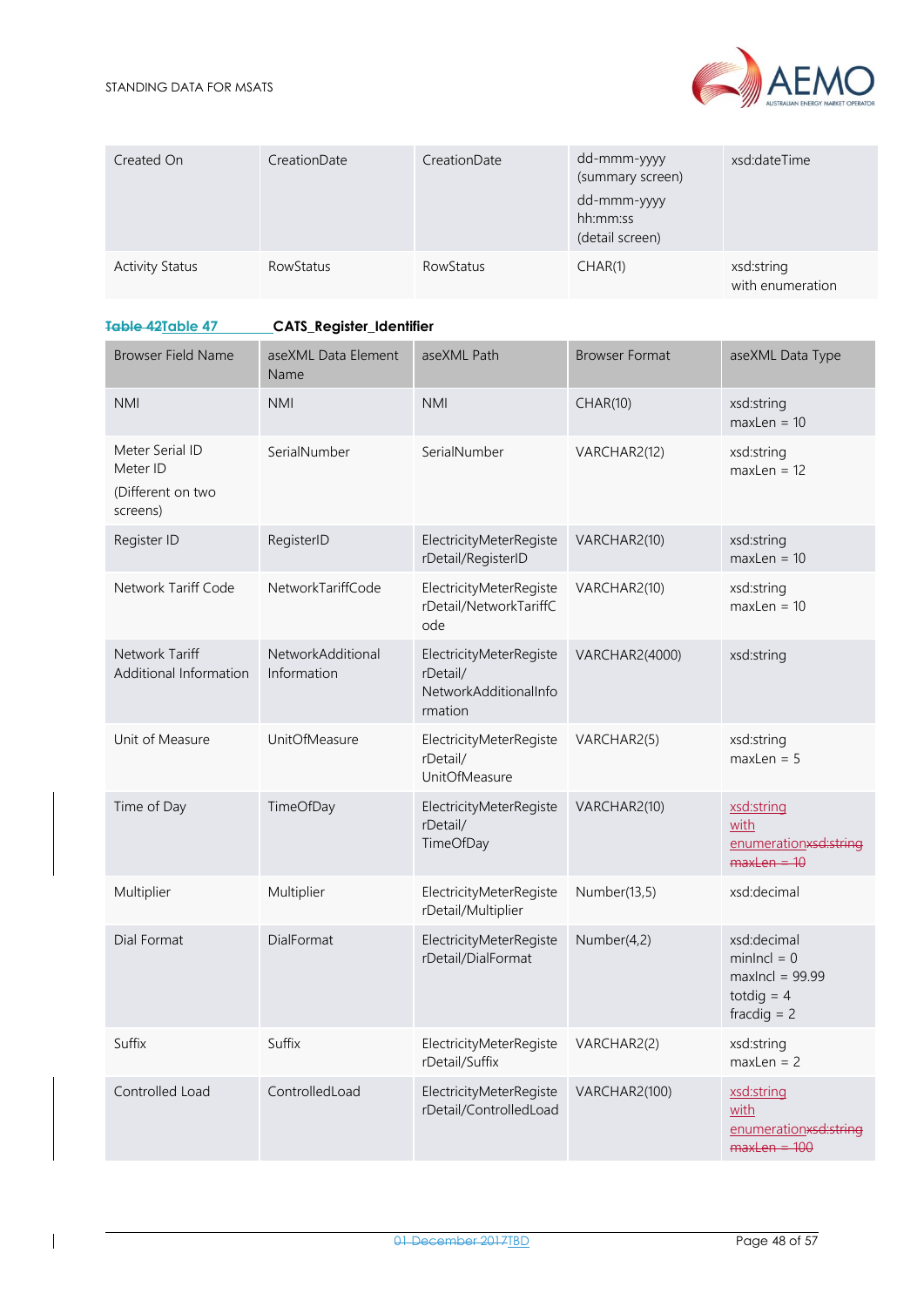

| Status Code                    | <b>Status</b>       | ElectricityMeterRegiste<br>rDetail/<br><b>Status</b>   | CHAR(1)                                                                       | xsd:string<br>with enumeration |
|--------------------------------|---------------------|--------------------------------------------------------|-------------------------------------------------------------------------------|--------------------------------|
| Actual/Cumulative<br>Indicator | ConsumptionType     | ElectricityMeterRegiste<br>rDetail/ConsumptionT<br>ype | CHAR(1)                                                                       | xsd:string<br>with enumeration |
| Demand 1                       | Demand <sub>1</sub> | <b>ElectricityMeterRegiste</b><br>rDetail/Demand1      | Number(8)                                                                     | xsd:integer<br>$t$ otdig $-8$  |
| Demand 2                       | Demand <sub>2</sub> | <b>ElectricityMeterRegiste</b><br>rDetail/Demand2      | Number(8)                                                                     | xsd:integer<br>$t$ otdig = $8$ |
| <b>Start Date</b>              | FromDate            | FromDate                                               | dd-mmm-yyyy                                                                   | xsd:dateTime                   |
| <b>End Date</b>                | ToDate              | ToDate                                                 | dd-mmm-yyyy                                                                   | xsd:dateTime                   |
| Updated On                     | MaintenanceDate     | MaintenanceDate                                        | dd-mmm-yyyy<br>(summary screen)<br>dd-mmm-yyyy<br>hh:mm:ss<br>(detail screen) | xsd:dateTime                   |
| Created On                     | CreationDate        | CreationDate                                           | dd-mmm-yyyy<br>(summary screen)<br>dd-mmm-yyyy<br>hh:mm:ss<br>(detail screen) | xsd:dateTime                   |
| <b>Activity Status</b>         | RowStatus           | <b>RowStatus</b>                                       | CHAR(1)                                                                       | xsd:string<br>with enumeration |

<span id="page-48-0"></span>**Table 43Table 48 CATS\_NMI\_Participant\_Relations**

| <b>Browser Field Name</b> | aseXML Data Element<br>Name | aseXML Path     | <b>Browser Format</b>                                                         | aseXML Data Type            |
|---------------------------|-----------------------------|-----------------|-------------------------------------------------------------------------------|-----------------------------|
| Participant ID            | Party                       | Party           | VARCHAR2(10)                                                                  | xsd:string                  |
| <b>NMI</b>                | <b>NMI</b>                  | <b>NMI</b>      | CHAR(10)                                                                      | xsd:string<br>$maxLen = 10$ |
| Role                      | Role                        | Role            | VARCHAR2(4)                                                                   | xsd:string<br>$maxLen = 4$  |
| <b>Start Date</b>         | FromDate                    | FromDate        | dd-mmm-yyyy                                                                   | xsd:dateTime                |
| End Date                  | ToDate                      | ToDate          | dd-mmm-yyyy                                                                   | xsd:dateTime                |
| Updated On                | MaintenanceDate             | MaintenanceDate | dd-mmm-yyyy<br>(summary screen)<br>dd-mmm-yyyy<br>hh:mm:ss<br>(detail screen) | xsd:dateTime                |
| Created On                | CreationDate                | CreationDate    | dd-mmm-yyyy<br>(summary screen)<br>dd-mmm-yyyy<br>hh:mm:ss<br>(detail screen) | xsd:dateTime                |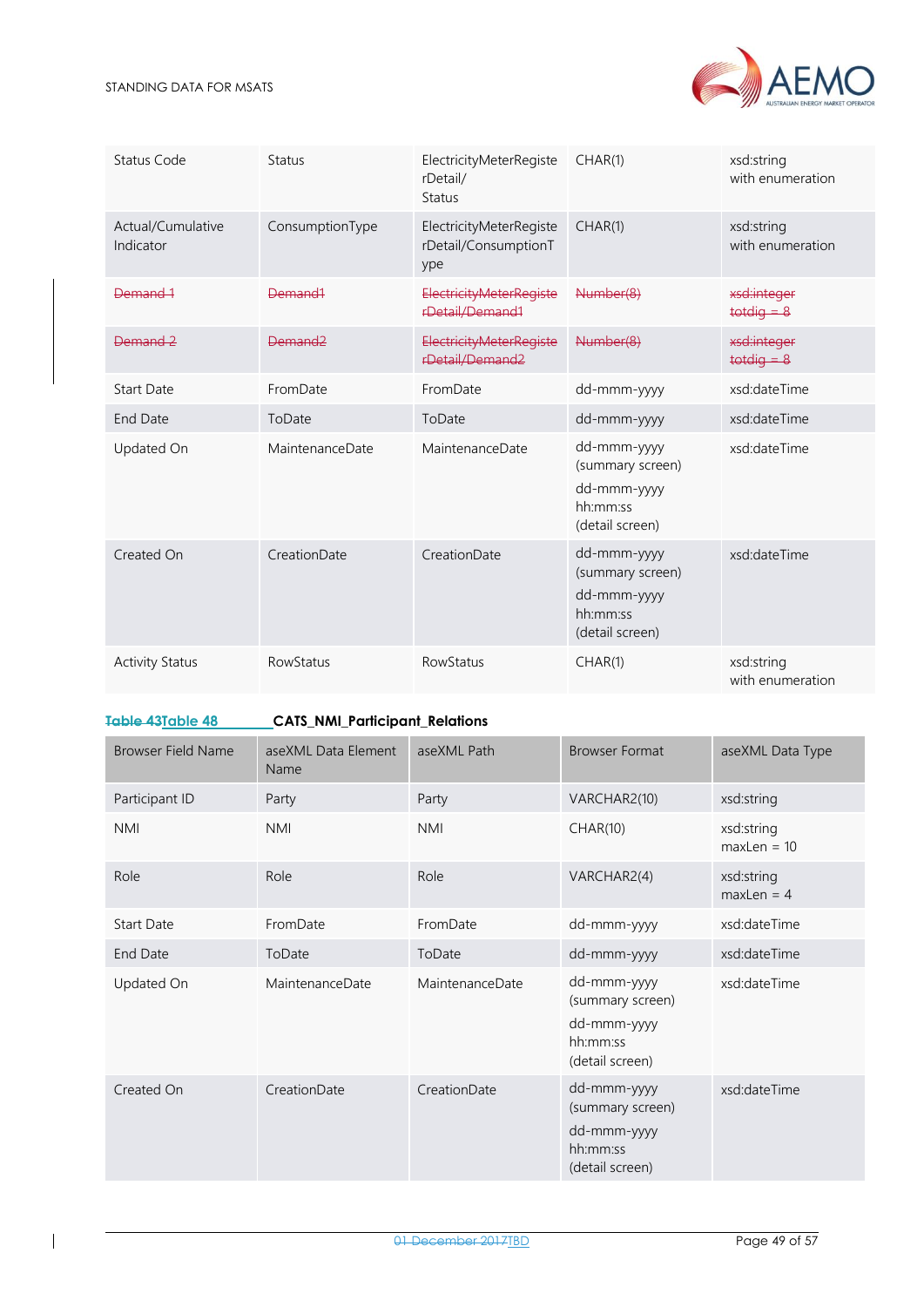

<span id="page-49-0"></span>

| <b>Activity Status</b> | RowStatus | <b>RowStatus</b> | CHAR(1) | xsd:string<br>with enumeration |
|------------------------|-----------|------------------|---------|--------------------------------|
|                        |           |                  |         |                                |

### **17. EXAMPLES OF TYPICAL FIELD VALUES**

This section provides examples of typical sets of data element values associated with different types of *connection points*.

The data shown in each example is as shown in the Browser. This reverses the sequence of the day-month-year communicated via aseXML transactions.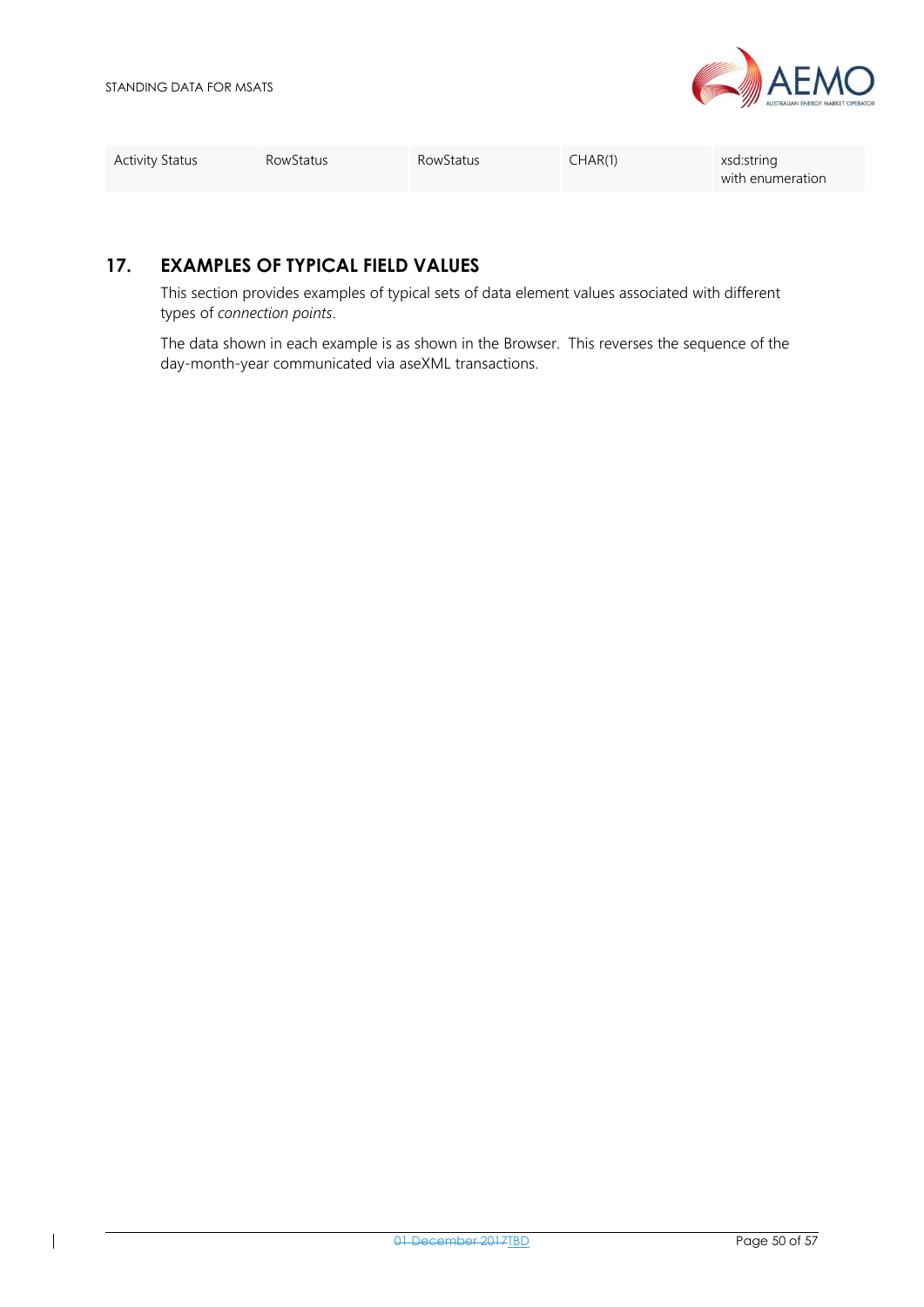

#### **Table 44Table 49 CATS\_Meter\_Register**

| Data Element Name<br>(as it appears in XML documents)      | Browser Field Name(as it appears<br>in MSATS Browser) | <b>Basic Example</b>                                     | Interval Example                                             | Data Element Name               |
|------------------------------------------------------------|-------------------------------------------------------|----------------------------------------------------------|--------------------------------------------------------------|---------------------------------|
| AdditionalSiteInformation                                  | Additional Site Information                           | MTR ON SITE AT 17B                                       | <b>Red Rooster</b>                                           | AdditionalSiteInformation       |
| AssetManagementPlan                                        | <b>Asset Management Plan</b>                          | <b>CITIPOWER METER</b><br>MANAGEMENT PLAN                | PER CE DOC: TYPES 1-4 ASSET<br>MANAGEMENT & TEST PLAN        | AssetManagementPlan             |
| <b>CalibrationTables</b>                                   | <b>Calibration Tables</b>                             | $\Theta$                                                 |                                                              | <b>CalibrationTables</b>        |
| CommunicationsEquipment Type                               | <b>Communication Equipment Type</b>                   | <b>FACE</b>                                              | 96                                                           | CommunicationsEquipmentType     |
| <b>CommunicationsProtocol</b>                              | <b>Communication Protocol</b>                         | AA                                                       | <b>EMAIL MINI GATEWAY S/N SU121</b><br><b>MV90 2 TBD TBD</b> | CommunicationsProtocol          |
| CurrentTransformerLocation                                 | <b>Current Transformer Location</b>                   |                                                          | <b>BEHIND DOOR</b>                                           | CurrentTransformerLocation      |
| CurrentTransformerType                                     | <b>Current Transformer Type</b>                       |                                                          | $\overline{A}$                                               | CurrentTransformerType          |
| CurrentTransformerRatio                                    | <b>Current Transformer Ratio</b>                      |                                                          | 200:5                                                        | CurrentTransformerRatio         |
| CurrentTransformerAccuracyClass                            | <b>Current Transformer Accuracy</b><br><b>Class</b>   |                                                          | 0.5ME                                                        | CurrentTransformerAccuracyClass |
| CurrentTransformerTest                                     | <b>Current Transformer Test</b>                       |                                                          | <b>Tested</b>                                                | VARCHAR2(20)                    |
| CurrentTransformerSampleFamilyI<br>$\overline{\mathsf{D}}$ | <b>Current Transformer Sample</b><br><b>Family ID</b> |                                                          | 201000298                                                    | VARCHAR2(20)                    |
| CurrentTransformerTestDate                                 | <b>Current Transformer Test Date</b>                  |                                                          | $01 - 01 - 2020$                                             | dd-mm-yyyy                      |
| <b>DataConversion</b>                                      | Data Conversion                                       | .0005                                                    | .0005                                                        | <b>DataConversion</b>           |
| <b>DataValidations</b>                                     | <b>Data Validations</b>                               | As per Metrology Procedure Part<br>$\overline{B}$        | As per Metrology Procedure Part<br>₿                         | <b>DataValidations</b>          |
| EstimationInstructions                                     | Estimation Instruction                                | As per Metrology Procedure Part<br>B (TYPES -61, 62, 65) | As per Metrology Procedure Part<br><b>B (TYPES-14)</b>       | EstimationInstructions          |
| <b>GPSCoordinates - Latitude</b>                           | GPSCoordinatesLat                                     | $-37.81812$                                              | $-37.81812$                                                  | GPSCoordinatesLat               |
| <b>GPSCoordinates - Longitude</b>                          | GPSCoordinatesLong                                    | 144.95673                                                | 144.95673                                                    | GPSCoordinatesLong              |
| LastTestDate                                               | Last Test Date                                        | $07 - 05 - 2004$                                         | 07-03-2004                                                   | LastTestDate                    |

01 December 2017 <u>IBD</u> Page 51 of 57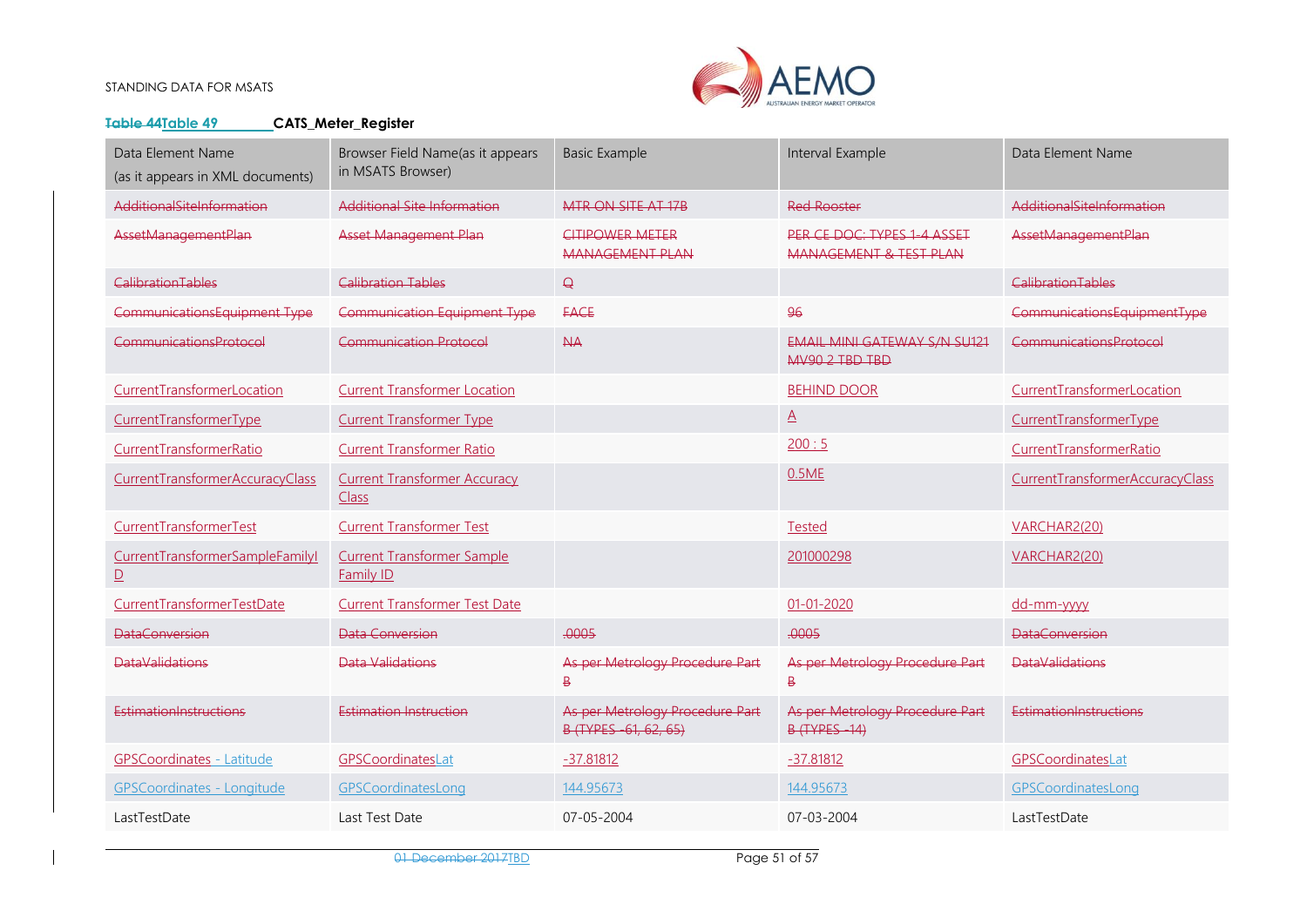

| Data Element Name<br>(as it appears in XML documents) | Browser Field Name(as it appears<br>in MSATS Browser)   | <b>Basic Example</b>          | <b>ALCO AUSIKALIAN ENEKGT MAKKEI OPERATU</b><br>Interval Example | Data Element Name             |
|-------------------------------------------------------|---------------------------------------------------------|-------------------------------|------------------------------------------------------------------|-------------------------------|
| <b>MeasurementType</b>                                | <b>Measurement Type</b>                                 | EQ                            | EQ                                                               | MeasurementType               |
| Constant                                              | <b>Meter Constant</b>                                   | 40                            | $\overline{.5}$                                                  | Constant                      |
| Hazard                                                | Meter Hazard                                            |                               | Asbestos                                                         | Hazard                        |
| InstallationTypeCode                                  | Meter Installation Type Code                            | <b>BASIC</b>                  | COMMS4                                                           | InstallationTypeCode          |
| Location                                              | Meter Location                                          | ON SUB POLE                   | <b>BEHIND DOOR</b>                                               | Location                      |
| Manufacturer                                          | Meter Manufacturer                                      | <b>EMAIL</b>                  | <b>EDMI</b>                                                      | Manufacturer                  |
| Model                                                 | Meter Model                                             | Q <sub>3</sub>                | Q4                                                               | Model                         |
| Point                                                 | <b>Meter Point</b>                                      | $\theta$                      | $\theta$                                                         | Point                         |
| Program                                               | Meter Program                                           | 30 - NP 32 CT FACE PLATE READ | 10 - AE CT kVAR 9600                                             | Program                       |
| ReadTypeCode                                          | Meter Read Type                                         | MV3                           | <b>RTDA</b>                                                      | ReadTypeCode                  |
| Route                                                 | Meter Route                                             | 11618                         | 1305                                                             | Route                         |
| SerialNumber                                          | Meter Serial ID, Meter ID<br>(Different on two screens) | 525811                        | 201000299                                                        | SerialNumber                  |
| <b>Status</b>                                         | <b>Status Code</b>                                      | $\mathsf{C}$                  | $\mathsf{C}$                                                     | <b>Status</b>                 |
| Use                                                   | Meter Use                                               | <b>REVENUE</b>                | <b>REVENUE</b>                                                   | Use                           |
| NextScheduledReadDate                                 | Next Scheduled Read Date                                | 04-10-2006                    |                                                                  | NextScheduledReadDate         |
| <b>NextTestDate</b>                                   | <b>Next Test Date</b>                                   | 17-05-2004                    | 10-05-2004                                                       | <b>NextTestDate</b>           |
| <b>NMI</b>                                            | <b>NMI</b>                                              | 1122334455                    | 1122334455                                                       | <b>NMI</b>                    |
| Password                                              | <b>Passwords</b>                                        | 12345                         | 12345                                                            | Password                      |
| <b>RemotePhoneNumber</b>                              | <b>Remote Phone Number</b>                              | <b>FACE READ</b>              | 0555 825 987                                                     | <b>RemotePhoneNumber</b>      |
| <b>TestCalibrationProgram</b>                         | <b>Test &amp; Calibration Program</b>                   | AS PER AS/NZ 1284             | AS PER AS/NZ 1284                                                | <b>TestCalibrationProgram</b> |
| <b>TestPerformedBy</b>                                | <b>Test Performed By</b>                                | Ron Sargeant                  | SMU                                                              | <b>TestPerformedBy</b>        |
| TestResultAccuracy                                    | Test Result-Accuracy                                    | -0.20000Pass                  | -0.11000 Pass                                                    | TestResultAccuracy            |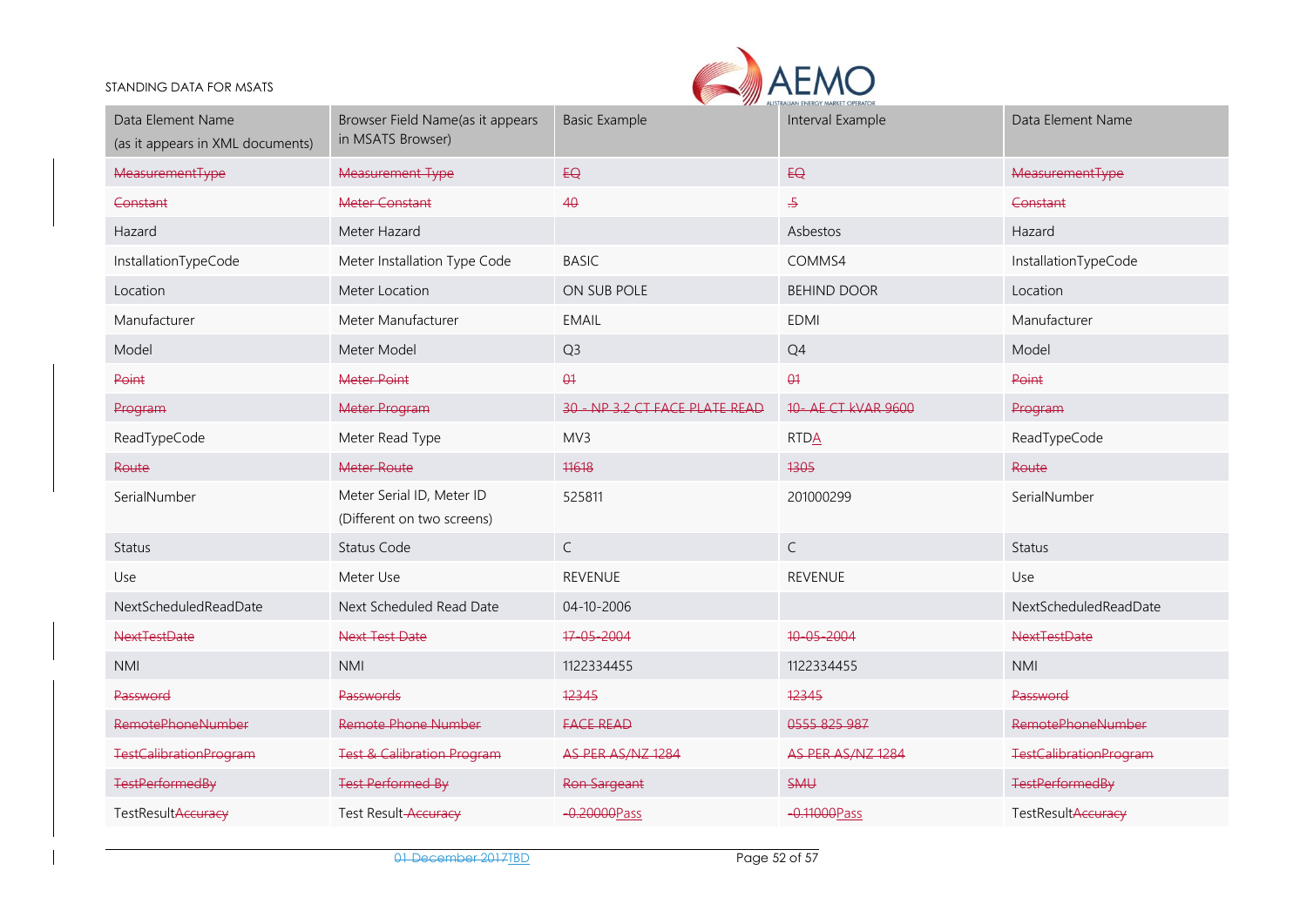

| Data Element Name<br>(as it appears in XML documents) | Browser Field Name(as it appears<br>in MSATS Browser) | <b>Basic Example</b>             | Interval Example                              | Data Element Name                      |
|-------------------------------------------------------|-------------------------------------------------------|----------------------------------|-----------------------------------------------|----------------------------------------|
| <b>TestResultNotes</b>                                | <b>Test Result Notes</b>                              | CHECK AND RESEAL<br><b>METER</b> | <b>METER TEST CORRECT</b>                     | <b>TestResultNotes</b>                 |
| <b>TransformerLocation</b>                            | <b>Transformer Location</b>                           |                                  | <b>REAR OFBUILDING</b>                        | <b>TransformerLocation</b>             |
| TransformerRatio                                      | <b>Transformer Ratio</b>                              |                                  | 1500/5                                        | TransformerRatio                       |
| <b>TransformerType</b>                                | <b>Transformer Type</b>                               |                                  | <b>24 WIRE WOUND</b>                          | <b>TransformerType</b>                 |
| <b>UserAccessRights</b>                               | <b>User Access Rights</b>                             | AS PER AS/NZ 1284                | MDP ONLY ACCESS                               | <b>UserAccessRights</b>                |
| VoltageTransformerLocation                            | <b>Voltage Transformer Location</b>                   |                                  | <b>BEHIND DOOR</b>                            | <b>VoltageTransformerLocation</b>      |
| VoltageTransformerType                                | <b>Voltage Transformer Type</b>                       |                                  | <b>IVT (Inductive Voltage</b><br>Transformer) | VoltageTransformerType                 |
| VoltageTransformerRatio                               | <b>Voltage Transformer Ratio</b>                      |                                  | 500kV: 110V                                   | VoltageTransformerRatio                |
| <b>VoltageTransformerAccuracyClass</b>                | <b>Voltage Transformer Accuracy</b><br>Class          |                                  | 0.5M                                          | <b>VoltageTransformerAccuracyClass</b> |
| VoltageTransformerTest                                | <b>Voltage Transformer Test</b>                       |                                  | <b>Tested</b>                                 | VARCHAR2(20)                           |
| VoltageTransformerSampleFamilyI<br>$\mathbf{D}$       | <b>Voltage Transformer Sample</b><br>Family ID        |                                  | 201000298                                     | VARCHAR2(20)                           |
| VoltageTransformerTestDate                            | <b>Voltage Transformer Test Date</b>                  |                                  | $01 - 01 - 2020$                              | dd-mm-yyyy                             |
| FromDate                                              | <b>Start Date</b>                                     | 14-03-1990                       | 16-03-2002                                    | FromDate                               |
| ToDate                                                | <b>End Date</b>                                       | 31-12-9999                       | 18-07-2006                                    | ToDate                                 |
| MaintenanceDate                                       | Updated On                                            | 31-12-999 00:00:00               | 31-12-999 00:00:00                            | MaintenanceDate                        |
| CreationDate                                          | Created On                                            | 19-03-1990 00:01:00              | 18-03-2002 00:01:00                           | CreationDate                           |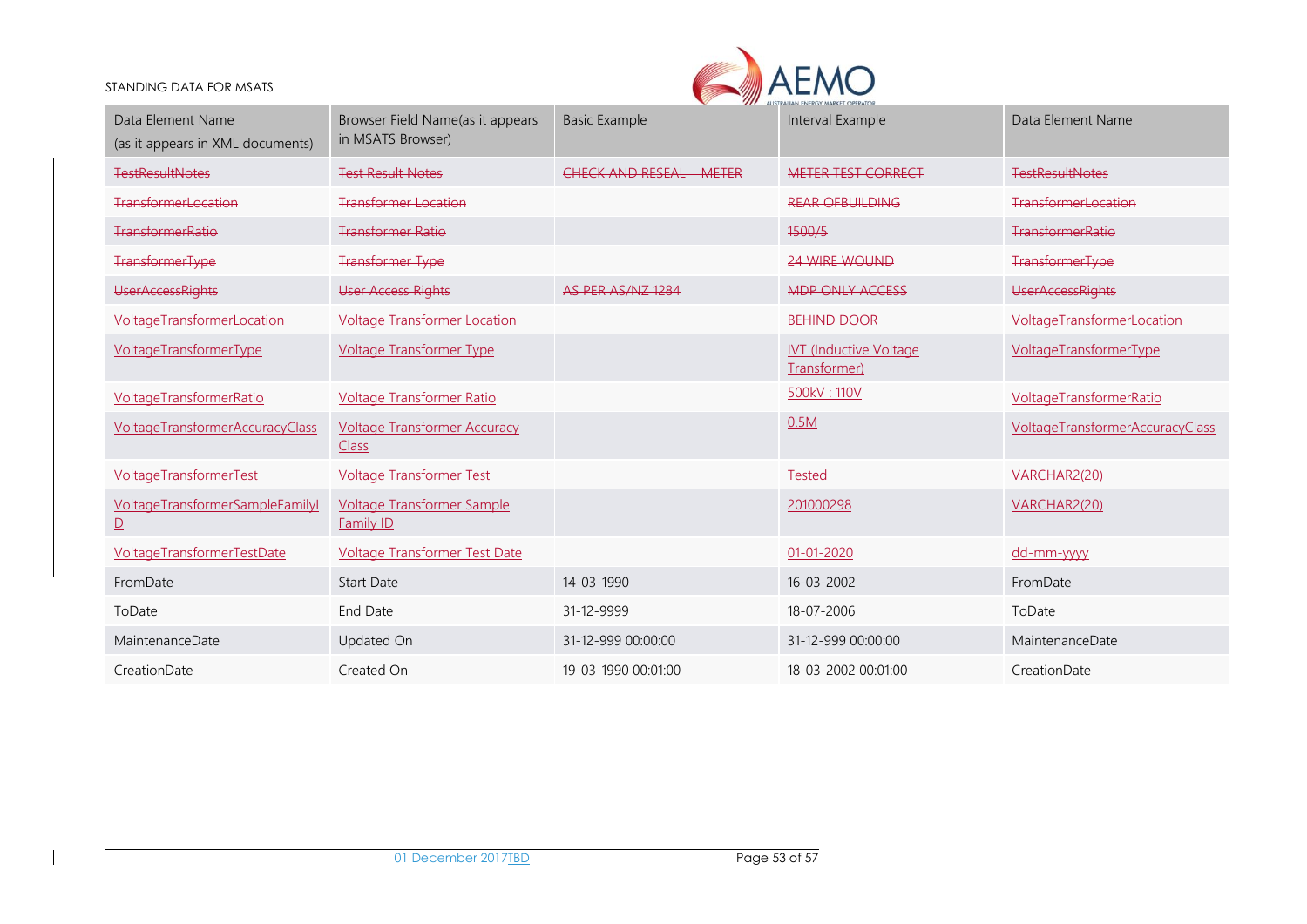

| Data Element Name                 | Browser Field Name     | Basic & Interval Example |
|-----------------------------------|------------------------|--------------------------|
| DistributionLossFactorCode        | DLF Code               | NHV1                     |
| DistributionLossFactorDescription | Description            | UMPLP - High Voltage     |
| DistributionLossFactorValue       | [The actual DLF value] | 1.11111                  |
| JurisdictionCode                  | Jurisdiction Code      | <b>SA</b>                |
| RowStatus                         | <b>Activity Status</b> | $\overline{A}$           |
| FromDate                          | Start Date             | $01 - 07 - 1999$         |
| ToDate                            | End Date               | 30-06-2000               |
| MaintenanceDate                   | Updated On             | 31-05-2000 00:30:27      |
| CreationDate                      |                        | 01-06-1999 00:23:32      |

#### <span id="page-53-0"></span>**Table 45Table 50 CATS\_DLF\_Codes**

<span id="page-53-1"></span>**Table 46Table 51 CATS\_Emb\_Net\_ID\_Codes**

| Data Element Name          | <b>Browser Field Name</b> | Basic & Basic Example           |
|----------------------------|---------------------------|---------------------------------|
| EmbeddedNetworkIdentifier  | Code                      | SE01008111                      |
| EmbeddedNetworkDescription | Description               | Kingston-On-Murray Caravan Park |
| SuburbOrPlaceOrLocality    | Suburb / Locality         | Kingston-On-Murray              |
| PostCode                   | Postcode                  | 5331                            |
| StateOrTerritory           | State                     | <b>SA</b>                       |
| <b>RowStatus</b>           | <b>Activity Status</b>    | A                               |
| FromDate                   | <b>Start Date</b>         | 5/04/2003                       |
| ToDate                     | End Date                  | 31/12/9999                      |
| MaintenanceDate            | Updated On                | 31/12/9999                      |
|                            | CreationDate              | 1/04/2003 13:23                 |

#### <span id="page-53-2"></span>**Table 47Table 52 CATS\_NMI\_Data** Data Element Name Browser Field Name Basic Example Interval Example NMI NMI 122334451 1122334455 NMIClassificationCode NMI Classification Code SMALL LARGE MasterData/Status Status Code A G TransmissionNodeIdentifier TNI Code NRGE NRGE SBER TransmissionNodeIdentifier 2 TNI Code 2 NRGE SBER Shared Isolation Point Flag Shared Isolation Point Flag N Y Y Meter Malfunction Exemption Number Meter Malfunction Exemption Number ERF 0001 ERF 0001 Meter Malfunction Exemption Expiry Date Meter Malfunction Exemption Expiry Date 07-05-2020 07-05-2020 **JurisdictionCode** Jurisdiction Code NSW SA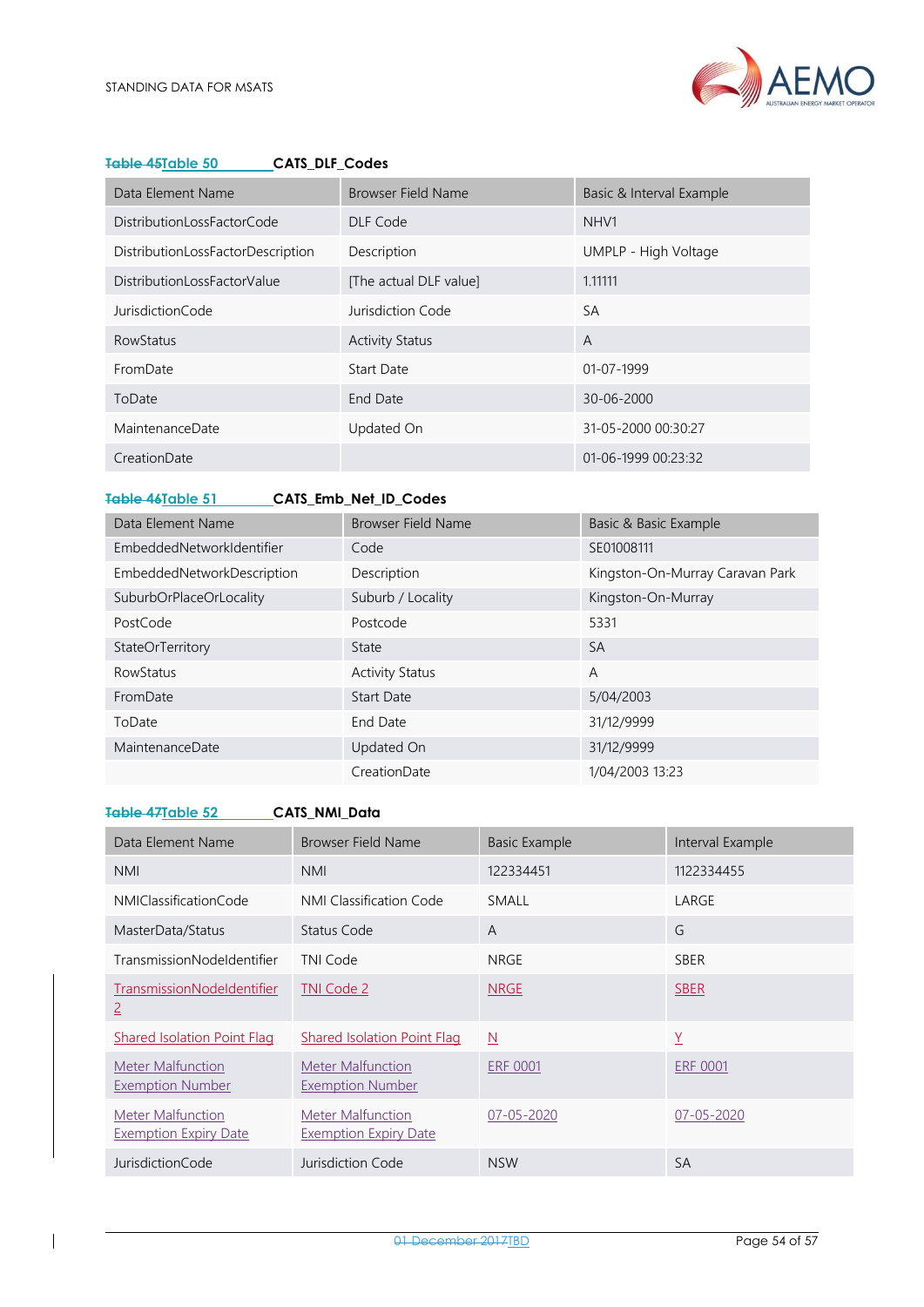

| ConnectionConfiguration             | <b>Connection Configuration</b>     | L <sub>1</sub> N <sub>N</sub> | H3CV                  |
|-------------------------------------|-------------------------------------|-------------------------------|-----------------------|
| DistributionLossFactorCode          | DLF Code                            | <b>NRGE</b>                   | NLV2                  |
| ChildEmbeddedNetworkIde<br>ntifier  | Embedded Network ID<br>(Child)      | NS01008111                    | SE01008111            |
| ParentEmbeddedNetworkId<br>entifier | <b>Embedded Network</b><br>(Parent) | NS01008111                    | SE01008111            |
| BuildingOrPropertyName              | <b>Building / Property Name</b>     | <b>BP</b>                     | <b>SHELL</b>          |
| LotNumber                           | Lot Number                          | 22                            | 23                    |
| FlatOrUnitNumber                    | Flat/Unit Number                    | $\mathbf{1}$                  | $\overline{c}$        |
| FlatOrUnitType                      | Flat/Unit Type                      | $\cup$                        | $\cup$                |
| FloorOrLevelNumber                  | Flat/Unit Number                    | 1                             | $\mathbf{1}$          |
| FloorOrLevelType                    | Floor/Level Type                    | FL.                           | FL.                   |
| HouseNumber                         | House Number                        | 6                             | 10                    |
| HouseNumberSuffix                   | House Number Suffix                 | A                             | $\sf B$               |
| HouseNumberTo                       | House Number To                     | $\overline{4}$                | $\overline{5}$        |
| StreetName                          | <b>Street Name</b>                  | <b>BORIS</b>                  | <b>DORIS</b>          |
| StreetSuffix                        | <b>Street Name Suffix</b>           | $\mathsf{N}$                  | W                     |
| StreetType                          | Street Type                         | <b>DR</b>                     | <b>ST</b>             |
| SuburbOrPlaceOrLocality             | Suburb/Locality                     | ORANGE                        | <b>LOXTON</b>         |
| LocationDescriptor                  | Location Descriptor                 | CNR FRED ST                   | SHELL SERVICE STATION |
| PostCode                            | Postcode                            | 2211                          | 5333                  |
| StateOrTerritory                    | State                               | <b>NSW</b>                    | SA                    |
| DeliveryPointIdentifier             | <b>DPID</b>                         | 01234567                      | 12345678              |
| <b>GNAFPID</b>                      | <b>GNAF PID</b>                     | GDA2020                       | GDA2020               |
| SectionNumber                       | <b>Section Number</b>               | Section 23K                   | Section 23K           |
| <b>DPNumber</b>                     | DP Number                           | DP 825310                     | DP 825310             |
| AddressLine                         | Unstructured Address 1              | <b>Text</b>                   | <b>Text</b>           |
| AddressLine                         | Unstructured Address 2              | <b>Text</b>                   | <b>Text</b>           |
| AddressLine                         | Unstructured Address 3              | <b>Text</b>                   | <b>Text</b>           |
| Aggregate                           | Aggregate Flag                      | Y                             | Y                     |
| FromDate                            | <b>Start Date</b>                   | 01-06-2004                    | 01-06-2001            |
| ToDate                              | End Date                            | 31-12-9999                    | 01-01-2003            |
| MaintenanceDate                     | Updated On                          | 31-12-9999 00:00:00           | 05-01-2003 00:01:00   |
| CreationDate                        | Created On                          | 04-01-2004 09:31:00           | 01-06-2001 00:01:00   |
| RowStatus                           | <b>Activity Status</b>              | A                             | Α                     |
| FeederClass                         | Feeder Class                        | <b>ERGUD</b>                  | <b>ERGUD</b>          |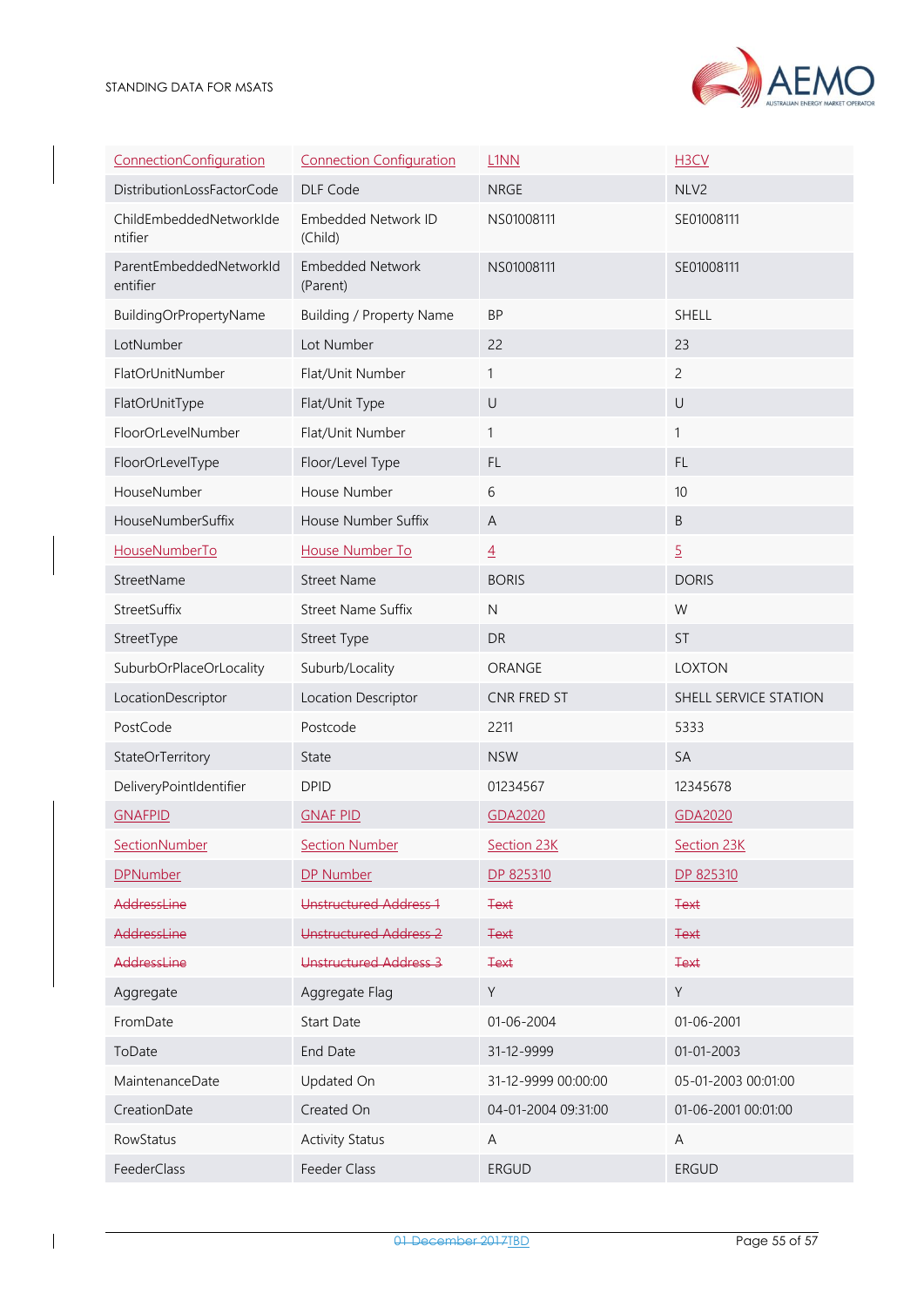

|                                |                                |             | $\sqrt{2}$<br>AUSTRALIAN ENERGY MARKET OPERA |
|--------------------------------|--------------------------------|-------------|----------------------------------------------|
| Customer<br>ClassificationCode | <b>Customer Classification</b> | RESIDENTIAL | <b>BUSINESS</b>                              |
| CustomerThresholdCode          | Customer Threshold             | LOW         | <b>HIGH</b>                                  |

<span id="page-55-0"></span>**Table 48Table 53 CATS\_NMI\_Data\_Stream**

| Data Element Name                           | <b>Browser Field Name</b> | <b>Basic Example</b> | Interval Example    |
|---------------------------------------------|---------------------------|----------------------|---------------------|
| <b>NMI</b>                                  | <b>NMI</b>                | 1100445566           | 2211335544          |
| ElectricityDataStream/Suffix                | Suffix                    | 31                   | N1                  |
| ElectricityDataStream/Statu<br>S            | Status Code               | A                    | $\overline{A}$      |
| ElectricityDataStream/<br>AveragedDailyLoad | Average Daily Load        | 5                    | 800                 |
| ElectricityDataStream/<br>DataStreamType    | Type                      | $\subset$            |                     |
| ElectricityDataStream/<br>ProfileName       | Profile Name              | <b>NSLP</b>          | <b>NOPROF</b>       |
| FromDate                                    | <b>Start Date</b>         | 31-12-2001           | 01-06-2005          |
| ToDate                                      | End Date                  | 31-12-9999           | 31-12-9999          |
| <b>MaintenanceDate</b>                      | Updated On                | 02-01-2004 13:27:58  | 31-12-9999          |
| CreationDate                                | Created On                | 19-01-2002 17:15:23  | 05-06-2005 15:12:20 |
| <b>RowStatus</b>                            | <b>Activity Status</b>    |                      | $\overline{A}$      |

<span id="page-55-1"></span>**Table 49Table 54 CATS\_Register\_Identifier**

| Data Element Name                       | <b>Browser Field Name</b>                                 | <b>Basic Example</b>               | Interval Example       |
|-----------------------------------------|-----------------------------------------------------------|------------------------------------|------------------------|
| <b>NMI</b>                              | <b>NMI</b>                                                | 1100445566                         | 2211335544             |
| SerialNumber                            | Meter Serial ID<br>Meter ID<br>(Different on two screens) | 000012345                          | 112258                 |
| RegisterID                              | Register ID                                               | 1                                  | E1                     |
| NetworkTariffCode                       | Network Tariff Code                                       | BLNB <sub>2</sub> CO               | MB <sub>2RI</sub>      |
| NetworkAdditionalInformati<br><b>on</b> | Network Tariff Additional<br>Information                  | General Supply Non TOU<br>Eligible | LV TOU Demand Eligible |
| <b>UnitOfMeasure</b>                    | Unit of Measure                                           | <b>KWH</b>                         | <b>KWH</b>             |
| TimeOfDay                               | Time of Day                                               | <b>ALLDAY</b>                      | <b>ALLDAY</b>          |
| Multiplier                              | Multiplier                                                | 1.00000                            | 120.00000              |
| <b>DialFormat</b>                       | Dial Format                                               | 5.00                               | 5.10                   |
| Suffix                                  | Suffix                                                    | 11                                 | E <sub>1</sub>         |
| ControlledLoad                          | Controlled Load                                           | <b>HWLoad</b>                      | <b>No</b>              |
| Status                                  | <b>Status Code</b>                                        | C                                  | C                      |